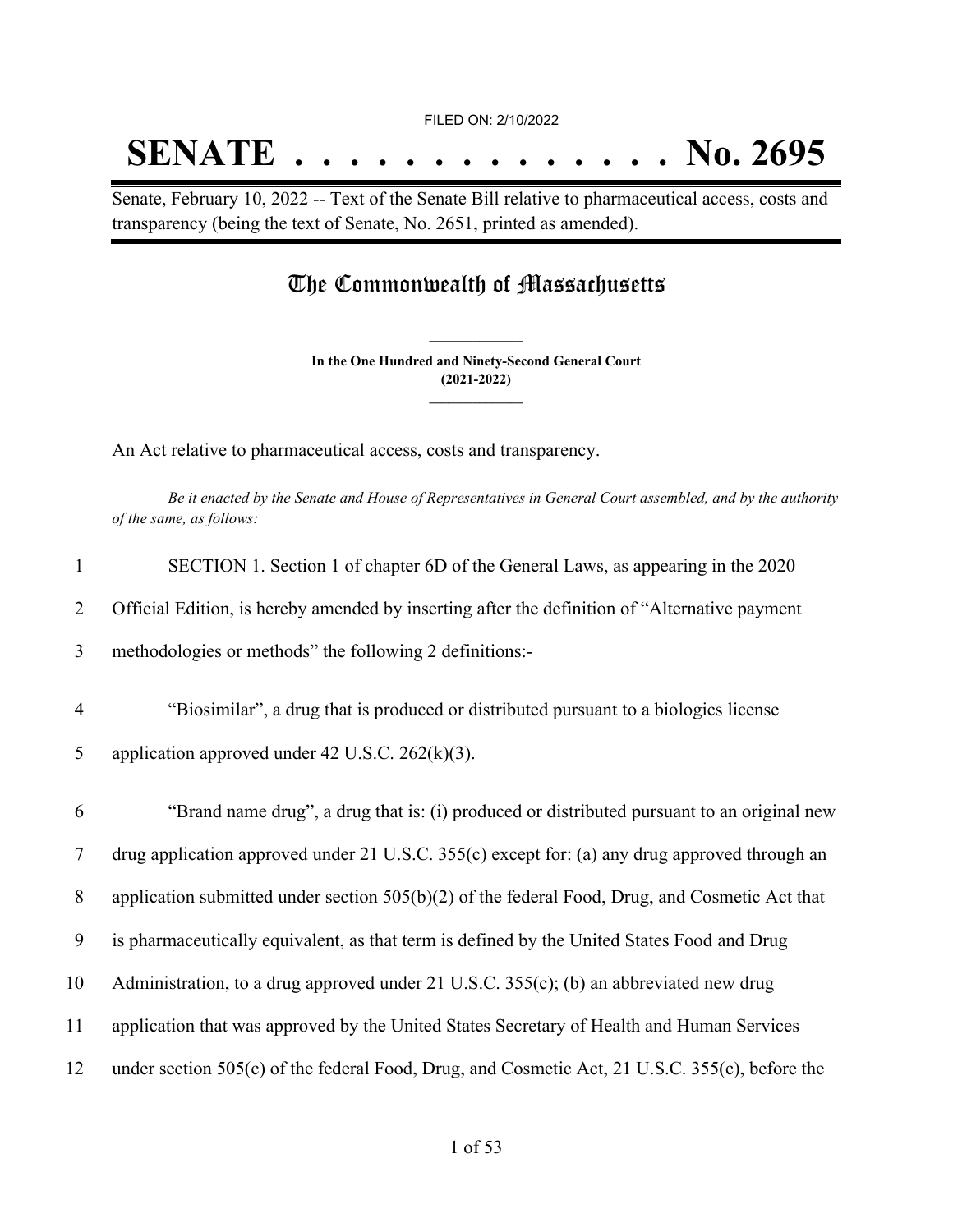date of the enactment of the federal Drug Price Competition and Patent Term Restoration Act of 1984, Public Law 98-417, 98 Stat. 1585; or (c) an authorized generic drug as defined by 42 C.F.R. 447.502; (ii) produced or distributed pursuant to a biologics license application approved under 42 U.S.C. 262(a)(2)(C); or (iii) identified by the health benefit plan as a brand name drug based on available data resources such as Medi-Span. SECTION 2. Said section 1 of said chapter 6D, as so appearing, is hereby further amended by inserting after the definition of "Disproportionate share hospital" the following definition:- "Early notice", advanced notification by a pharmaceutical manufacturing company of a: (i) new drug, device or other development coming to market; or (ii) a price increase, as described in subsection (b) of section 15A. SECTION 3. Said section 1 of said chapter 6D, as so appearing, is hereby further amended by inserting after the definition of "Fiscal year" the following definition:-

 "Generic drug", a retail drug that is: (i) marketed or distributed pursuant to an abbreviated new drug application approved under 21 U.S.C. 355(j); (ii) an authorized generic drug as defined by 42 C.F.R. 447.502; (iii) a drug that entered the market before January 1, 1962 and was not originally marketed under a new drug application; or (iv) identified by the health benefit plan as a generic drug based on available data resources such as Medi-Span.

 SECTION 4. Said section 1 of said chapter 6D, as so appearing, is hereby further amended by striking out, in line 189, the words "not include excludes ERISA plans" and inserting in place thereof the following words:- include self-insured plans to the extent allowed under the federal Employee Retirement Income Security Act of 1974.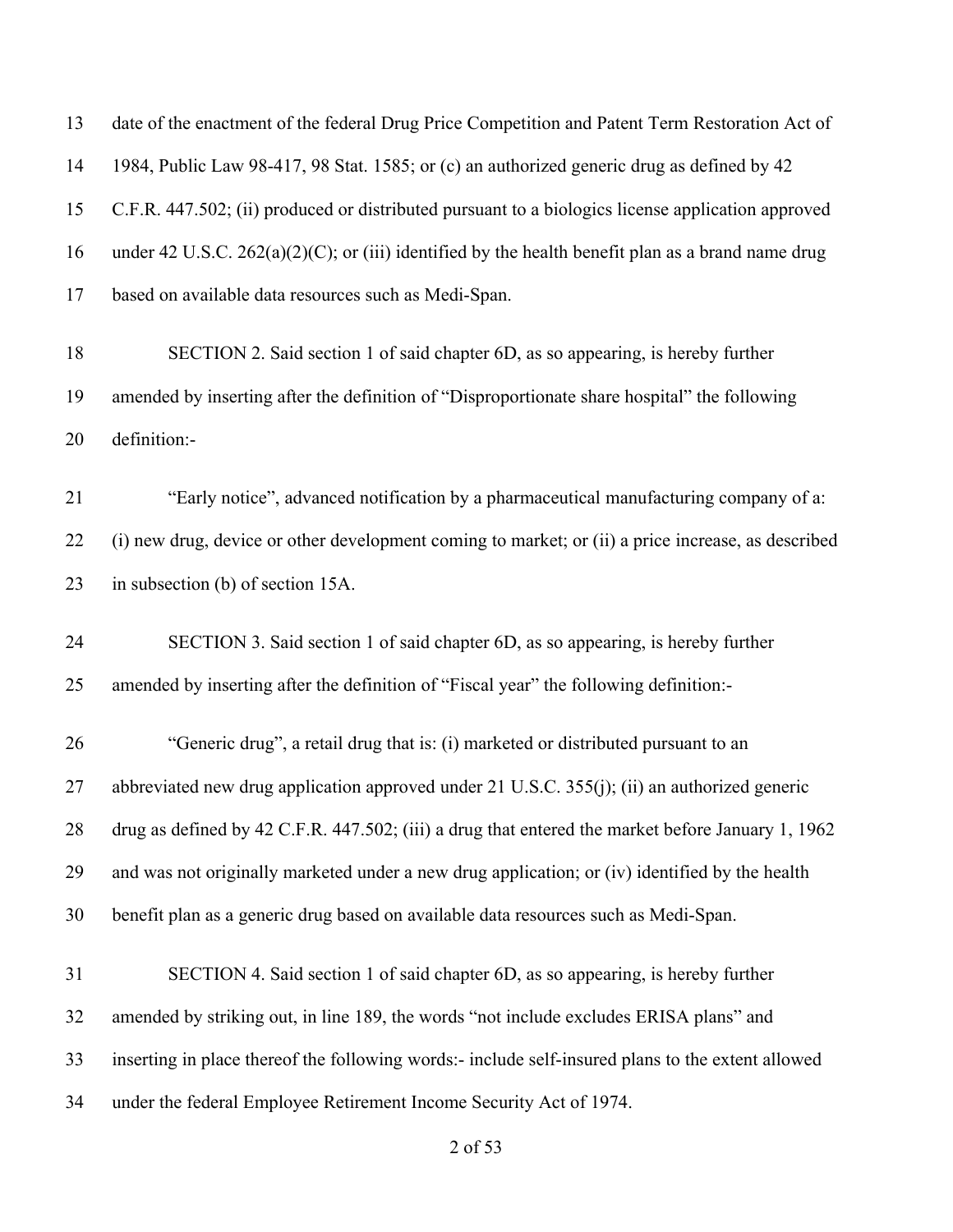| 35 | SECTION 5. Said section 1 of said chapter 6D, as so appearing, is hereby further                 |
|----|--------------------------------------------------------------------------------------------------|
| 36 | amended by inserting after the definition of "Performance penalty" the following 2 definitions:- |
| 37 | "Pharmaceutical manufacturing company", an entity engaged in the: (i) production,                |
| 38 | preparation, propagation, compounding, conversion or processing of prescription drugs, directly  |
| 39 | or indirectly, by extraction from substances of natural origin, independently by means of        |
| 40 | chemical synthesis or by a combination of extraction and chemical synthesis; or (ii) packaging,  |
| 41 | repackaging, labeling, relabeling or distribution of prescription drugs; provided, however, that |
| 42 | "pharmaceutical manufacturing company" shall not include a wholesale drug distributor licensed   |
| 43 | under section 36B of chapter 112 or a retail pharmacist registered under section 39 of said      |
| 44 | chapter 112.                                                                                     |

 "Pharmacy benefit manager", a person, business or other entity, however organized, that directly or through a subsidiary provides pharmacy benefit management services for prescription drugs and devices on behalf of a health benefit plan sponsor, including, but not limited to, a self- insurance plan, labor union or other third-party payer; provided, however, that pharmacy benefit management services shall include, but not be limited to: (i) the processing and payment of claims for prescription drugs; (ii) the performance of drug utilization review; (iii) the processing of drug prior authorization requests; (iv) pharmacy contracting; (v) the adjudication of appeals or grievances related to prescription drug coverage contracts; (vi) formulary administration; (vii) drug benefit design; (viii) mail and specialty drug pharmacy services; (ix) cost containment; (x) clinical, safety and adherence programs for pharmacy services; and (xi) managing the cost of covered prescription drugs; provided further, that "pharmacy benefit manager" shall include a health benefit plan that does not contract with a pharmacy benefit manager and manages its own prescription drug benefits unless specifically exempted by the commission.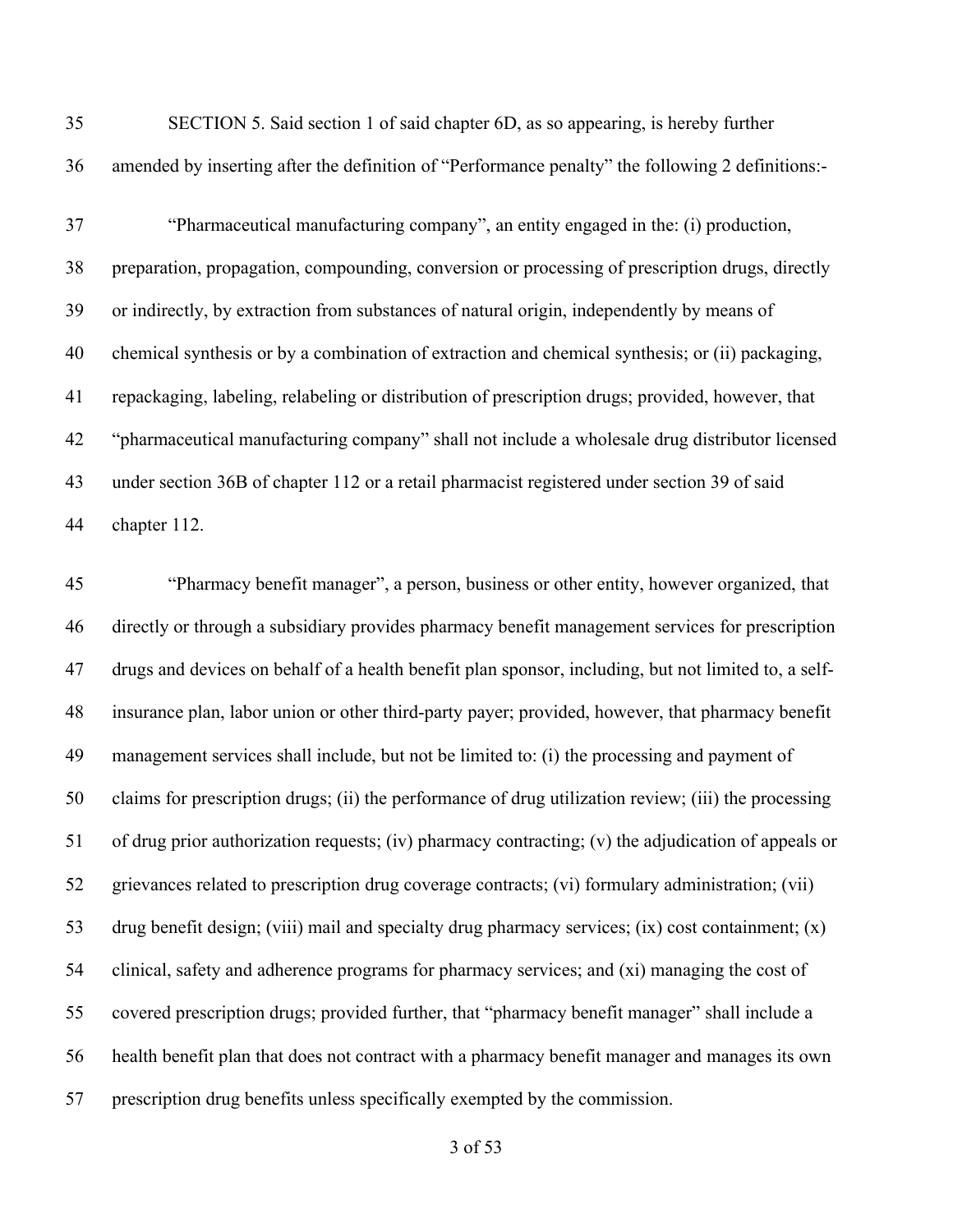| 58 | SECTION 6. Said section 1 of said chapter 6D, as so appearing, is hereby further                  |
|----|---------------------------------------------------------------------------------------------------|
| 59 | amended by inserting after the definition of "Physician" the following definition:-               |
| 60 | "Pipeline drug", a prescription drug product containing a new molecular entity for which          |
| 61 | the sponsor has submitted a new drug application or biologics license application and received an |
| 62 | action date from the United States Food and Drug Administration.                                  |
| 63 | SECTION 7. Said section 1 of said chapter 6D, as so appearing, is hereby further                  |
| 64 | amended by adding the following definition:-                                                      |
| 65 | "Wholesale acquisition cost", shall have the same meaning as defined in 42 U.S.C.                 |
| 66 | $1395w-3a(c)(6)(B)$ .                                                                             |
| 67 | SECTION 8. Said chapter 6D is hereby further amended by striking out section 2A, as so            |
| 68 | appearing, and inserting in place thereof the following section:-                                 |
| 69 | Section 2A. The commission shall keep confidential all nonpublic clinical, financial,             |
| 70 | strategic or operational documents or information provided or reported to the commission in       |
| 71 | connection with any care delivery, quality improvement process, performance improvement           |
| 72 | plan, early notification or access and affordability improvement plan activities authorized under |
| 73 | sections 7, 10, 14, 15, 15A, 20 or 21 of this chapter or under section 2GGGG of chapter 29 and    |
| 74 | shall not disclose the information or documents to any person without the consent of the payer,   |
| 75 | provider or pharmaceutical manufacturing company providing or reporting the information or        |
| 76 | documents under said sections 7, 10, 14, 15, 15A, 20 or 21 of this chapter or under said section  |
| 77 | 2GGGG of said chapter 29, except in summary form in evaluative reports of such activities or      |
| 78 | when the commission believes that such disclosure should be made in the public interest after     |
| 79 | taking into account any privacy, trade secret or anticompetitive considerations. The confidential |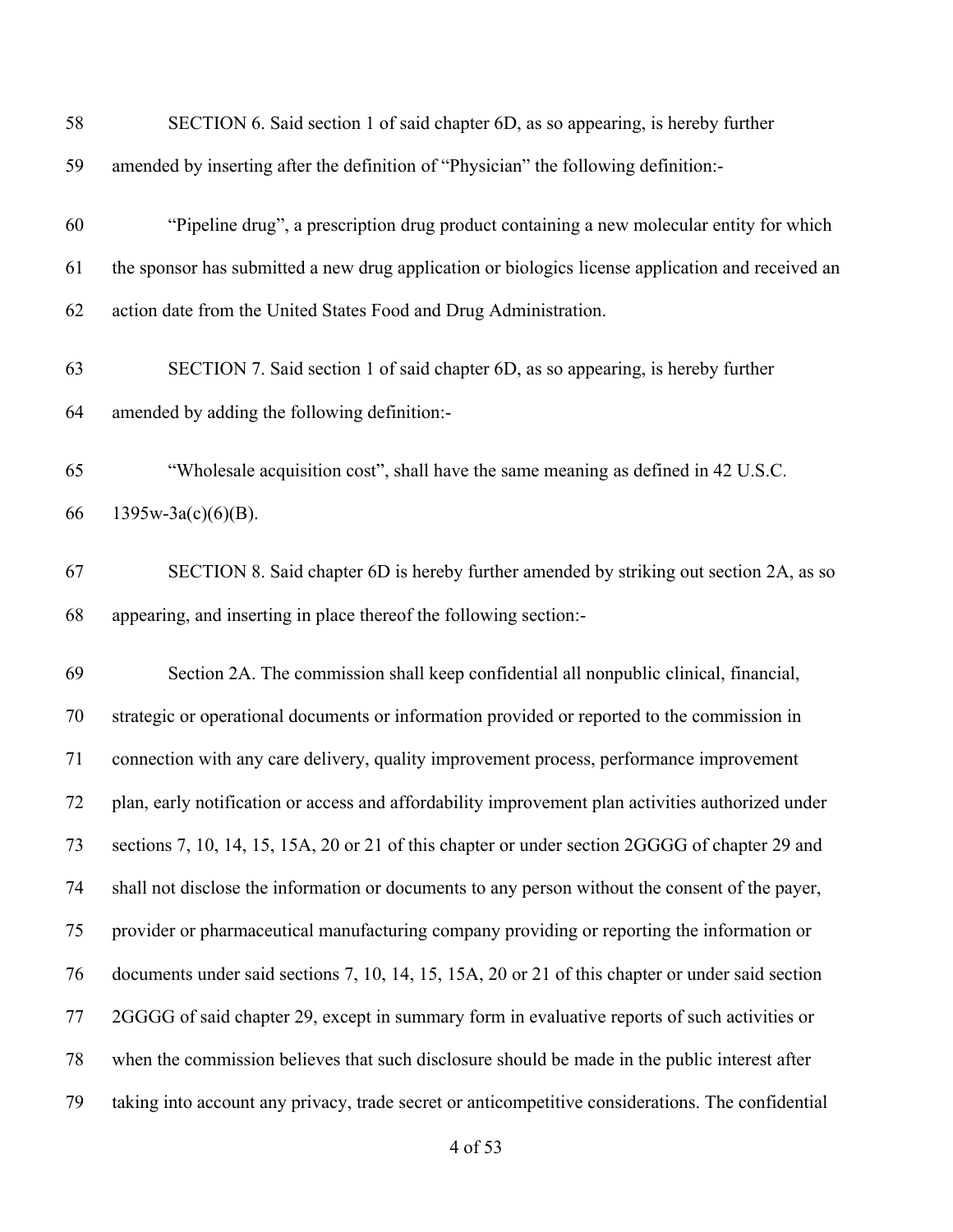| 80  | information and documents shall not be public records and shall be exempt from disclosure           |
|-----|-----------------------------------------------------------------------------------------------------|
| 81  | under clause Twenty-sixth of section 7 of chapter 4 or section 10 of chapter 66.                    |
| 82  | SECTION 9. Section 4 of said chapter 6D, as so appearing, is hereby amended by                      |
| 83  | striking out, in lines 6 and 7, the word "manufacturers" and inserting in place thereof the         |
| 84  | following words:- manufacturing companies, pharmacy benefit managers.                               |
| 85  | SECTION 10. Section 6 of said chapter 6D, as so appearing, is hereby amended by                     |
| 86  | inserting after the word "center", in line 1, the following words:-, pharmaceutical and             |
| 87  | biopharmaceutical manufacturing company, pharmacy benefit manager.                                  |
| 88  | SECTION 11. Said section 6 of said chapter 6D, as so appearing, is hereby further                   |
| 89  | amended by striking out, in lines 5 and 36, the figure "33" and inserting in place thereof, in each |
| 90  | instance, the following figure:- 25.                                                                |
| 91  | SECTION 12. Said section 6 of said chapter 6D, as so appearing, is hereby further                   |
| 92  | amended by adding the following paragraph:-                                                         |
| 93  | The assessed amount for pharmaceutical and biopharmaceutical manufacturing                          |
| 94  | companies and pharmacy benefit managers shall be not less than 25 per cent of the amount            |
| 95  | appropriated by the general court for the expenses of the commission minus amounts collected        |
| 96  | from: (i) filing fees; (ii) fees and charges generated by the commission's publication or           |
| 97  | dissemination of reports and information; and (iii) federal matching revenues received for these    |
| 98  | expenses or received retroactively for expenses of predecessor agencies. Pharmaceutical and         |
|     |                                                                                                     |
| 99  | biopharmaceutical manufacturing companies and pharmacy benefit managers shall, in a manner          |
| 100 | and distribution determined by the commission, pay to the commonwealth an amount of the             |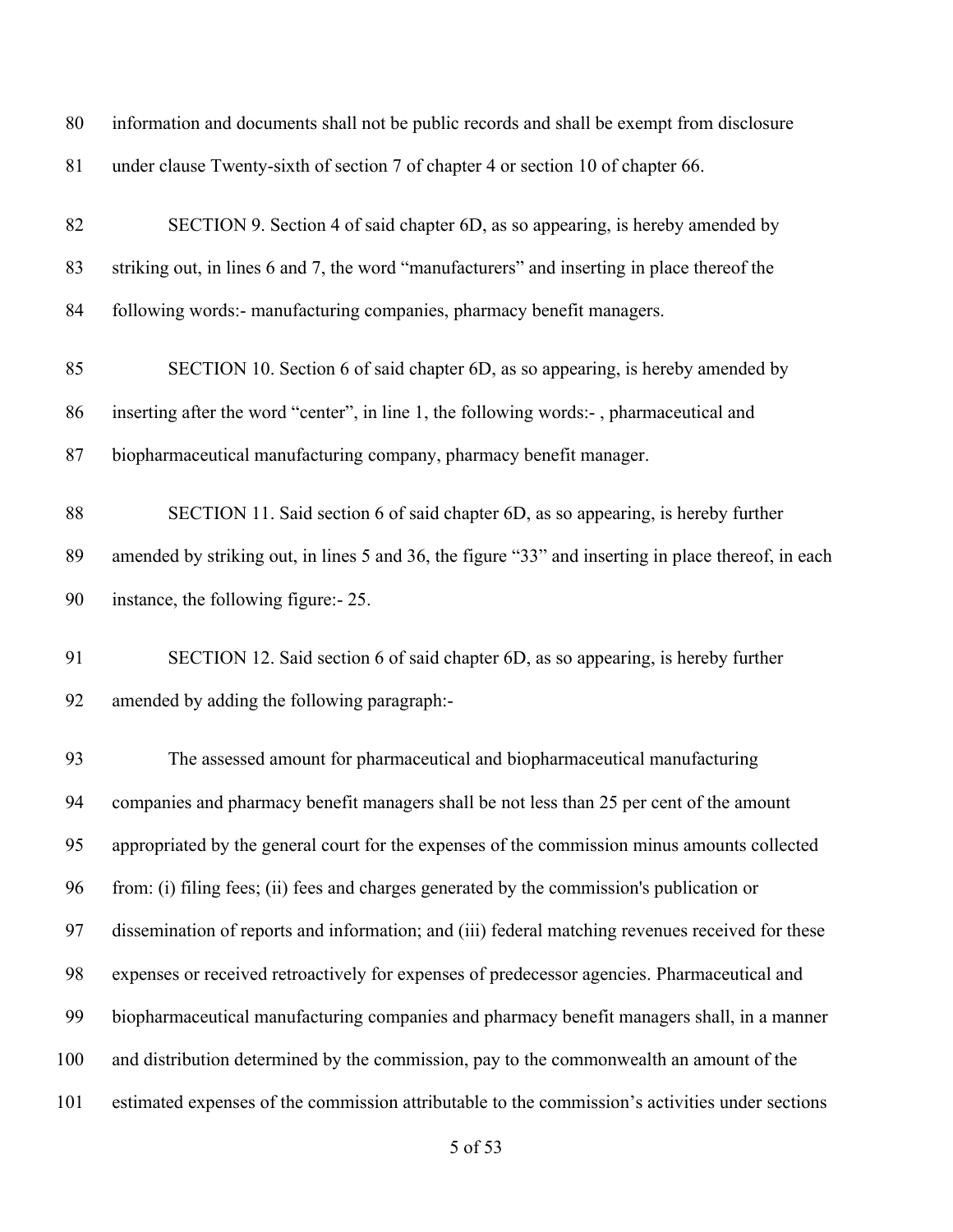| 102 | 8, 9, 15A, 20 and 21. A pharmacy benefit manager that is a surcharge payor subject to the             |
|-----|-------------------------------------------------------------------------------------------------------|
| 103 | preceding paragraph and manages its own prescription drug benefits shall not be subject to            |
| 104 | additional assessment under this paragraph                                                            |
| 105 | SECTION 13. Section 8 of said chapter 6D, as so appearing, is hereby amended by                       |
| 106 | inserting after the word "organization", in lines 6 and 7, the following words:-, pharmacy benefit    |
| 107 | manager, pharmaceutical manufacturing company.                                                        |
| 108 | SECTION 14. Said section 8 of said chapter 6D, as so appearing, is hereby further                     |
| 109 | amended by inserting after the word "organizations", in line 14, the following words:-,               |
| 110 | pharmacy benefit managers, pharmaceutical manufacturing companies.                                    |
| 111 | SECTION 15. Said section 8 of said chapter 6D, as so appearing, is hereby further                     |
| 112 | amended by striking out, in line 32, the words "and (xi)" and inserting in place thereof the          |
| 113 | following words:- (xi) not less than 3 representatives of the pharmaceutical industry; (xii) at least |
| 114 | 1 representative of the pharmacy benefit management industry; and (xiii).                             |
| 115 | SECTION 16. Said section 8 of said chapter 6D, as so appearing, is hereby further                     |
| 116 | amended by striking out, in line 48, the first time it appears, the word "and".                       |
| 117 | SECTION 17. Said section 8 of said chapter 6D, as so appearing, is hereby further                     |
| 118 | amended by inserting after the word "commission", in line 59, the first time it appears, the          |
| 119 | following words:-; and (iii) in the case of pharmacy benefit managers and pharmaceutical              |
| 120 | manufacturing companies, testimony concerning factors underlying prescription drug costs and          |
| 121 | price increases including, but not limited to, the initial prices of drugs coming to market and       |
| 122 | subsequent price increases, changes in industry profit levels, marketing expenses, reverse            |
| 123 | payment patent settlements, the impact of manufacturer rebates, discounts and other price             |
|     |                                                                                                       |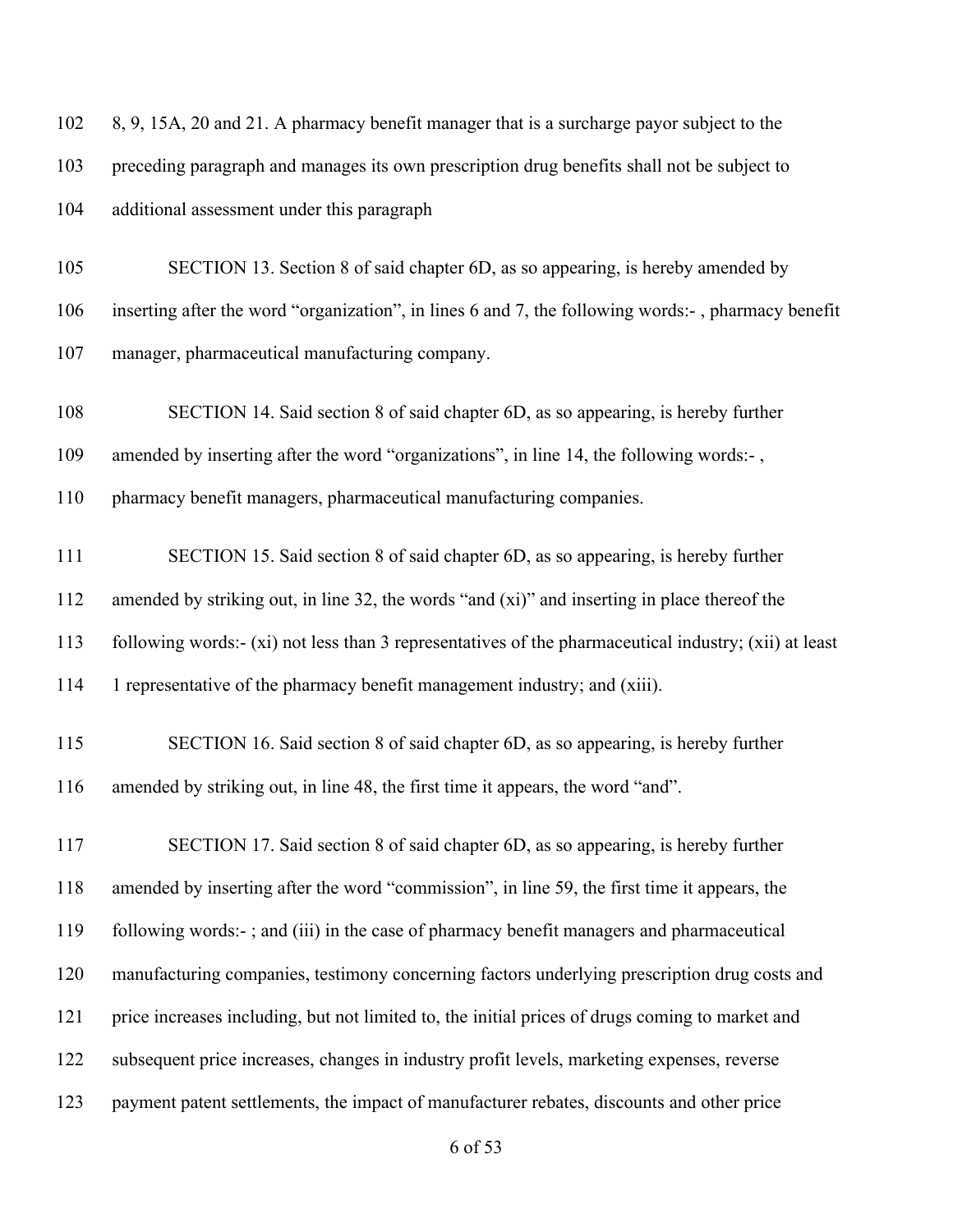concessions on net pricing, the availability of alternative drugs or treatments and any other matters as determined by the commission.

 SECTION 18. Subsection (g) of said section 8 of said chapter 6D, as so appearing, is hereby amended by striking out the second sentence and inserting in place thereof the following 2 sentences:-

 The report shall be based on the commission's analysis of information provided at the hearings by witnesses, providers, provider organizations, payers, pharmaceutical manufacturing companies and pharmacy benefit managers, registration data collected under section 11, data 132 collected or analyzed by the center under sections 8, 9, 10 and 10A of chapter 12C and any other available information that the commission considers necessary to fulfill its duties under this section as defined in regulations promulgated by the commission. To the extent practicable, the report shall not contain any data that is likely to compromise the financial, competitive or proprietary nature of the information.

 SECTION 19. Section 9 of said chapter 6D, as so appearing, is hereby amended by inserting after the word "organization", in line 72, the following words:- , pharmacy benefit manager, pharmaceutical manufacturing company.

140 SECTION 20. Said chapter 6D is hereby further amended by inserting after section 15 the following section:-

 Section 15A. (a) A pharmaceutical manufacturing company shall provide early notice to the commission in a manner described in this section for a: (i) pipeline drug; (ii) generic drug; or (iii) biosimilar drug. The commission shall provide non-confidential information received under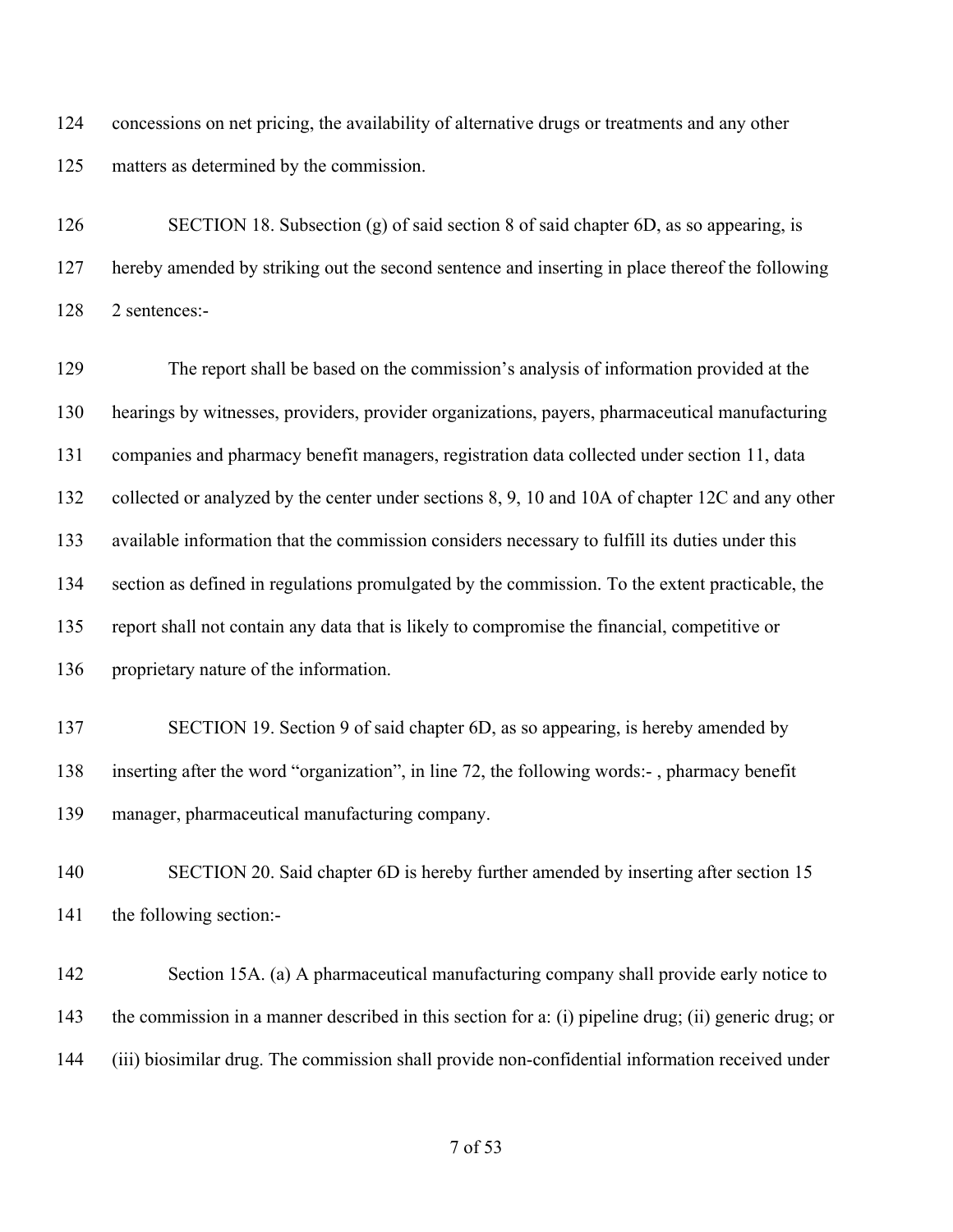this section to the office of Medicaid, the division of insurance and the group insurance commission.

| 147 | Early notice under this subsection shall be submitted to the commission in writing not               |
|-----|------------------------------------------------------------------------------------------------------|
| 148 | later than 30 days after receipt of the United States Food and Drug Administration approval date.    |
| 149 | For each pipeline drug, early notice shall include a brief description of the: (i) primary           |
| 150 | disease, health condition or therapeutic area being studied and the indication; (ii) route of        |
| 151 | administration being studied; (iii) clinical trial comparators; and (iv) estimated date of market    |
| 152 | entry. To the extent possible, information shall be collected using data fields consistent with      |
| 153 | those used by the federal National Institutes of Health for clinical trials.                         |
| 154 | For each pipeline drug, early notice shall include whether the drug has been designated              |
| 155 | by the United States Food and Drug Administration: (i) as an orphan drug; (ii) for fast track; (iii) |
| 156 | as a breakthrough therapy; (iv) for accelerated approval; or (v) for priority review for a new       |
| 157 | molecular entity; provided, however, that notwithstanding clause (v), submissions for drugs in       |
| 158 | development that are designated as new molecular entities by the United States Food and Drug         |
| 159 | Administration shall be provided as soon as practical upon receipt of the relevant designations.     |
| 160 | For each generic drug, early notice shall include a copy of the drug label approved by the United    |
| 161 | States Food and Drug Administration.                                                                 |
| 162 | (b) A pharmaceutical manufacturing company shall provide early notice to the                         |
| 163 | commission if it plans to increase the wholesale acquisition cost of a: (i) brand-name drug by       |
| 164 | more than 15 per cent per wholesale acquisition cost unit during any 12-month period; or (ii)        |

generic drug with a significant price increase as determined by the commission during any 12-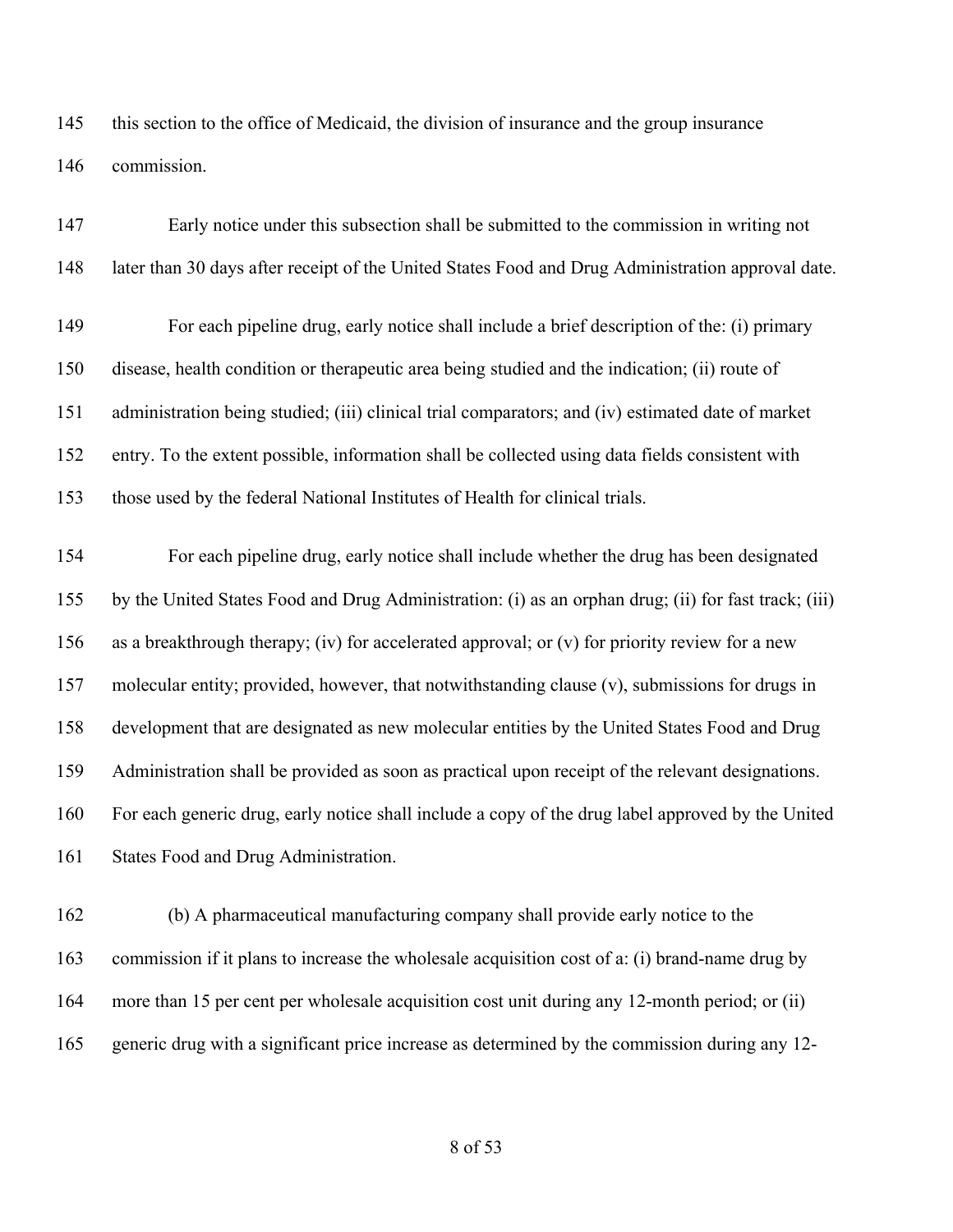month period. The commission shall provide non-confidential information received under this section to the office of Medicaid, the division of insurance and the group insurance commission.

 Early notice under this subsection shall be submitted to the commission in writing not less than 60 days before the planned effective date of the increase.

 A pharmaceutical manufacturing company required to notify the commission of a price increase under this subsection shall, not less than 30 days before the planned effective date of the increase, report to the commission any information regarding the price increase that is relevant to the commission including, but not limited to: (i) drug identification information; (ii) drug sales volume information; (iii) wholesale price and related information for the drug; (iv) net price and related information for the drug; (v) drug acquisition information, if applicable; (vi) revenue 176 from the sale of the drug; and (vii) manufacturer costs.

 (c) The commission shall conduct an annual study of pharmaceutical manufacturing companies subject to the requirements in subsections (a) and (b). The commission may contract with a third-party entity to implement this section.

 (d) Notwithstanding any general or special law to the contrary, information provided under this section shall be protected as confidential and shall not be a public record under clause Twenty-sixth of section 7 of chapter 4 or under chapter 66.

 (e) If a pharmaceutical manufacturing company fails to timely comply with the requirements under subsection (a) or subsection (b), or otherwise knowingly obstructs the commission's ability to receive early notice under this section, including, but not limited to, providing incomplete, false or misleading information, the commission may impose appropriate sanctions against the manufacturer, including reasonable monetary penalties not to exceed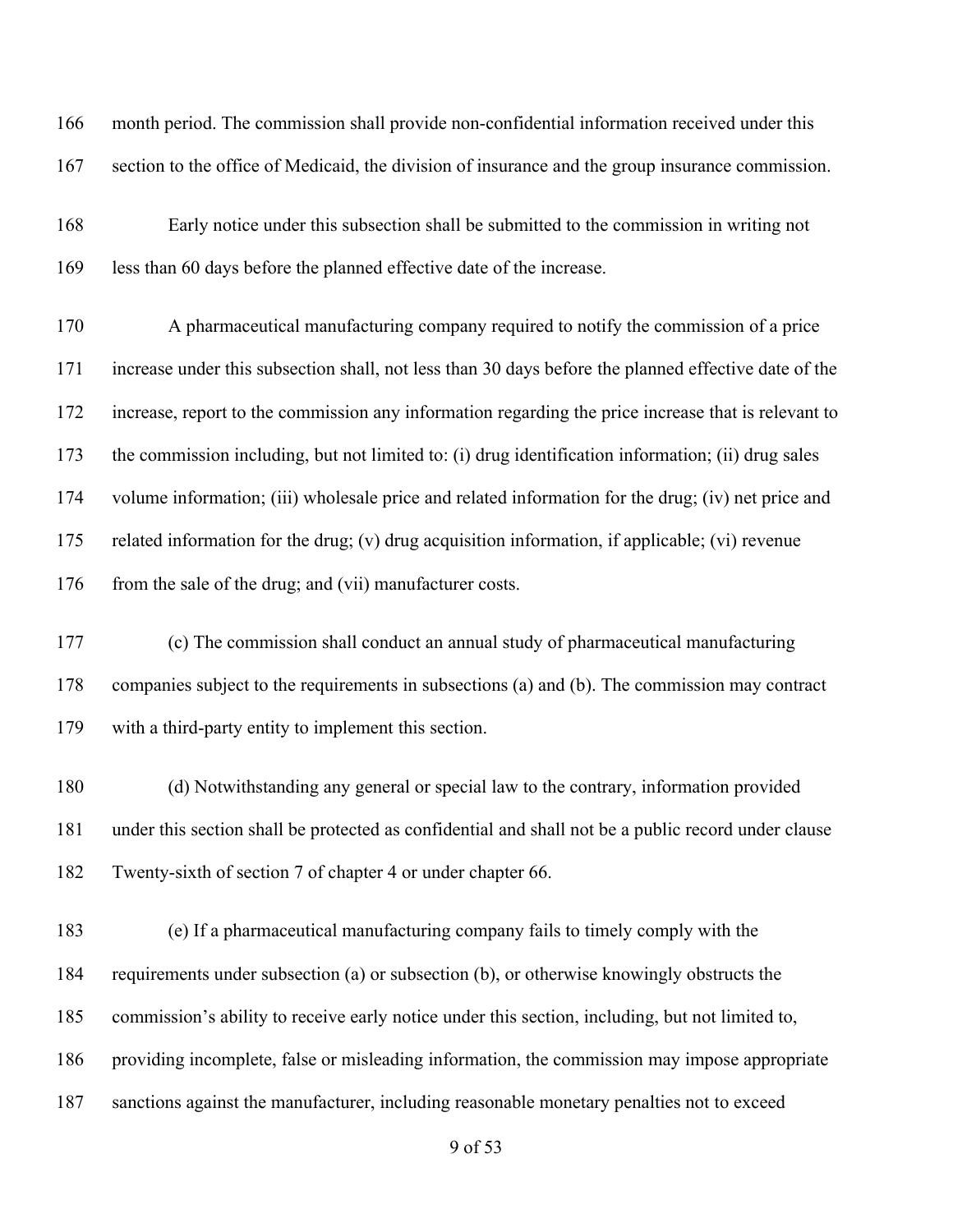| 188 | \$500,000, in each instance. The commission shall seek to promote compliance with this section         |
|-----|--------------------------------------------------------------------------------------------------------|
| 189 | and shall only impose a civil penalty on the manufacturer as a last resort. Amounts collected          |
| 190 | under this section shall be deposited into the Prescription Drug Cost Assistance Trust Fund            |
| 191 | established in section 2RRRRR of chapter 29.                                                           |
| 192 | SECTION 21. Said chapter 6D is hereby further amended by adding the following 2                        |
| 193 | sections:-                                                                                             |
| 194 | Section 20. (a) As used in this section, the following words shall have the following                  |
| 195 | meanings unless the context clearly requires otherwise:                                                |
| 196 | "Eligible drug", (i) a brand name drug or biologic, not including a biosimilar, that has a             |
| 197 | launch wholesale acquisition cost of \$50,000 or more for a 1-year supply or full course of            |
| 198 | treatment; (ii) a biosimilar drug that has a launch wholesale acquisition cost that is not at least 15 |
| 199 | per cent lower than the referenced brand biologic at the time the biosimilar is launched; (iii) a      |
| 200 | public health essential drug, as defined in subsection (f) of section 13 of chapter 17, with a         |
| 201 | significant price increase over a defined period of time as determined by the commission by            |
| 202 | regulation or with a wholesale acquisition cost of \$25,000 or more for a 1-year supply or full        |
| 203 | course of treatment; or (iv) other prescription drug products that may have a direct and               |
| 204 | significant impact and create affordability challenges for the state's health care system and          |
| 205 | patients, as determined by the commission; provided, however, that the commission shall                |
| 206 | promulgate regulations to establish the type of prescription drug products classified under clause     |
| 207 | (iv) prior to classification of any such prescription drug product under said clause (iv).             |
|     |                                                                                                        |

"Manufacturer", a pharmaceutical manufacturer of an eligible drug.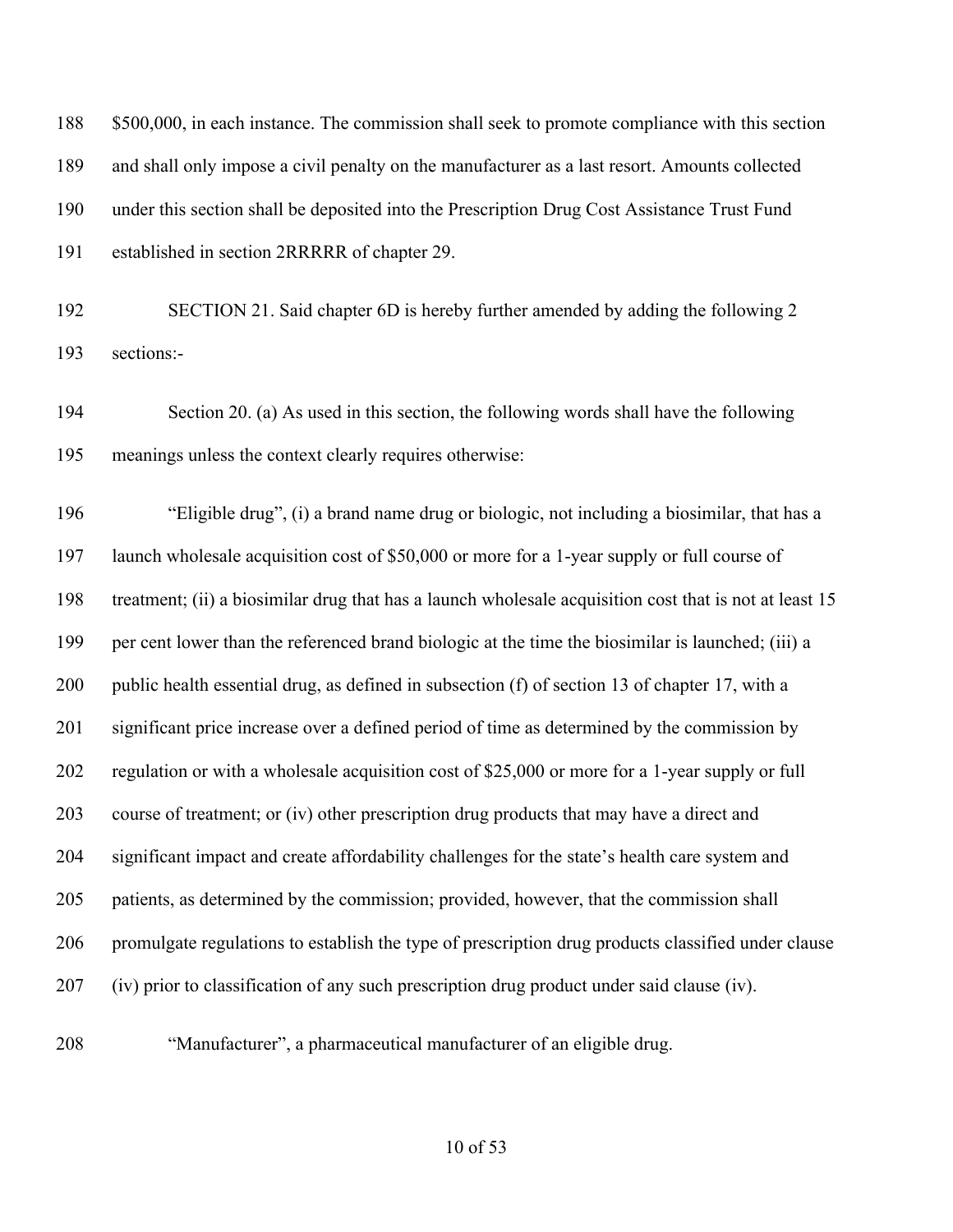"Public health essential drug", shall have the same meaning as defined in subsection (f) of section 13 of chapter 17.

 (b) The commission shall review the impact of eligible drug costs on patient access; provided, however, that the commission may prioritize the review of eligible drugs based on potential impact to consumers.

 In order to conduct a review of eligible drugs, the commission may require a manufacturer to disclose to the commission within a reasonable time period information relating to the manufacturer's pricing of an eligible drug. The disclosed information shall be on a standard reporting form developed by the commission with the input of the manufacturers and 218 shall include, but not be limited to:

 (i) a schedule of the drug's wholesale acquisition cost increases over the previous 5 calendar years;

 (ii) the manufacturer's aggregate, company-level research and development and other relevant capital expenditures, including facility construction, for the most recent year for which final audited data are available;

 (iii) a narrative description, absent proprietary information and written in plain language, of factors that contributed to reported changes in wholesale acquisition cost during the previous 5 calendar years; and

 (iv) any other information that the manufacturer wishes to provide to the commission or 228 that the commission requests.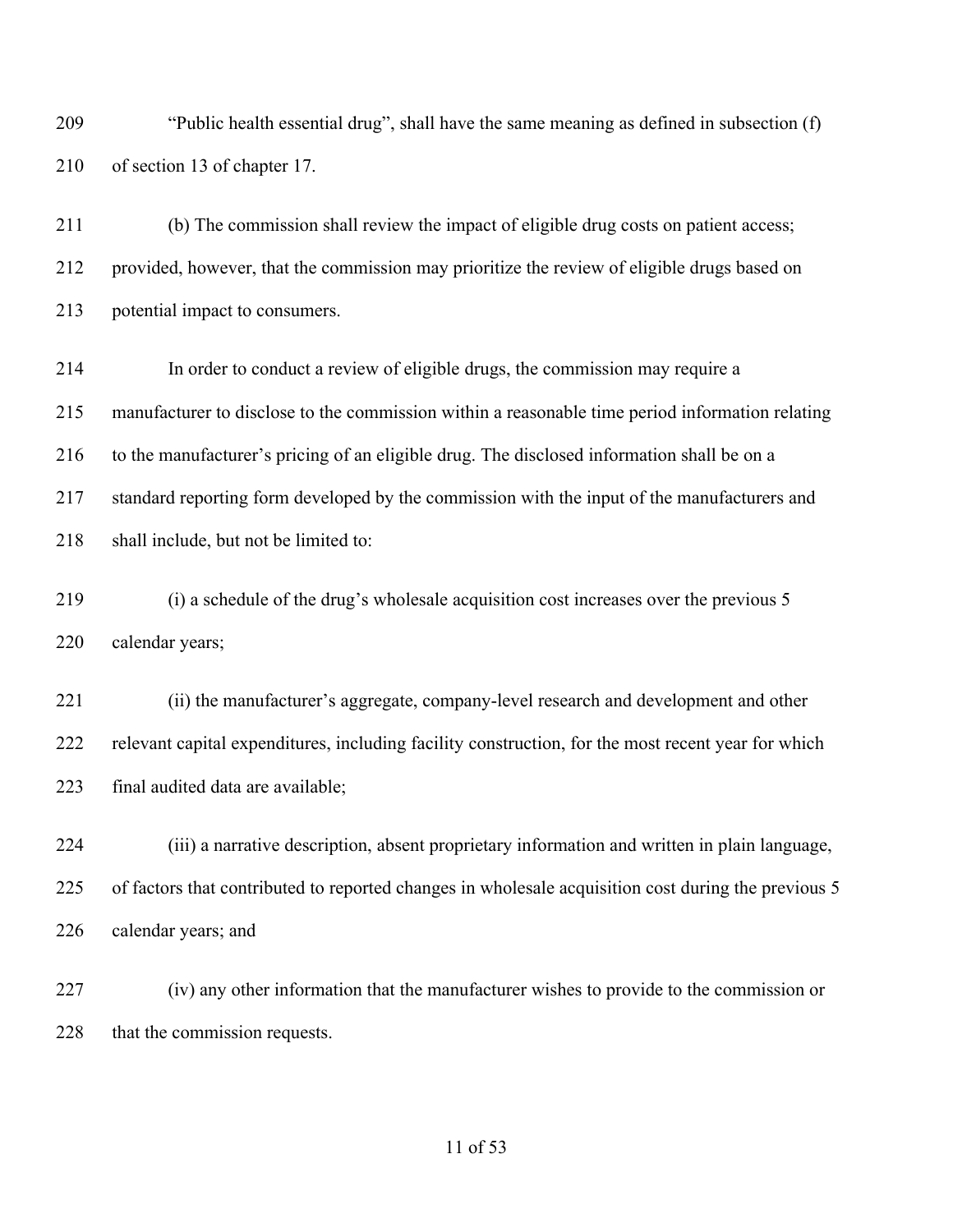(c) Based on the records furnished under subsection (b) and available information from the center for health information and analysis or an outside third party, the commission shall identify a proposed value for the eligible drug. The commission may request additional relevant information that it deems necessary.

 Any information, analyses or reports regarding an eligible drug review shall be provided to the manufacturer. The commission shall consider any clarifications or data provided by the manufacturer with respect to the eligible drug. The commission shall not base its determination on the proposed value of the eligible drug solely on the analysis or research of an outside third party and shall not employ a measure or metric that assigns a reduced value to the life extension provided by a treatment based on a pre-existing disability or chronic health condition of the individuals whom the treatment would benefit. If the commission relies upon a third party to provide cost-effectiveness analysis or research related to the proposed value of the eligible drug, such analysis or research shall also include, but not be limited to: (i) a description of the methodologies and models used in its analysis; (ii) any assumptions and potential limitations of research findings in the context of the results; and (iii) outcomes for affected subpopulations that utilize the drug, including, but not limited to, potential impacts on individuals of marginalized racial or ethnic groups, and on individuals with specific disabilities or health conditions who regularly utilize the eligible drug.

 (d) If, after review of an eligible drug and after receiving information from the manufacturer under subsection (b) or subsection (e), the commission determines that the manufacturer's pricing of the eligible drug does not substantially exceed the proposed value of the drug, the commission shall notify the manufacturer, in writing, of its determination and shall evaluate other ways to mitigate the eligible drug's cost in order to improve patient access to the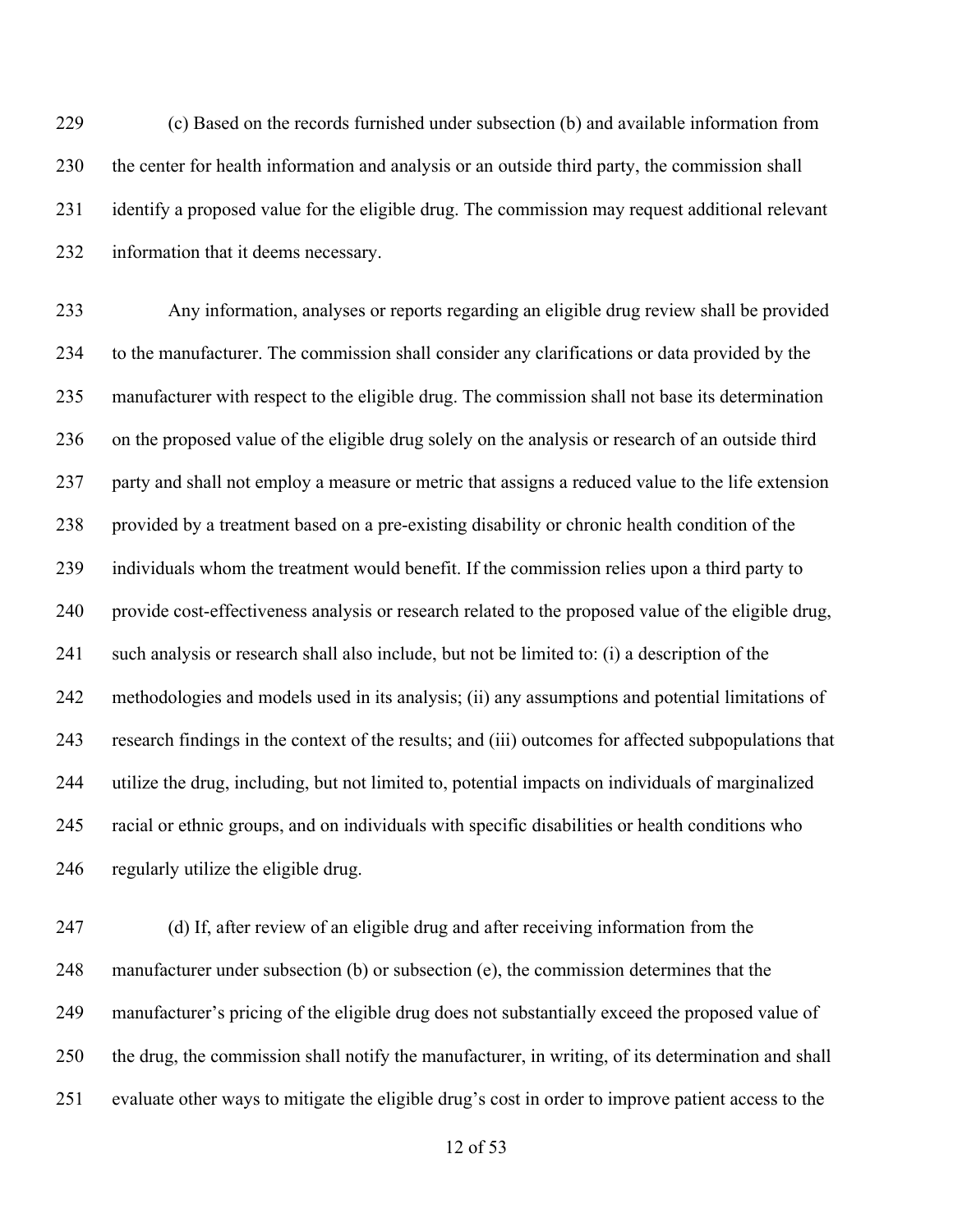eligible drug. The commission may engage with the manufacturer and other relevant stakeholders, including, but not limited to, patients, patient advocacy organizations, consumer advocacy organizations, providers, provider organizations and payers, to explore options for mitigating the cost of the eligible drug. Upon the conclusion of a stakeholder engagement process under this subsection, the commission shall issue recommendations on ways to reduce the cost of the eligible drug for the purpose of improving patient access to the eligible drug. Recommendations may include, but shall not be limited to: (i) an alternative payment plan or methodology; (ii) a bulk purchasing program; (iii) co-pay, deductible, coinsurance or other cost- sharing restrictions; and (iv) a reinsurance program to subsidize the cost of the eligible drug. The recommendations shall be publicly posted on the commission's website and provided to the clerks of the house of representatives and senate, the joint committee on health care financing and the house and senate committees on ways and means.

 (e) If, after review of an eligible drug, the commission determines that the manufacturer's pricing of the eligible drug substantially exceeds the proposed value of the drug, the commission shall request that the manufacturer provide further information related to the pricing of the eligible drug and the manufacturer's reasons for the pricing not later than 30 days after receiving 268 the request.

 (f) Not later than 60 days after receiving information from the manufacturer under subsection (b) or subsection (e), the commission shall confidentially issue a determination on whether the manufacturer's pricing of an eligible drug substantially exceeds the commission's proposed value of the drug. If the commission determines that the manufacturer's pricing of an eligible drug substantially exceeds the proposed value of the drug, the commission shall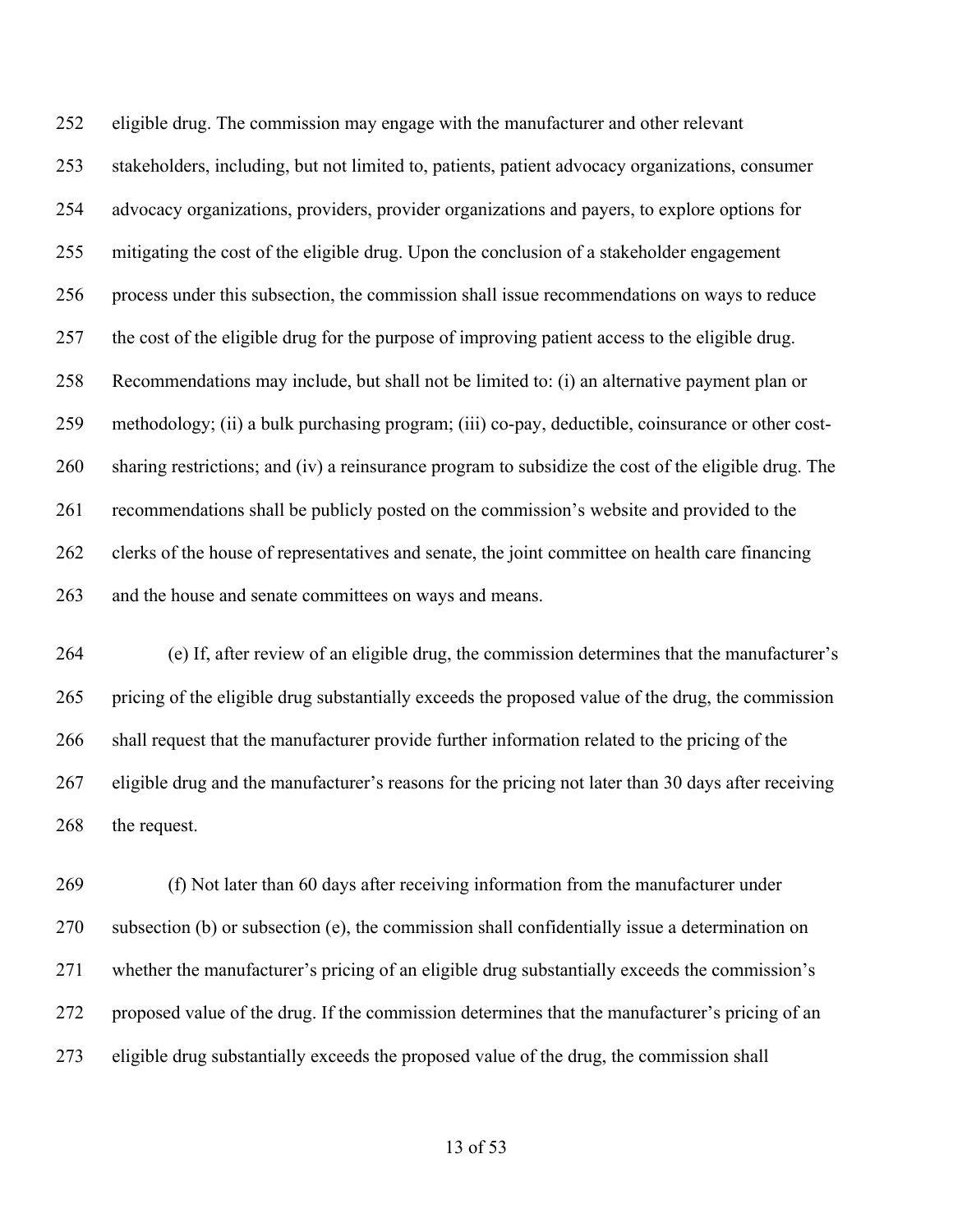confidentially notify the manufacturer, in writing, of its determination and request the manufacturer to enter into an access and affordability improvement plan under section 21.

 (g) Records disclosed by a manufacturer under this section shall: (i) be accompanied by an attestation that all information provided is true and correct; (ii) not be public records under clause Twenty-sixth of section 7 of chapter 4 or chapter 66; and (iii) remain confidential; provided, however, that the commission may produce reports summarizing any findings; provided further, that any such report shall not be in a form that identifies specific prices charged 281 for or rebate amounts associated with drugs by a manufacturer or in a manner that is likely to compromise the financial, competitive or proprietary nature of the information.

 Any request for further information made by the commission under subsection (e) or any determination issued or written notification made by the commission under subsection (f) shall not be public records under said clause Twenty-sixth of said section 7 of said chapter 4 or said chapter 66.

 (h) The proposed value of an eligible drug as determined by the commission and the commission's underlying analysis of the eligible drug is not intended to be used to determine whether any individual patient receives prior authorization or approval for the eligible drug or is subjected to step therapy or utilization management with regard to the eligible drug. The proposed value and underlying analysis shall not be the predominant factor in determining whether a drug is included in a formulary.

 (i) If the manufacturer fails to timely comply with the commission's request for records under subsection (b) or subsection (e), or otherwise knowingly obstructs the commission's ability to issue its determination under subsection (f), including, but not limited to, by providing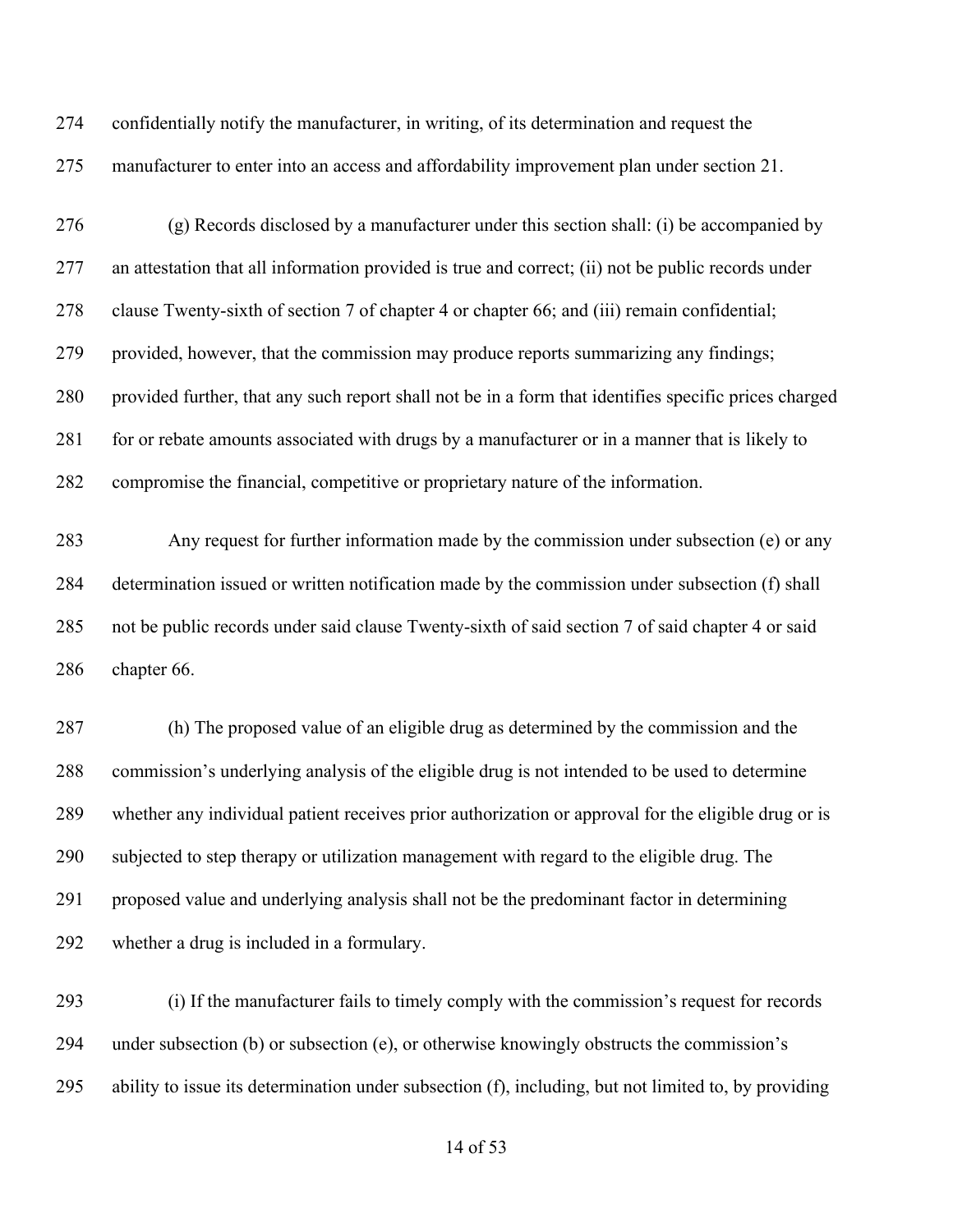incomplete, false or misleading information, the commission may impose appropriate sanctions against the manufacturer, including reasonable monetary penalties not to exceed \$500,000, in each instance. The commission shall seek to promote compliance with this section and shall only impose a civil penalty on the manufacturer as a last resort. Penalties collected under this subsection shall be deposited into the Prescription Drug Cost Assistance Trust Fund established in section 2RRRRR of chapter 29.

- (j) The commission shall adopt any written policies, procedures or regulations that the commission determines are necessary to implement this section.
- Section 21. (a) The commission shall establish procedures to assist manufacturers in filing and implementing an access and affordability improvement plan.

 Upon providing written notice provided under subsection (f) of section 20, the commission shall request that a manufacturer whose pricing of an eligible drug substantially exceeds the commission's proposed value of the drug file an access and affordability improvement plan with the commission. Not later than 45 days after receipt of a notice under said subsection (f) of said section 20, a manufacturer shall: (i) file an access and affordability improvement plan; or (ii) provide written notice declining the commission's request.

 (b) An access and affordability improvement plan shall: (i) be generated by the manufacturer; (ii) identify the reasons for the manufacturer's drug price; and (iii) include, but not be limited to, specific strategies, adjustments and action steps the manufacturer proposes to implement to address the cost of the eligible drug in order to improve the accessibility and affordability of the eligible drug for patients and the state's health system. The proposed access and affordability improvement plan shall include specific identifiable and measurable expected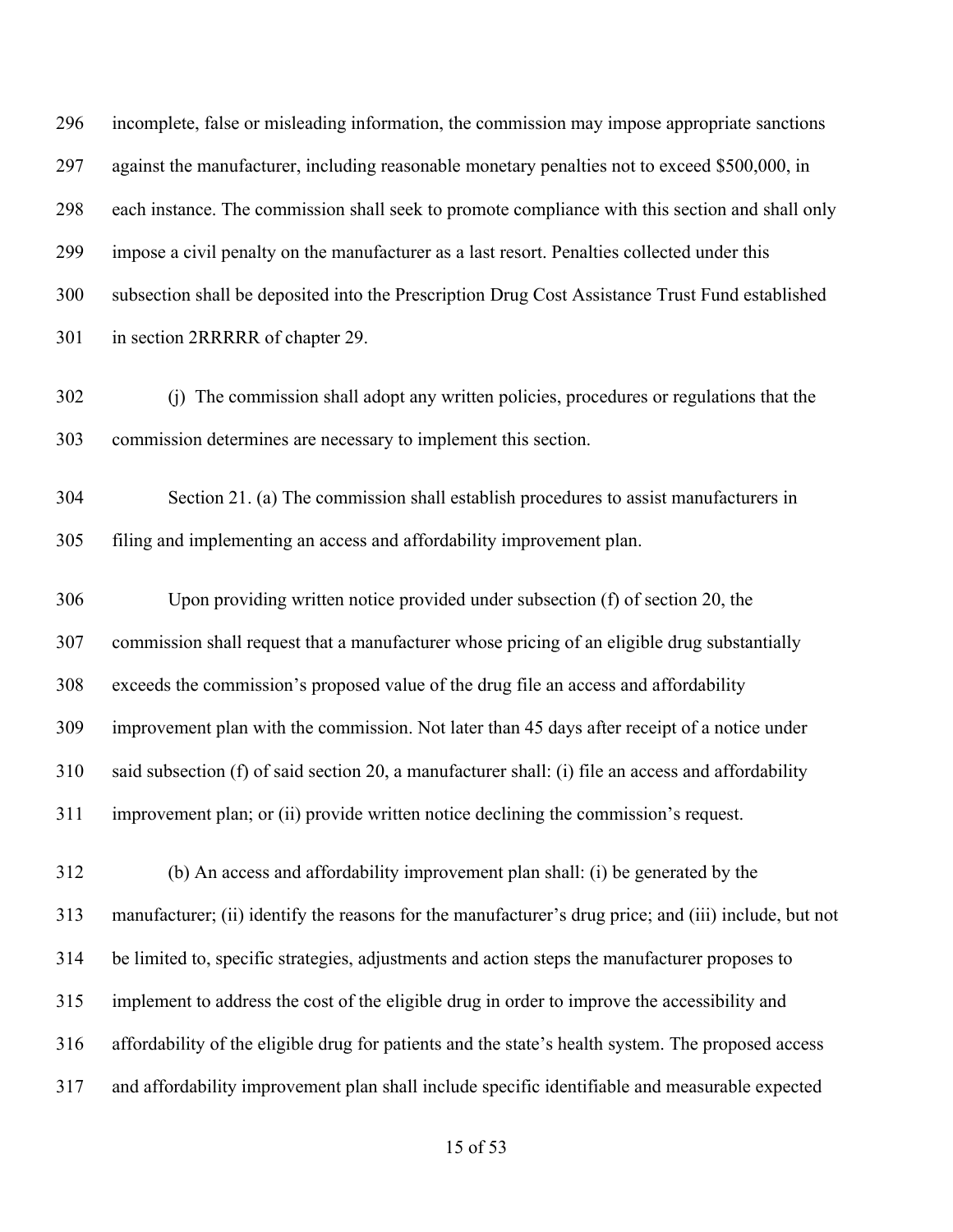outcomes and a timetable for implementation. The timetable for an access and affordability improvement plan shall not exceed 18 months.

 (c) The commission shall approve any access and affordability improvement plan that it determines: (i) is reasonably likely to address the cost of an eligible drug in order to substantially improve the accessibility and affordability of the eligible drug for patients and the state's health system; and (ii) has a reasonable expectation for successful implementation.

 (d) If the commission determines that the proposed access and affordability improvement plan is unacceptable or incomplete, the commission may provide consultation on the criteria that have not been met and may allow an additional time period of not more than 30 calendar days for resubmission; provided, however, that all aspects of the access plan shall be proposed by the manufacturer and the commission shall not require specific elements for approval.

 (e) Upon approval of the proposed access and affordability improvement plan, the commission shall notify the manufacturer to begin immediate implementation of the access and affordability improvement plan. Public notice shall be provided by the commission on its website, identifying that the manufacturer is implementing an access and affordability improvement plan; provided, however, that upon the successful completion of the access and affordability improvement plan, the identity of the manufacturer shall be removed from the commission's website. All manufacturers implementing an approved access improvement plan shall be subject to additional reporting requirements and compliance monitoring as determined by the commission. The commission shall provide assistance to the manufacturer in the successful implementation of the access and affordability improvement plan.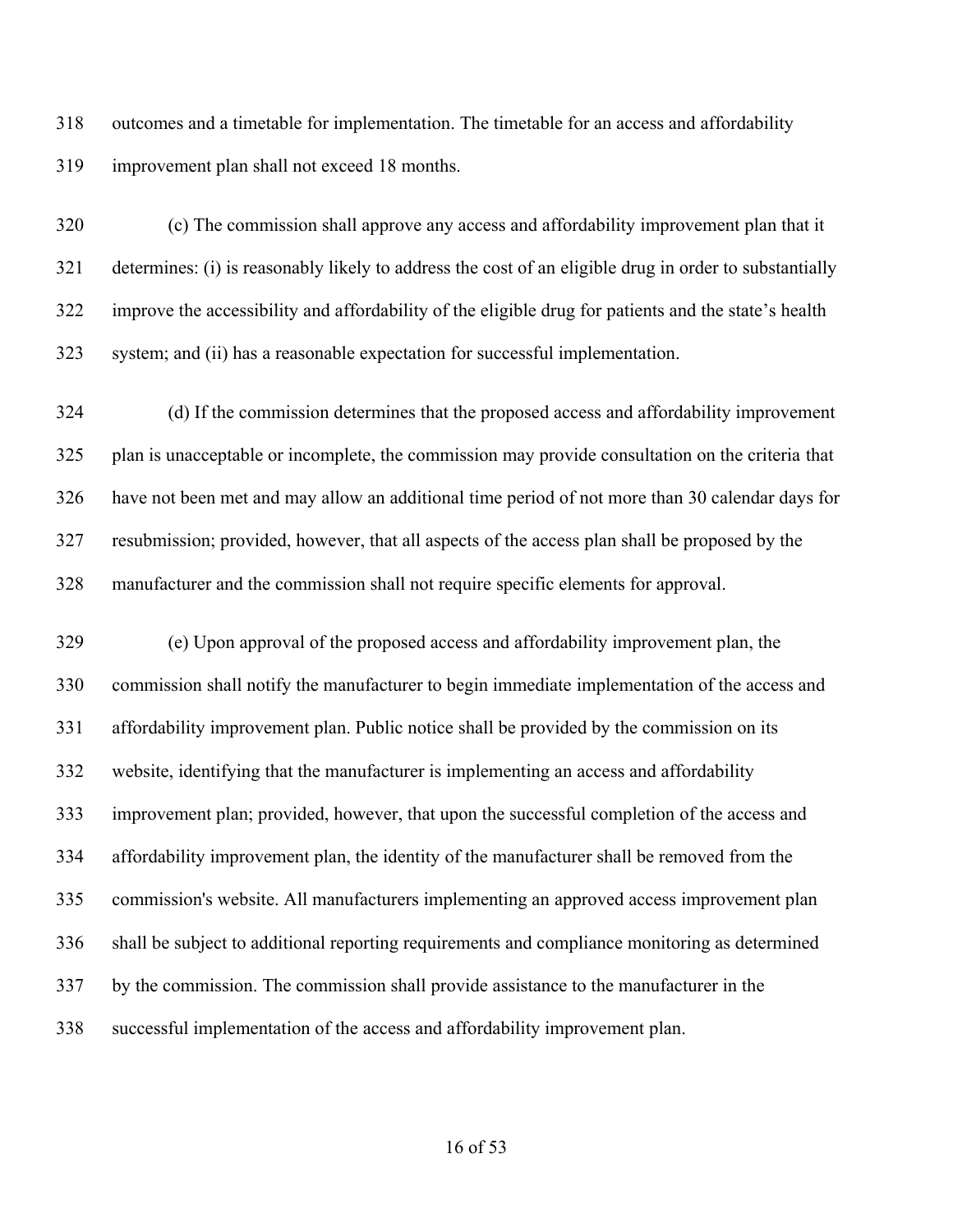(f) All manufacturers shall work in good faith to implement the access and affordability improvement plan. At any point during the implementation of the access and affordability improvement plan, the manufacturer may file amendments to the access improvement plan, subject to approval of the commission.

 (g) At the conclusion of the timetable established in the access and affordability improvement plan, the manufacturer shall report to the commission regarding the outcome of the access and affordability improvement plan. If the commission determines that the access and affordability improvement plan was unsuccessful, the commission shall: (i) extend the implementation timetable of the existing access and affordability improvement plan; (ii) approve amendments to the access and affordability improvement plan as proposed by the manufacturer; (iii) require the manufacturer to submit a new access and affordability improvement plan; or (iv) waive or delay the requirement to file any additional access and affordability improvement plans.

 (h) The commission shall submit a recommendation for proposed legislation to the joint committee on health care financing if the commission determines that further legislative authority is needed to assist manufacturers with the implementation of access and affordability improvement plans or to otherwise ensure compliance with this section. The recommendation shall be publicly posted on the commission's website.

 (i) An access and affordability improvement plan under this section shall remain confidential in accordance with section 2A.

 (j) The commission may assess a civil penalty to a manufacturer of not more than \$500,000, in each instance, if the commission determines that the manufacturer: (i) willfully neglected to file an access and affordability improvement plan with the commission under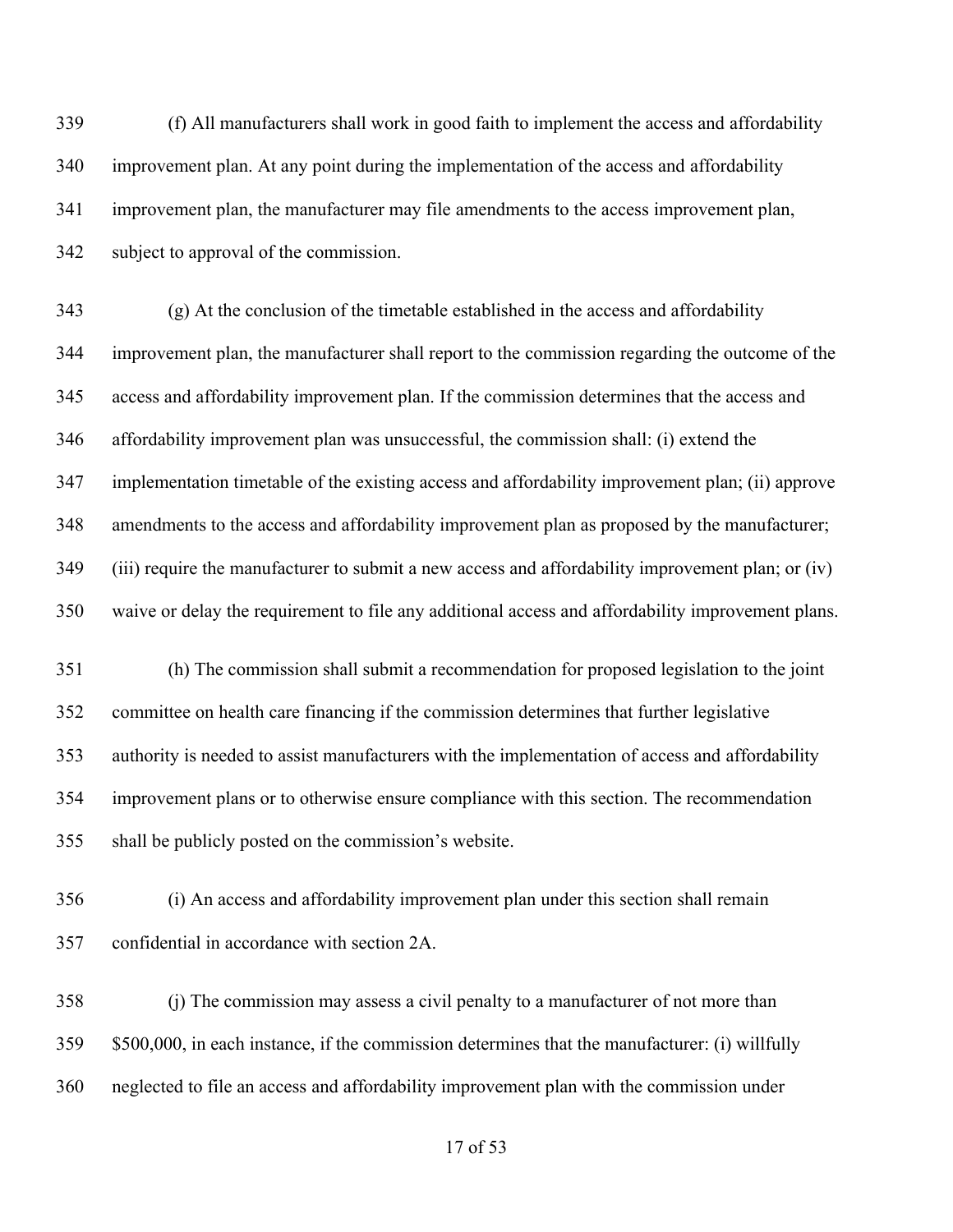subsection (a); (ii) failed to file an acceptable access and affordability improvement plan in good faith with the commission; (iii) failed to implement the access and affordability improvement plan in good faith; or (iv) knowingly failed to provide information required by this section to the commission or knowingly falsified the information. The commission shall seek to promote compliance with this section and shall only impose a civil penalty as a last resort. Penalties collected under this subsection shall be deposited into the Prescription Drug Cost Assistance Trust Fund established in section 2RRRRR of chapter 29.

 (k) If a manufacturer declines to enter into an access and affordability improvement plan under this section, the commission may publicly post the proposed value of the eligible drug, hold a public hearing on the proposed value of the eligible drug and solicit public comment. The manufacturer shall appear and testify at the public hearing held on the eligible drug's proposed value. Upon the conclusion of a public hearing under this subsection, the commission shall issue recommendations on ways to reduce the cost of an eligible drug for the purpose of improving patient access to the eligible drug. The recommendations shall be publicly posted on the commission's website and provided to the clerks of the house of representatives and senate, the joint committee on health care financing and the house and senate committees on ways and means.

 If a manufacturer is deemed to not be acting in good faith to develop an acceptable or complete access and affordability improvement plan, the commission may publicly post the proposed value of the eligible drug, hold a public hearing on the proposed value of the eligible drug and solicit public comment. The manufacturer shall appear and testify at any hearing held on the eligible drug's proposed value. Upon the conclusion of a public hearing under this subsection, the commission shall issue recommendations on ways to reduce the cost of an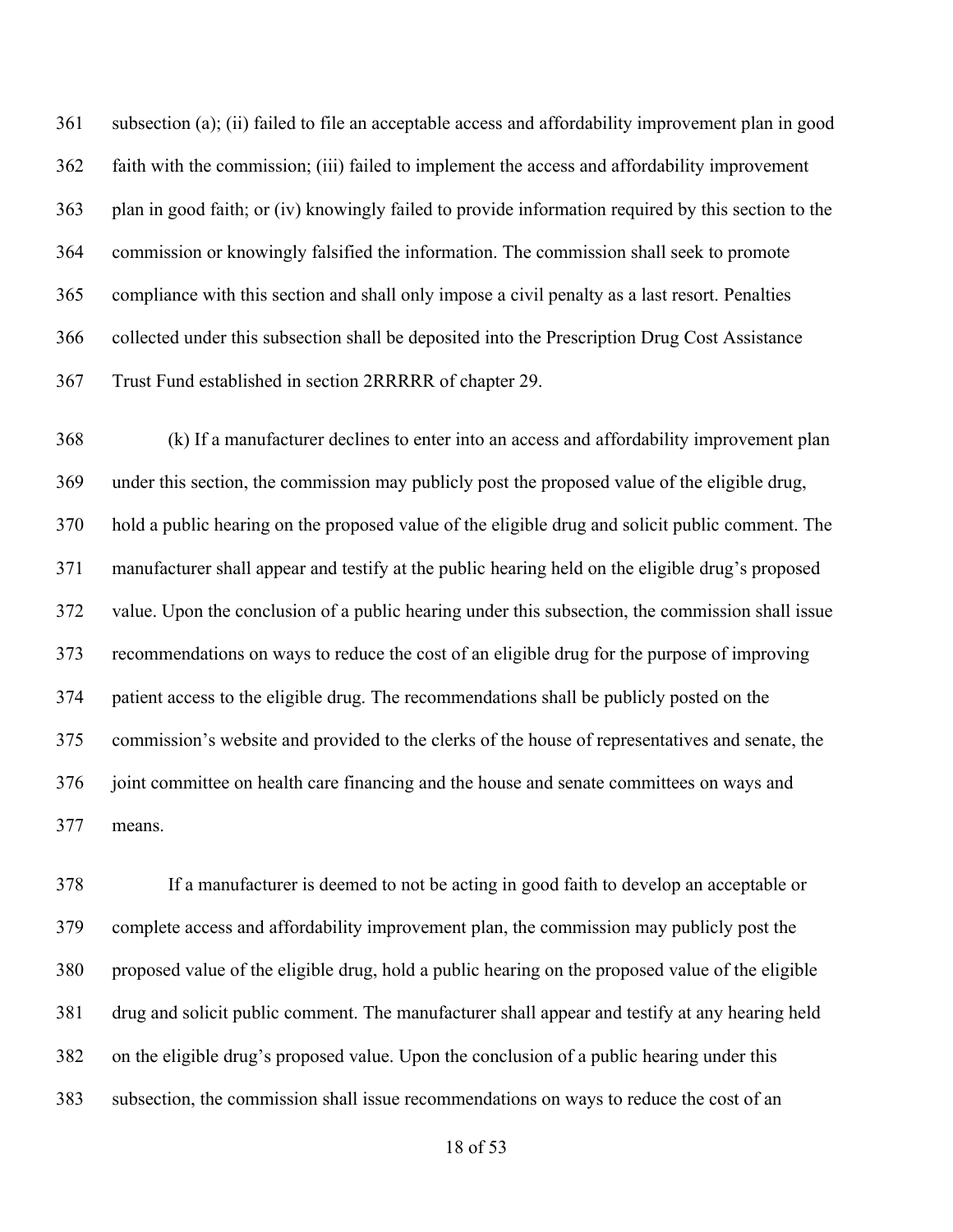eligible drug for the purpose of improving patient access to the eligible drug. The recommendations shall be publicly posted on the commission's website and provided to the clerks of the house of representatives and senate, the joint committee on health care financing and the house and senate committees on ways and means.

 Before making a determination that the manufacturer is not acting in good faith, the commission shall send a written notice to the manufacturer that the commission shall deem the manufacturer to not be acting in good faith if the manufacturer does not submit an acceptable access and affordability improvement plan within 30 days of receipt of notice; provided, however, that the commission shall not send a notice under this paragraph within 120 calendar days from the date that the commission issued its request that the manufacturer enter into the access and affordability improvement plan.

(l) The commission shall promulgate regulations necessary to implement this section.

 SECTION 22. Section 1 of chapter 12C of the General Laws, as appearing in the 2020 Official Edition, is hereby amended by inserting after the definition of "Ambulatory surgical center services" the following 3 definitions:-

 "Average manufacturer price", the average price paid to a manufacturer for a drug in the commonwealth by a: (i) wholesaler for drugs distributed to pharmacies; and (ii) pharmacy that purchases drugs directly from the manufacturer.

 "Biosimilar", a drug that is produced or distributed pursuant to a biologics license application approved under 42 U.S.C. 262(k)(3).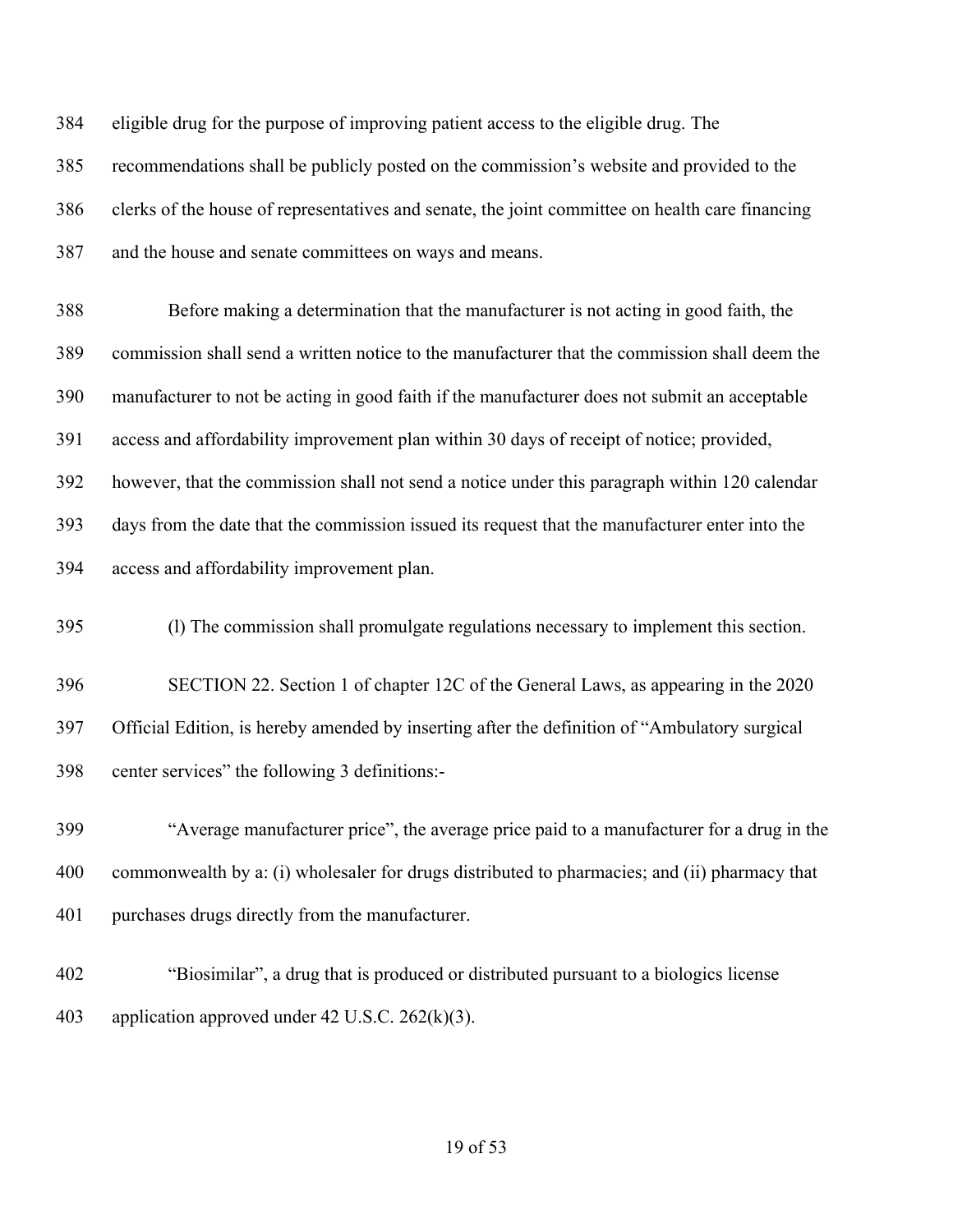"Brand name drug", a drug that is: (i) produced or distributed pursuant to an original new drug application approved under 21 U.S.C. 355(c) except for an authorized generic as defined by 42 C.F.R. 447.502; (ii) produced or distributed pursuant to a biologics license application approved under 42 U.S.C. 262(a)(2)(C); or (iii) identified by the health benefit plan as a brand name drug based on available data resources such as Medi-Span. SECTION 23. Said section 1 of said chapter 12C, as so appearing, is hereby further amended by inserting after the definition of "General health supplies, care or rehabilitative services and accommodations" the following definition:- "Generic drug", a retail drug that is: (i) marketed or distributed pursuant to an abbreviated new drug application approved under 21 U.S.C. 355(j); (ii) an authorized generic as defined by 42 C.F.R. 447.502; (iii) a drug that entered the market before January 1, 1962 that was not originally marketed under a new drug application; or (iv) identified by the health benefit plan as a generic drug based on available data resources such as Medi-Span. SECTION 24. Said section 1 of said chapter 12C, as so appearing, is hereby further amended by inserting after the definition of "Patient-centered medical home" the following 2 definitions:- "Pharmaceutical manufacturing company", an entity engaged in the: (i) production, preparation, propagation, compounding, conversion or processing of prescription drugs, directly or indirectly, by extraction from substances of natural origin, independently by means of chemical synthesis or by a combination of extraction and chemical synthesis; or (ii) packaging, repackaging, labeling, relabeling or distribution of prescription drugs; provided, however, that "pharmaceutical manufacturing company" shall not include a wholesale drug distributor licensed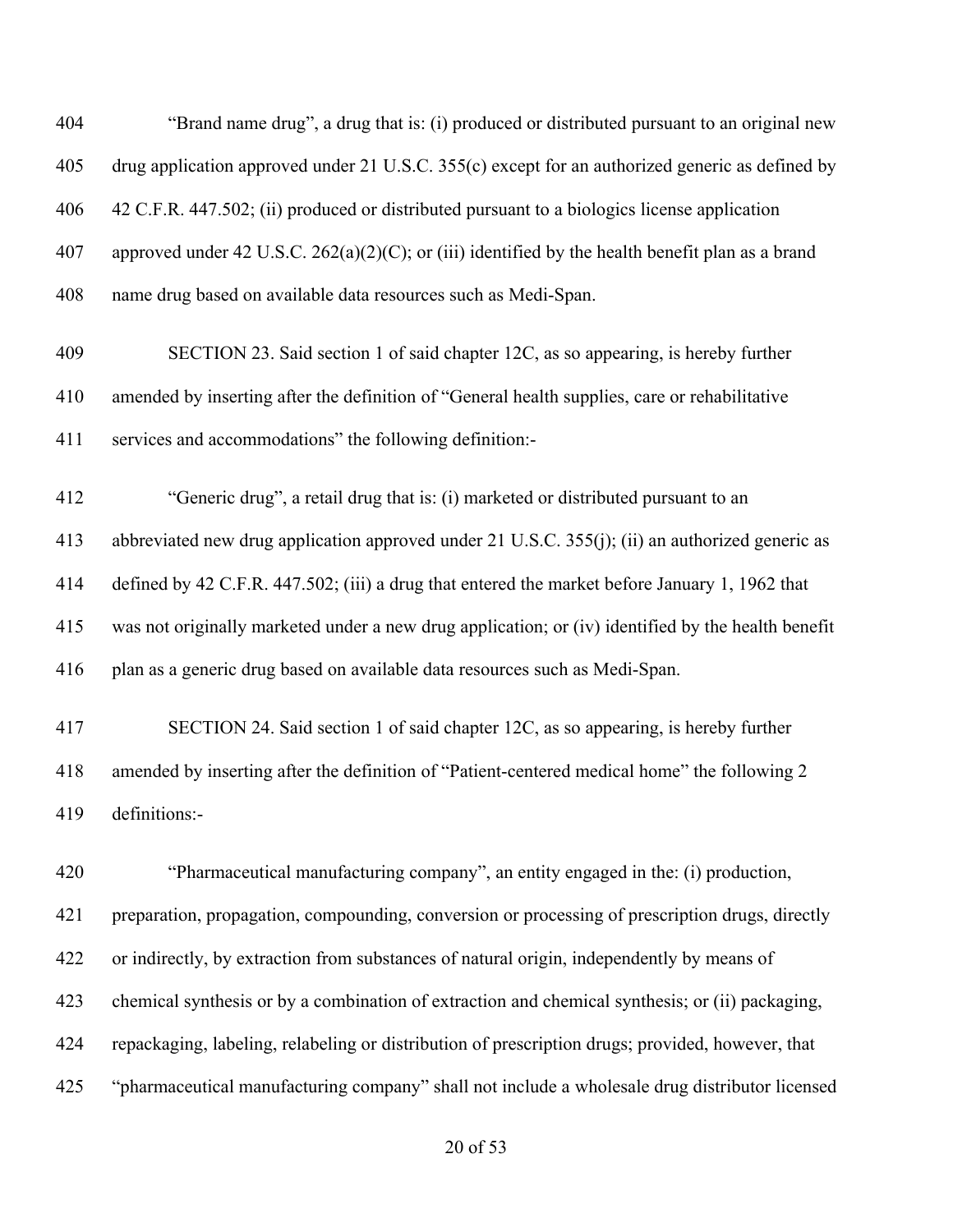under section 36B of chapter 112 or a retail pharmacist registered under section 39 of said chapter 112.

 "Pharmacy benefit manager", a person, business or other entity, however organized, that, directly or through a subsidiary, provides pharmacy benefit management services for prescription drugs and devices on behalf of a health benefit plan sponsor, including, but not limited to, a self- insurance plan, labor union or other third-party payer; provided, however, that pharmacy benefit management services shall include, but not be limited to: (i) the processing and payment of claims for prescription drugs; (ii) the performance of drug utilization review; (iii) the processing of drug prior authorization requests; (iv) pharmacy contracting; (v) the adjudication of appeals or grievances related to prescription drug coverage contracts; (vi) formulary administration; (vii) drug benefit design; (viii) mail and specialty drug pharmacy services; (ix) cost containment; (x) clinical, safety and adherence programs for pharmacy services; and (xi) managing the cost of covered prescription drugs; provided further, that "pharmacy benefit manager" shall include a health benefit plan that does not contract with a pharmacy benefit manager and manages its own prescription drug benefits unless specifically exempted by the commission.

 SECTION 25. Said section 1 of said chapter 12C, as so appearing, is hereby further amended by adding the following definition:-

 "Wholesale acquisition cost", shall have the same meaning as defined in 42 U.S.C. 1395w-3a(c)(6)(B).

 SECTION 26. Section 3 of said chapter 12C, as so appearing, is hereby amended by inserting after the word "organizations", in lines 13 and 14, the following words:- ,

pharmaceutical manufacturing companies, pharmacy benefit managers.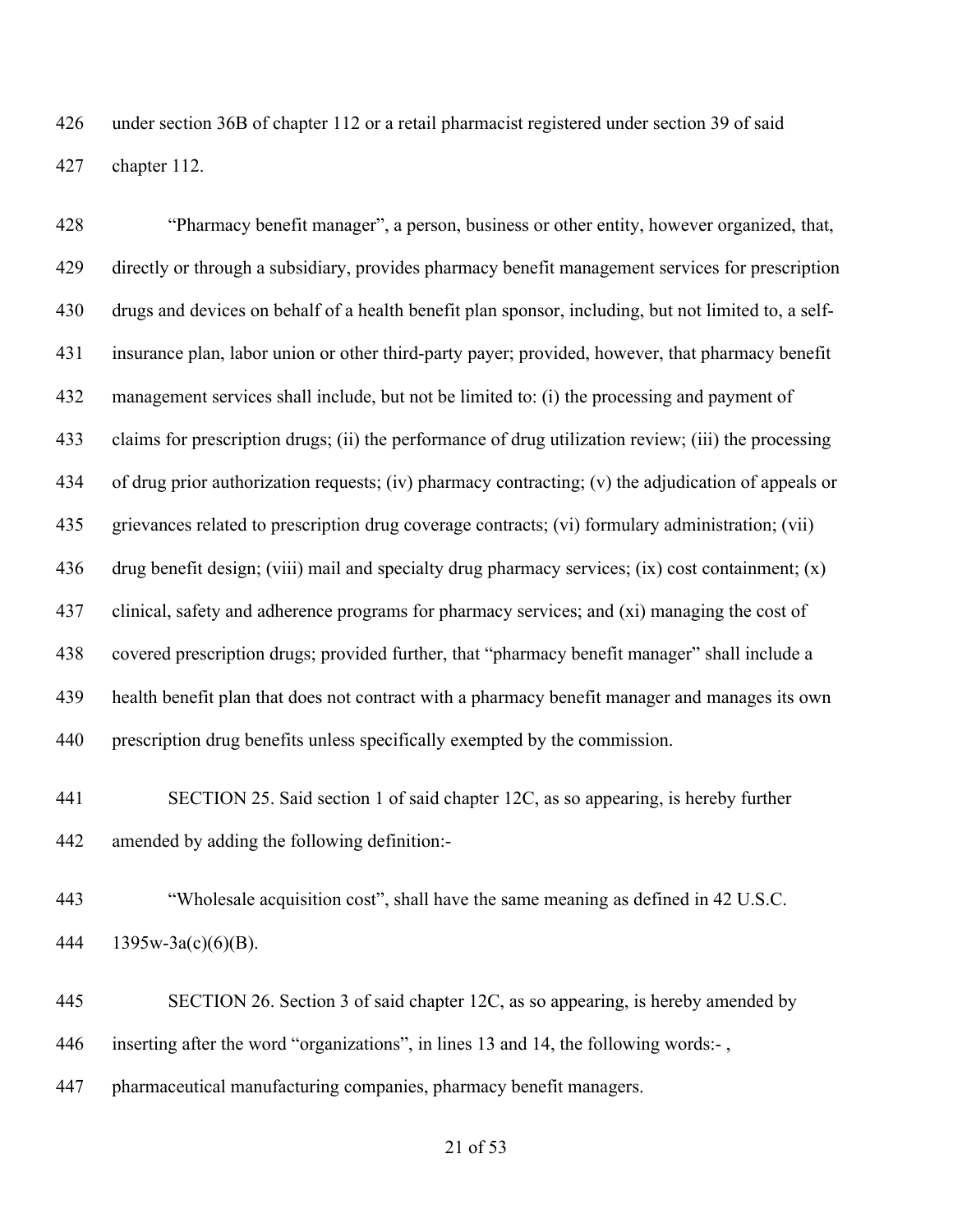| 448 | SECTION 27. Said section 3 of said chapter 12C, as so appearing, is hereby further                  |
|-----|-----------------------------------------------------------------------------------------------------|
| 449 | amended by striking out, in line 24, the words "and payer" and inserting in place thereof the       |
| 450 | following words:-, payer, pharmaceutical manufacturing company and pharmacy benefit                 |
| 451 | manager.                                                                                            |
| 452 | SECTION 28. Section 5 of said chapter 12C, as so appearing, is hereby amended by                    |
| 453 | striking out, in lines 11 and 12, the words "and public health care payers" and inserting in place  |
| 454 | thereof the following words:-, public health care payers, pharmaceutical manufacturing              |
| 455 | companies and pharmacy benefit managers.                                                            |
| 456 | SECTION 29. Said section 5 of said chapter 12C, as so appearing, is hereby further                  |
| 457 | amended by striking out, in line 15, the words "and affected payers" and inserting in place         |
| 458 | thereof the following words:- affected payers, affected pharmaceutical manufacturing companies      |
| 459 | and affected pharmacy benefit managers.                                                             |
| 460 | SECTION 30. The first paragraph of section 7 of said chapter 12C, as so appearing, is               |
| 461 | hereby amended by adding the following sentence:- Each pharmaceutical and biopharmaceutical         |
| 462 | manufacturing company and pharmacy benefit manager shall pay to the commonwealth an                 |
| 463 | amount for the estimated expenses of the center and for the other purposes described in this        |
| 464 | chapter.                                                                                            |
| 465 | SECTION 31. Said section 7 of said chapter 12C, as so appearing, is hereby further                  |
| 466 | amended by striking out, in lines 8 and 42, the figure "33" and inserting in place thereof, in each |
| 467 | instance, the following figure: - 25.                                                               |
| 468 | SECTION 32. Said section 7 of said chapter 12C, as so appearing, is hereby further                  |
| 469 | amended by adding the following paragraph:-                                                         |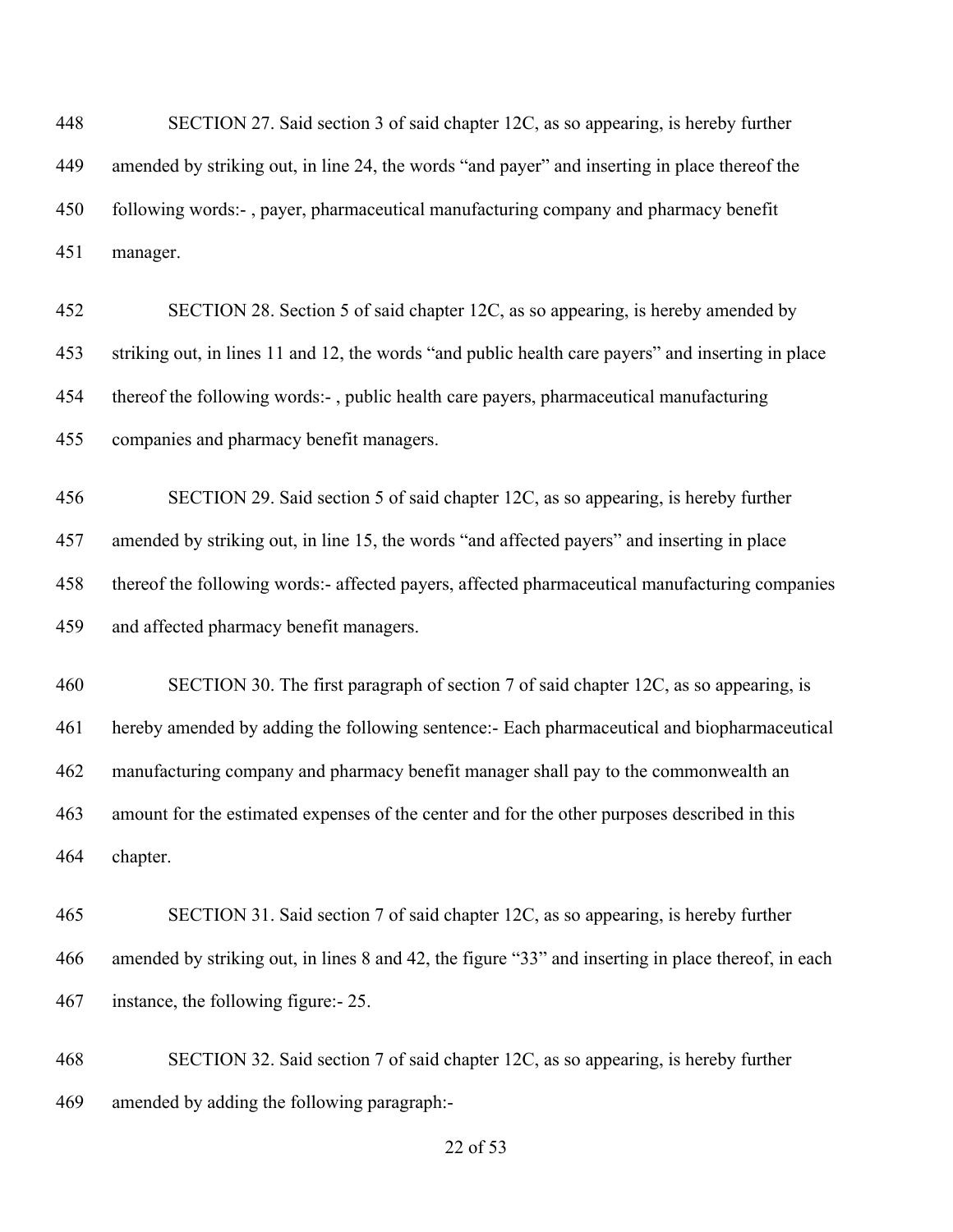The assessed amount for pharmaceutical and biopharmaceutical manufacturing companies and pharmacy benefit managers shall be not less than 25 per cent of the amount appropriated by the general court for the expenses of the center minus amounts collected from: (i) filing fees; (ii) fees and charges generated by the commission's publication or dissemination of reports and information; and (iii) federal matching revenues received for these expenses or received retroactively for expenses of predecessor agencies. Pharmaceutical and biopharmaceutical manufacturing companies and pharmacy benefit managers shall, in a manner and distribution determined by the center, pay to the commonwealth an amount of the estimated expenses of the center attributable to the center's activities under sections 3, 10A, 12 and 16. The assessed amount shall be based on business conducted in the commonwealth by the pharmaceutical and biopharmaceutical manufacturing company and pharmacy benefit manager. A pharmacy benefit manager that is also a surcharge payor subject to the preceding paragraph and manages its own prescription drug benefits shall not be subject to additional assessment under this paragraph.

 SECTION 33. Said chapter 12C is hereby further amended by inserting after section 10 the following section:-

 Section 10A. (a) The center shall promulgate the regulations necessary to ensure the uniform reporting of information from pharmaceutical manufacturing companies to enable the center to analyze: (i) year-over-year changes in wholesale acquisition cost and average manufacturer price for prescription drug products; (ii) year-over-year trends in net expenditures; (iii) net expenditures on subsets of biosimilar, brand name and generic drugs identified by the center; (iv) trends in estimated aggregate drug rebates, discounts or other remuneration paid or provided by a pharmaceutical manufacturing company to a pharmacy benefit manager,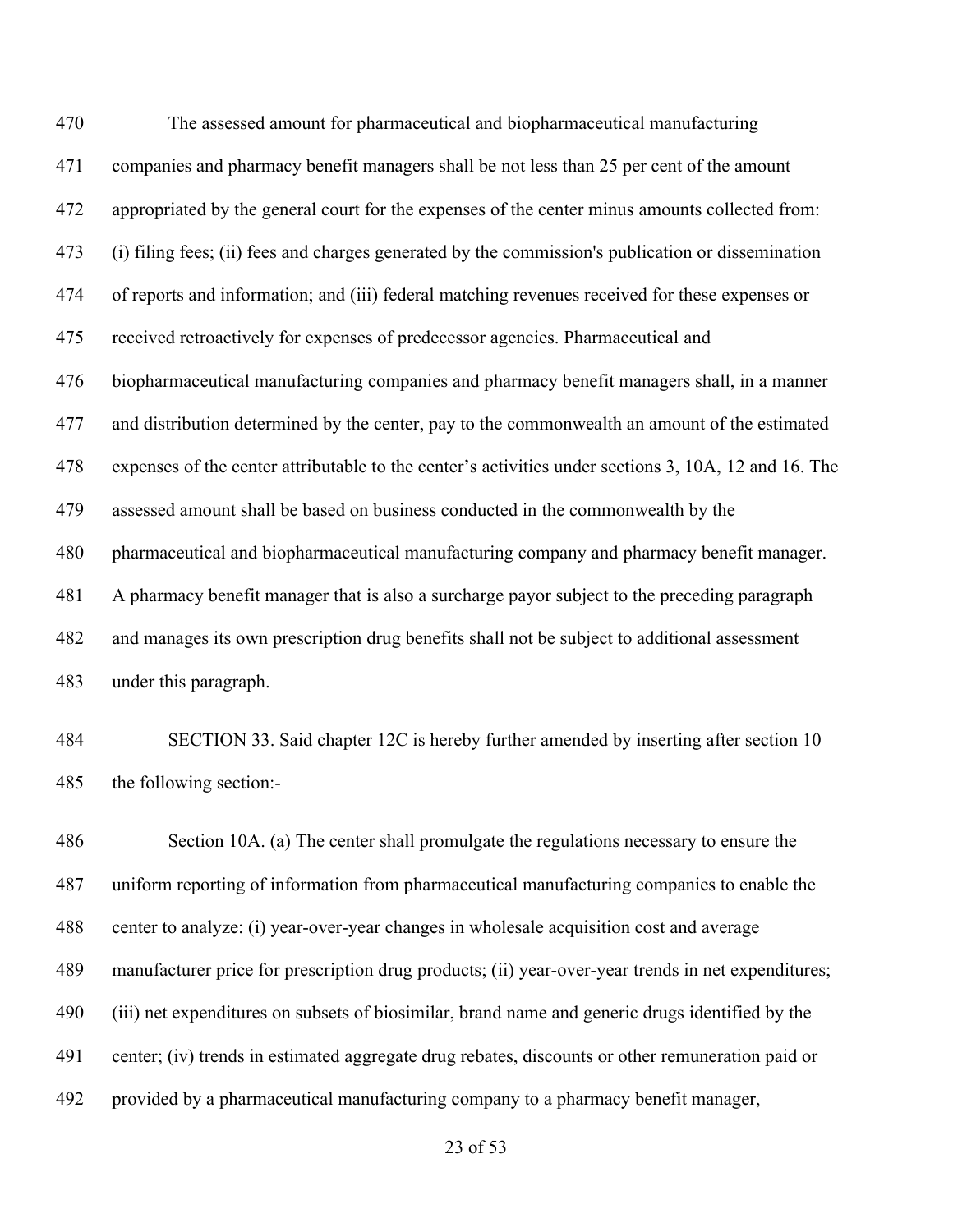wholesaler, distributor, health carrier client, health plan sponsor or pharmacy in connection with utilization of the pharmaceutical drug products offered by the pharmaceutical manufacturing company; (v) discounts provided by a pharmaceutical manufacturing company to a consumer in connection with utilization of the pharmaceutical drug products offered by the pharmaceutical manufacturing company, including any discount, rebate, product voucher, coupon or other reduction in a consumer's out-of-pocket expenses including co-payments and deductibles under section 3 of chapter 175H; (vi) research and development costs as a percentage of revenue; (vii) annual marketing and advertising costs, identifying costs for direct-to-consumer advertising; (viii) annual profits over the most recent 5-year period; (ix) disparities between prices charged to 502 purchasers in the commonwealth and purchasers outside of the United States; and  $(x)$  any other information deemed necessary by the center.

 The center shall require the submission of available data and other information from pharmaceutical manufacturing companies including, but not limited to: (i) wholesale acquisition costs and average manufacturer prices for prescription drug products as identified by the center; (ii) true net typical prices charged to pharmacy benefits managers by payor type for prescription drug products identified by the center, net of any rebate or other payments from the manufacturer to the pharmacy benefits manager and from the pharmacy benefits manager to the manufacturer; (iii) aggregate, company-level research and development costs to the extent attributable to a specific product and other relevant capital expenditures for the most recent year for which final audited data is available for prescription drug products as identified by the center; (iv) annual marketing and advertising expenditures; and (v) a description, absent proprietary information and written in plain language, of factors that contributed to reported changes in wholesale acquisition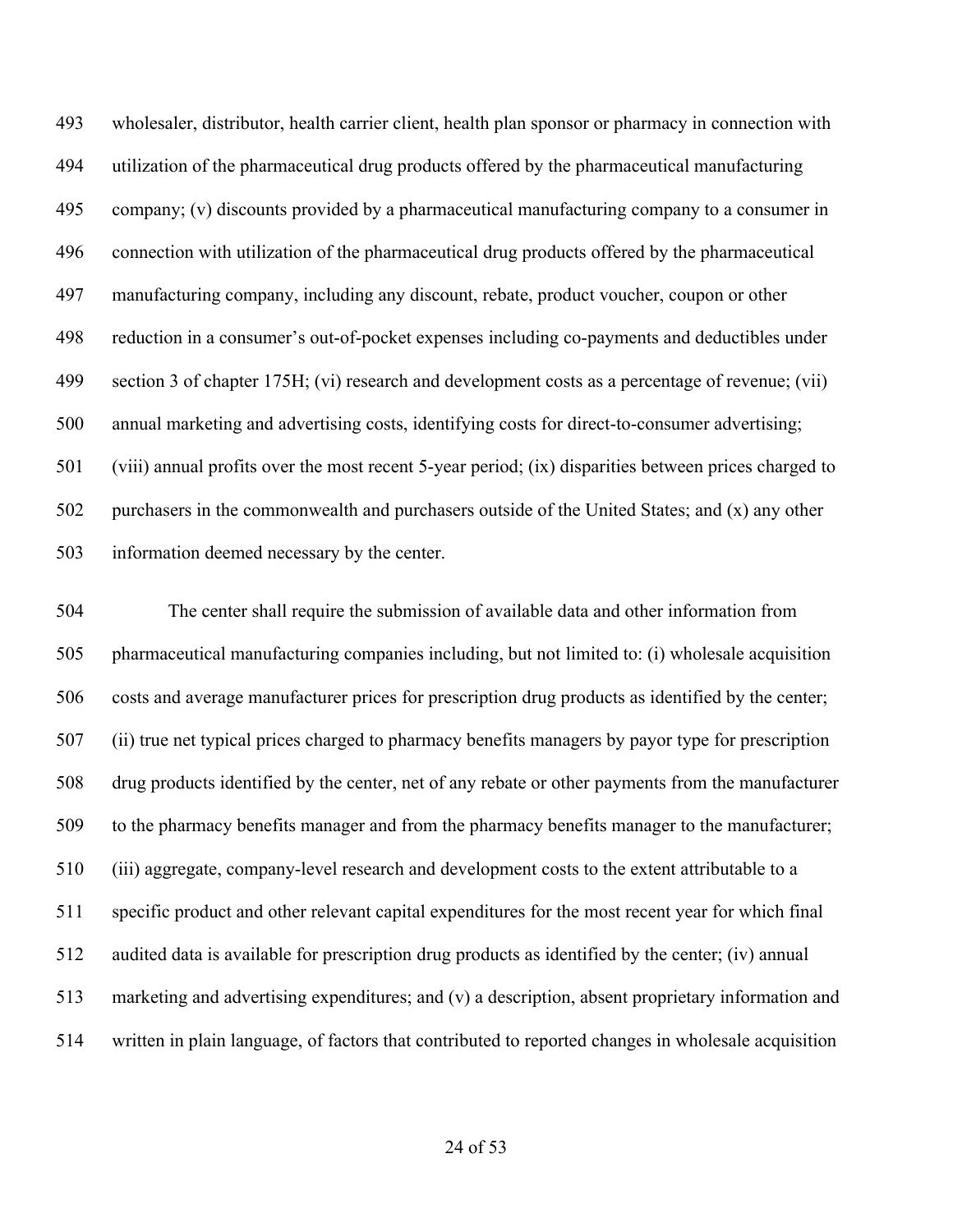costs, net prices and average manufacturer prices for prescription drug products as identified by 516 the center.

 (b) The center shall promulgate the regulations necessary to ensure the uniform reporting of information from pharmacy benefit managers to enable the center to analyze: (i) trends in estimated aggregate drug rebates and other drug price reductions, if any, provided by a pharmacy benefit manager to a health carrier client or health plan sponsor or passed through from a pharmacy benefit manager to a health carrier client or health plan sponsor in connection with utilization of drugs in the commonwealth offered through the pharmacy benefit manager and a measure of lives covered by each health carrier client or health plan sponsor in the commonwealth; (ii) pharmacy benefit manager practices with regard to drug rebates and other drug price reductions, if any, provided by a pharmacy benefit manager to a health carrier client or health plan sponsor or to consumers in the commonwealth or passed through from a pharmacy benefit manager to a health carrier client or health plan sponsor or to consumers in the commonwealth; and (iii) any other information deemed necessary by the center.

 The center shall require the submission of available data and other information from pharmacy benefit managers including, but not limited to: (i) true net typical prices charged by pharmacy benefits managers for prescription drug products identified by the center, net of any rebate or other payments from the manufacturer to the pharmacy benefits manager and from the pharmacy benefits manager to the manufacturer; (ii) the amount of all rebates that the pharmacy benefit manager received from all pharmaceutical manufacturing companies for all health carrier clients in the aggregate and for each health carrier client or health plan sponsor individually, attributable to patient utilization in the commonwealth; (iii) the administrative fees that the pharmacy benefit manager received from all health carrier clients or health plan sponsors in the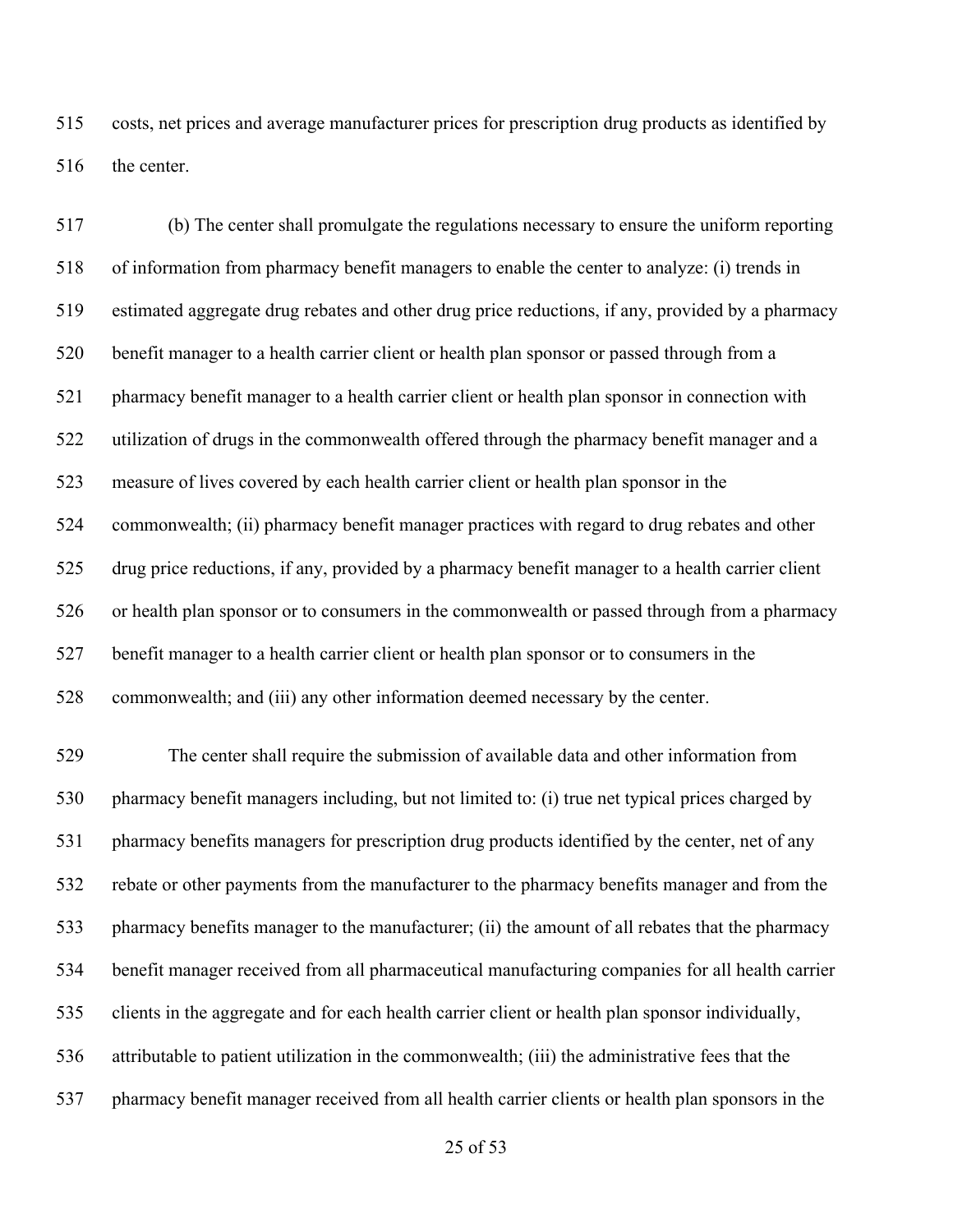aggregate and for each health carrier client or health plans sponsors individually; (iv) the aggregate amount of all retained rebates that the pharmacy benefit manager received from all pharmaceutical manufacturing companies and did not pass through to each pharmacy benefit manager's health carrier client or health plan sponsor individually; (v) the aggregate amount of rebates a pharmacy benefit manager: (A) retains based on its contractual arrangement with each health plan client or health plan sponsor individually; and (B) passes through to each health care client individually; (vi) the percentage of contracts that a pharmacy benefit manager holds where the pharmacy benefit manager: (A) retains all rebates; (B) passes all rebates through to the client; and (C) shares rebates with the client; and (vii) other information as determined by the center, including, but not limited to, pharmacy benefit manager practices related to spread pricing, administrative fees, claw backs and formulary placement.

 (c) Except as specifically provided otherwise by the center or under this chapter, data collected by the center pursuant to this section from pharmaceutical manufacturing companies and pharmacy benefit managers shall not be a public record under clause Twenty-sixth of section 7 of chapter 4 or under chapter 66.

 SECTION 34. Said chapter 12C is hereby further amended by striking out section 11, as appearing in the 2020 Official Edition, and inserting in place thereof the following section:-

 Section 11. The center shall ensure the timely reporting of information required under sections 8, 9, 10 and 10A. The center shall notify private health care payers, providers, provider organizations, pharmacy benefit managers, pharmaceutical manufacturing companies and their parent organization and other affiliates of any applicable reporting deadlines. The center shall notify, in writing, a private health care payer, provider, provider organization, pharmacy benefit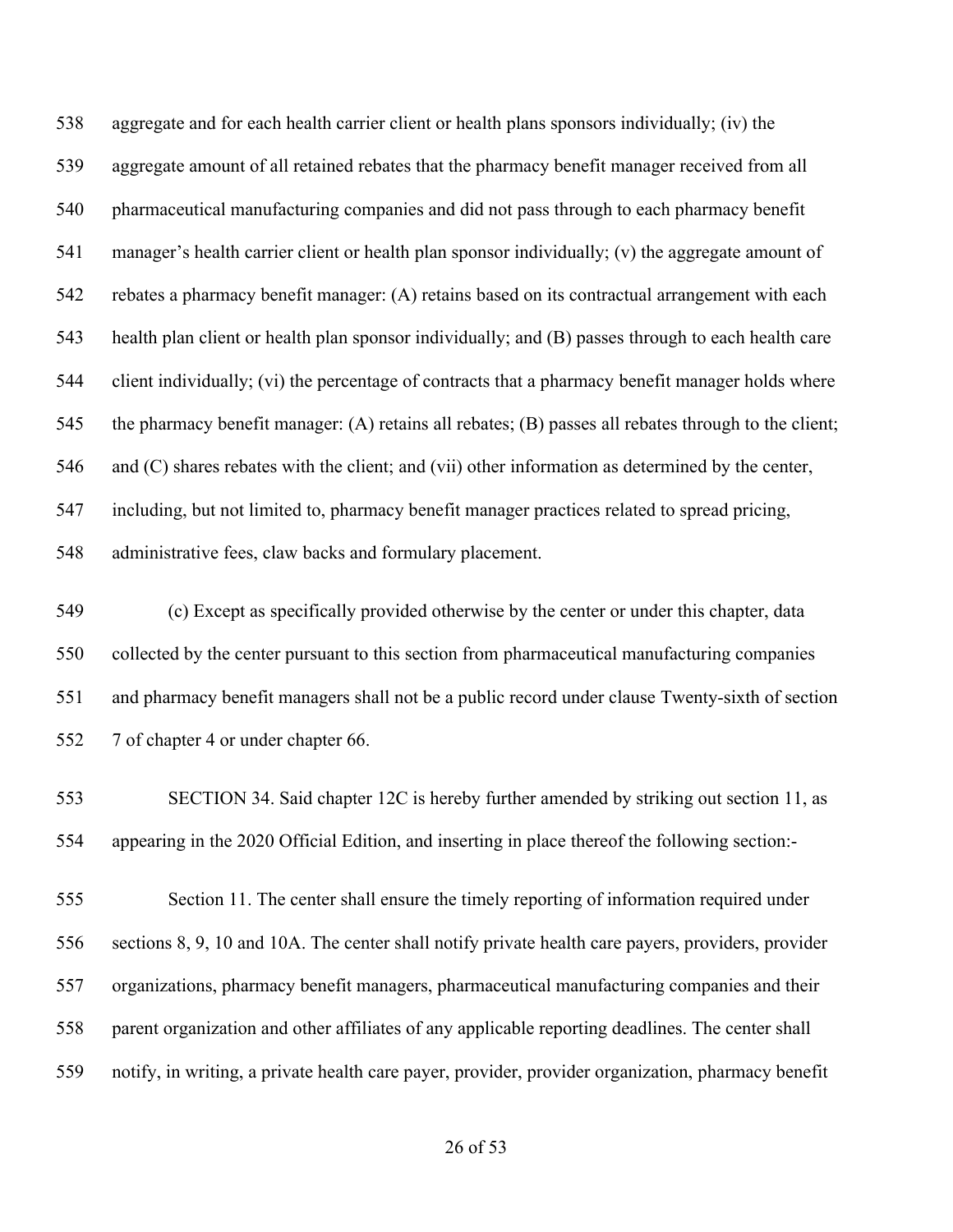manager or pharmaceutical manufacturing company, and their parent organization and other affiliates, that has failed to meet a reporting deadline of such failure and that failure to respond within 2 weeks of the receipt of the notice may result in penalties. The center may assess a penalty against a private health care payer, provider, provider organization, pharmacy benefit manager or pharmaceutical manufacturing company, and their parent organization and other affiliates, that fails, without just cause, to provide the requested information, including subsets of the requested information, within 2 weeks following receipt of the written notice required under this section, of not more than \$2,000 per week for each week of delay after the 2-week period following receipt of the notice. Amounts collected under this section shall be deposited in the Healthcare Payment Reform Fund established in section 100 of chapter 194 of the acts of 2011. SECTION 35. Section 12 of said chapter 12C, as so appearing, is hereby amended by striking out, in line 2, the words "and 10" and inserting in place thereof the following words:- , 10 and 10A.

 SECTION 36. Subsection (a) of section 16 of said chapter 12C, as so appearing, is hereby amended by striking out the first sentence and inserting in place thereof the following sentence:- The center shall publish an annual report based on the information submitted under: (i) sections 8, 9, 10 and 10A concerning health care provider, provider organization, private and public health care payer, pharmaceutical manufacturing company and pharmacy benefit manager costs and cost and price trends; (ii) section 13 of chapter 6D relative to market power reviews; and (iii) section 15 of said chapter 6D relative to quality data.

 SECTION 37. Said section 16 of said chapter 12C, as so appearing, is hereby further amended by striking out, in line 18, the words "in the aggregate".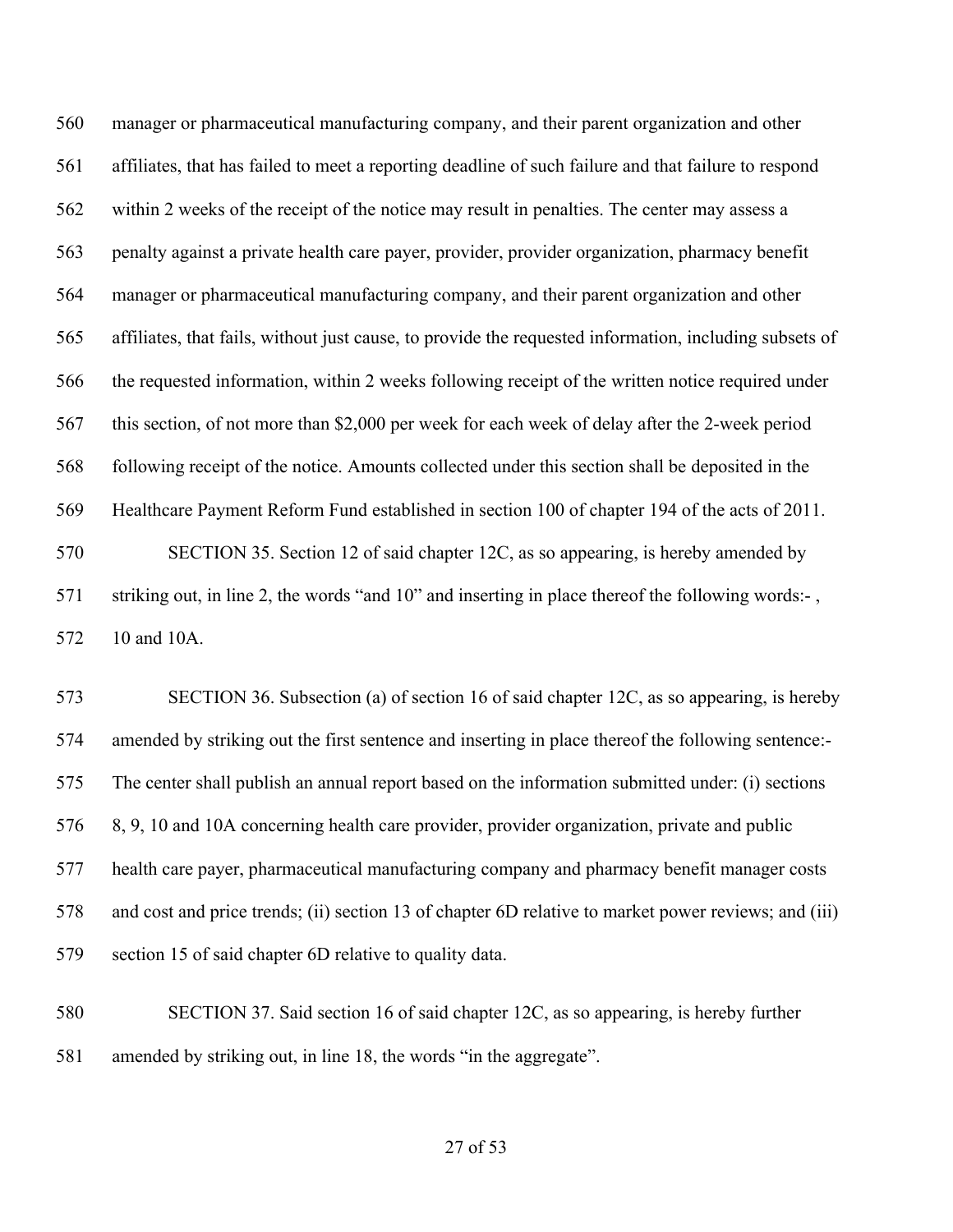SECTION 38. Said section 16 of said chapter 12C, as so appearing, is hereby further amended by inserting after the second paragraph the following paragraph:-

 As part of its annual report, the center shall report on prescription drug utilization and spending for pharmaceutical drugs provided in an outpatient setting or sold in a retail setting for private and public health care payers, including, but not limited to, information sufficient to show (i) highest utilization drugs; (ii) drugs with the greatest increases in utilization; (iii) drugs that are most impactful on plan spending, net of rebates; and (iv) drugs with the highest year-over-year price increases, net of rebates.

 SECTION 39. Section 13 of chapter 17 of the General Laws, as so appearing, is hereby amended by adding the following subsection:-

 (f) As used in this subsection, the following words shall have the following meanings unless the context clearly requires otherwise:

 "Public health essential drug", a prescription drug, biologic or biosimilar approved by the United States Food and Drug Administration that: (i) appears on the Model List of Essential Medicines most recently adopted by the World Health Organization; or (ii) is deemed an essential medicine by the commission due to its efficacy in treating a life-threatening health condition or a chronic health condition that substantially impairs an individual's ability to engage in activities of daily living or because limited access to a certain population would pose a public health challenge.

 The commission shall identify and publish a list of public health essential prescription drugs. The list shall be updated not less than annually and be made publicly available on the department's website; provided, however, that the commission may provide an interim listing of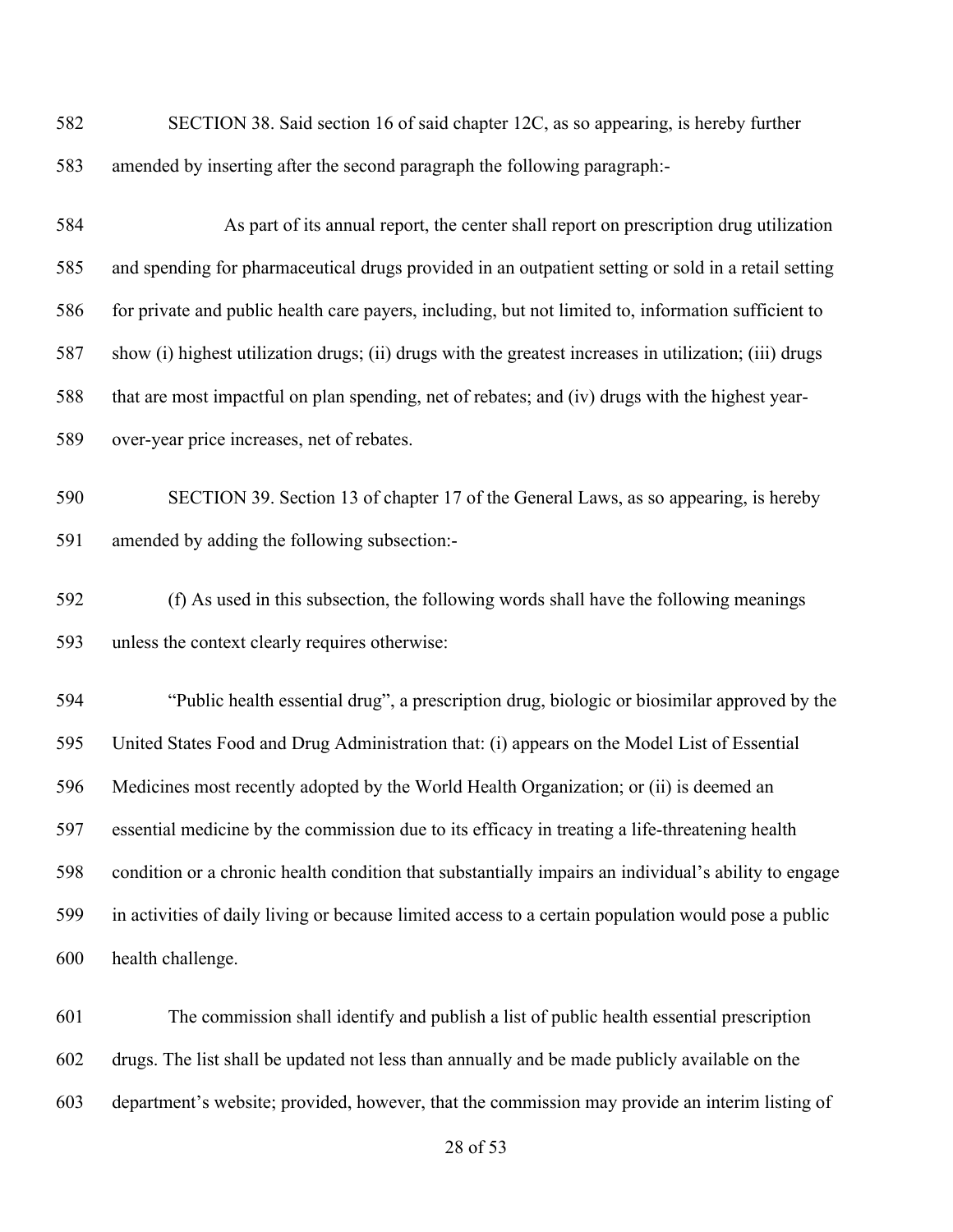a public health essential drug prior to an annual update. The commission shall notify and forward a copy of the list to the health policy commission established under chapter 6D.

 SECTION 40. Chapter 29 of the General Laws is hereby amending by inserting after section 2QQQQQ the following section:-

 2RRRRR. (a) There shall be a Prescription Drug Cost Assistance Trust Fund. The secretary of health and human services shall administer the fund and shall make expenditures from the fund, without further appropriation, to provide financial assistance to state residents to lower the cost of prescription drugs. Money in the fund shall be spent to provide financial assistance for prescription drugs used to treat: (i) chronic respiratory conditions, including, but not limited to, chronic obstructive pulmonary disease and asthma; (ii) chronic heart conditions, including, but not limited to, heart failure, coronary artery disease, hypertension and high blood pressure; (iii) diabetes; and (iv) any other chronic condition identified by the department that disproportionally impacts marginalized communities. For the purpose of this section "prescription drug" shall include the prescription drug and any drug delivery device needed to administer the drug that is not included as part of the underlying drug prescription. The secretary shall seek to maximize available federal reimbursements for money spent from the fund.

 The fund shall consist of: (i) revenue from appropriations or other money authorized by the general court and specifically designated to be credited to the fund; and (ii) funds from public or private sources, including, but not limited to, gifts, grants, donations, rebates and settlements received by the commonwealth that are specifically designated to be credited to the fund. Money remaining in the fund at the close of a fiscal year shall not revert to the General Fund and shall be available for expenditure in the following fiscal year.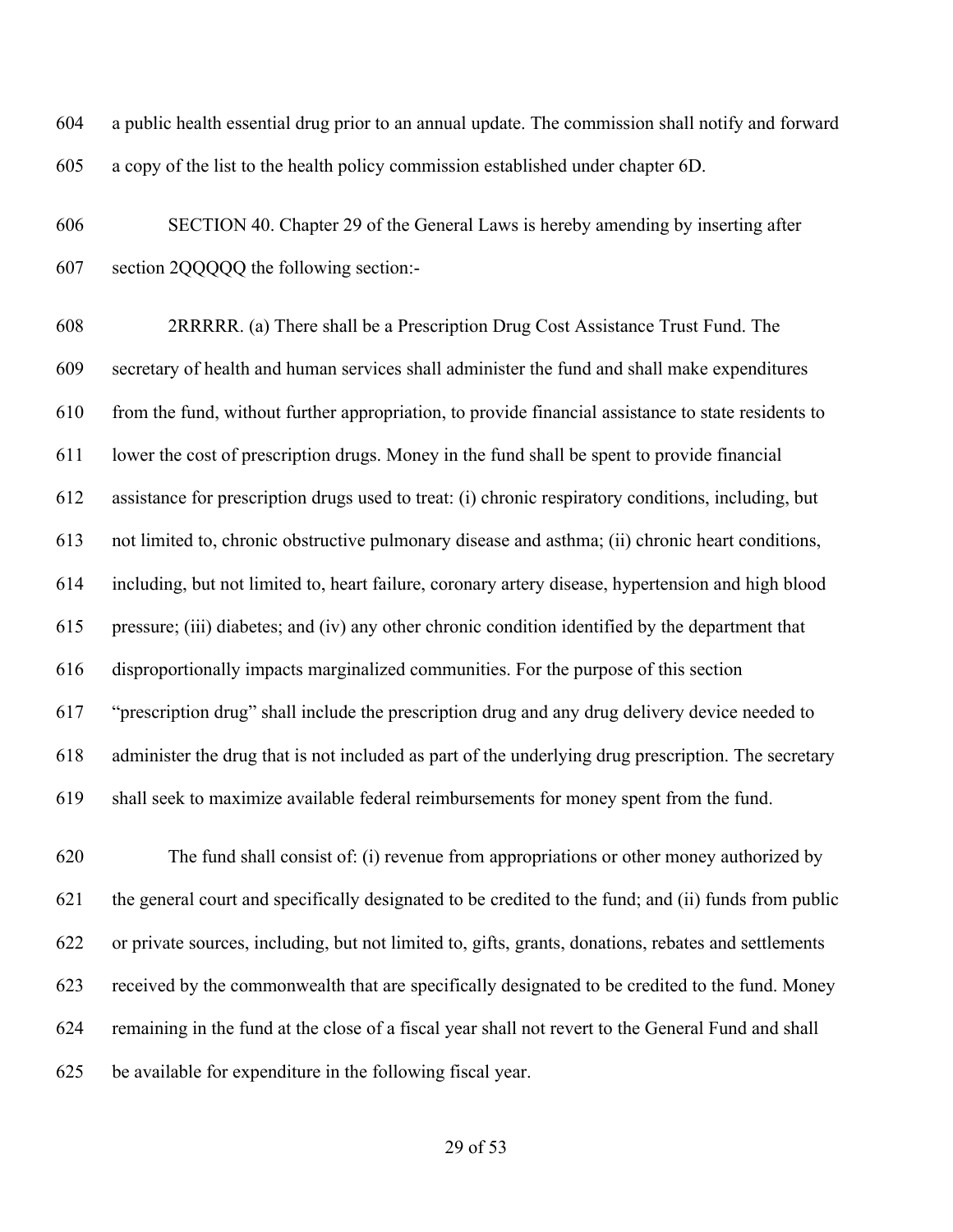| 626 | (b) Annually, not later than March 1, the secretary shall report on the activities detailing         |
|-----|------------------------------------------------------------------------------------------------------|
| 627 | the funds expenditures from the previous calendar year. The report shall include: (i) the number     |
| 628 | of individuals who received financial assistance from the fund; (ii) the breakdown of fund           |
| 629 | recipients by race, gender, age range, geographic region and income level; (iii) a list of all       |
| 630 | prescription drugs that were covered by money from the fund; and (iv) the total cost savings         |
| 631 | received by all fund recipients and the cost savings broken down by race, gender, age range and      |
| 632 | income level. The report shall be submitted to the clerks of the senate and house of                 |
| 633 | representatives, senate and house committees on ways and means and the joint committee on            |
| 634 | health care financing.                                                                               |
| 635 | (c) The secretary shall promulgate regulations or issue other guidance for the expenditure           |
| 636 | of the funds under this section.                                                                     |
| 637 | SECTION 41. Section 17G of chapter 32A of the General Laws, as appearing in the 2020                 |
| 638 | Official Edition, is hereby amended by adding the following sentence:-                               |
| 639 | Coverage for insulin under this section shall not be subject to any deductible or co-                |
| 640 | insurance and any co-payment shall not exceed \$25 per 30-day supply, regardless of the amount       |
| 641 | or type of insulin needed to fill an insured's prescription; provided, however, that nothing in this |
| 642 | section shall prevent the commission and its contracted health benefit plans from reducing the       |
| 643 | co-payment for insulin for a 30-day supply below the amount specified in this section.               |
| 644 | SECTION 42. Chapter 112 of the General Laws is hereby amended by inserting after                     |
| 645 | section 39J the following section:-                                                                  |
| 646 | Section 39K. (a) For the purposes of this section, a "specialty pharmacy" may include                |
| 647 | any pharmacy in the commonwealth engaged in the dispensing of specialty medications as               |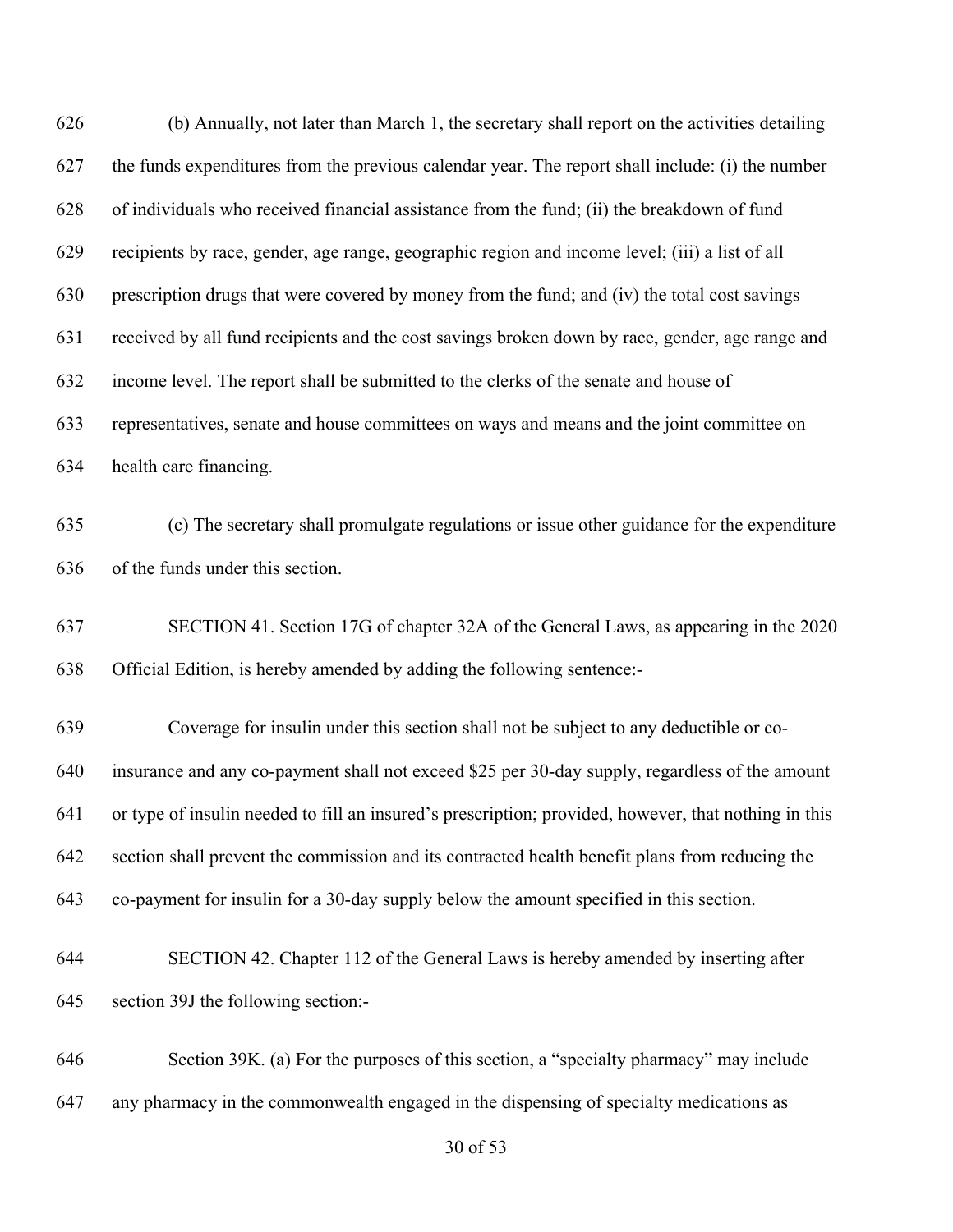defined by the board; provided, however, that "specialty pharmacy" shall not include a mail service pharmacy.

 The board shall establish a procedure to license specialty pharmacies which prescribe, ship, mail, sell or dispense specialty medications in the commonwealth. The board shall take steps to ensure that all shipments of pharmaceutical drugs from in-state pharmacies to out-of- state destinations are in compliance with the licensing procedures applicable to pharmacies in the commonwealth.

 (b)(1) A specialty pharmacy shall designate a pharmacist in charge who shall register with the board and shall be responsible for the pharmacy's compliance with this chapter. Such pharmacist in charge shall be licensed and in good standing with the competent board of registration in pharmacy in the jurisdiction where the pharmacy is located.

 (2) The designated pharmacist in charge shall disclose to the board the location, name and title of all principal managers and the name and applicable in-state board of registration license number of the designated pharmacist in charge, if applicable, and a letter from the board of registration of pharmacy certifying that the pharmacist in charge is in good standing with the applicable in-state board of registration. The designated pharmacist in charge shall submit a report containing this information and a copy of the certifying letter of good standing annually and within 30 days after any change of office, corporate office or manager of record.

 (3) The designated pharmacist in charge shall certify to the board that the pharmacy maintains, at all times, a current unrestricted license, permit or registration to conduct the pharmacy in compliance with the laws and regulations of the jurisdiction in which the designated pharmacist in charge is licensed to practice. The pharmacy shall certify its compliance with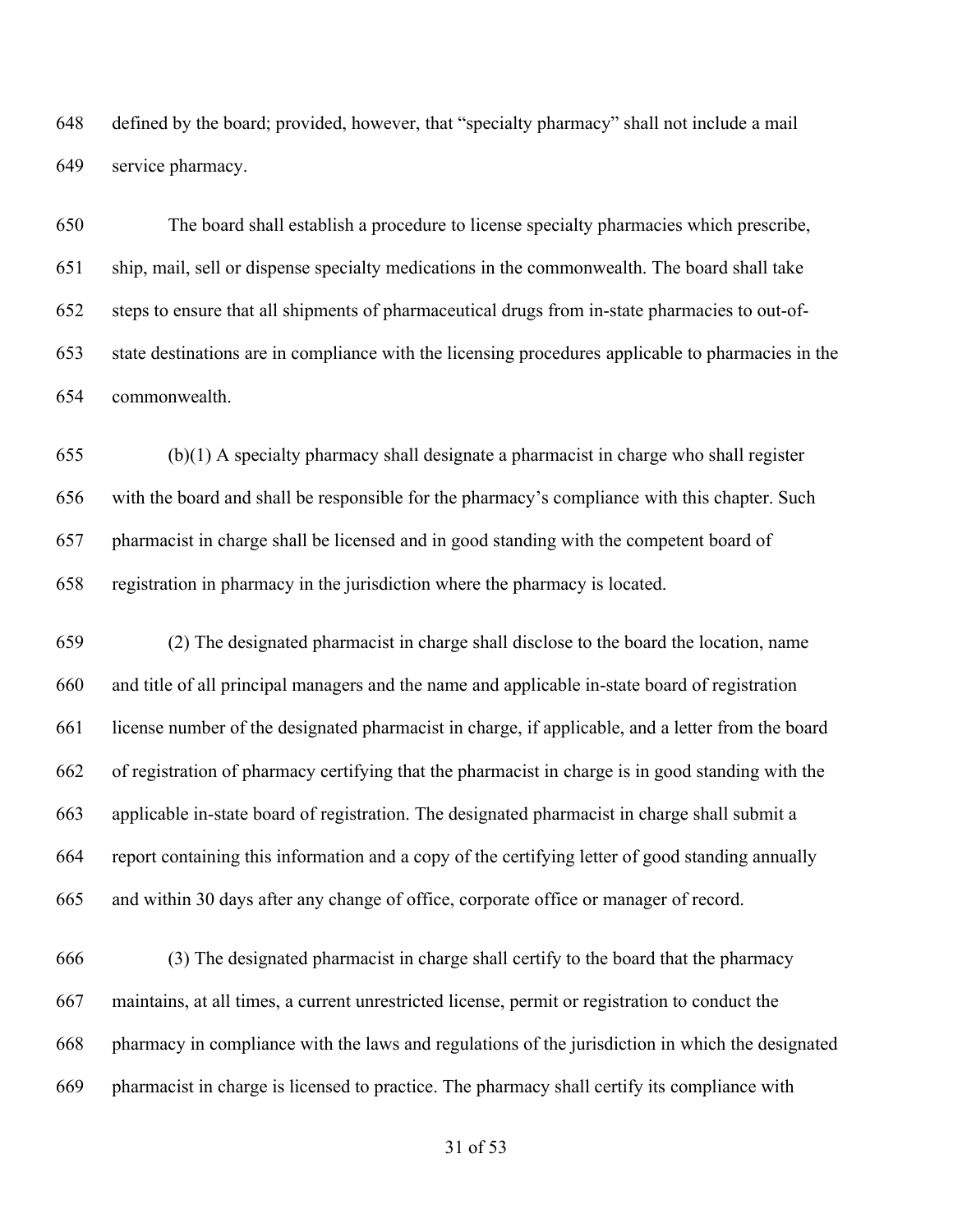reasonable informational requests made by the board and shall notify the board of any enforcement or disciplinary action taken against the pharmacy regardless of the state in which the enforcement action is taken.

 (4) Annually, the designated pharmacist in charge shall certify to the board that the pharmacy maintains records of all drugs dispensed to patients in the commonwealth, and that these records are readily available, upon the request of the board. Annually, the designated pharmacist in charge shall send to the board a list of drugs dispensed in the commonwealth.

 (c) No pharmacy or pharmacist operating outside of the commonwealth shall prescribe, ship, mail, sell, transfer or dispense specialty medication preparations in the commonwealth unless that pharmacy has been granted a specialty license pursuant to this section.

 (d) The board shall adopt written policies or procedures or promulgate regulations that the board determines are necessary to implement this section; provided, however, that the board shall define the term "specialty medication" for the purposes of this section.

 SECTION 43. Section 10C of chapter 118E of the General Laws, as appearing in the 2020 Official Edition, is hereby amended by adding the following sentence:-

 Coverage for insulin under this section shall not be subject to any deductible or co- insurance and any co-payment shall not exceed \$25 per 30-day supply, regardless of the amount or type of insulin needed to fill an insured's prescription; provided, however, that nothing in this section shall prevent the division and its contracted health insurers, health plans, health maintenance organizations, behavioral health management firms and third-party administrators under contract with the division, a Medicaid managed care organization or a primary care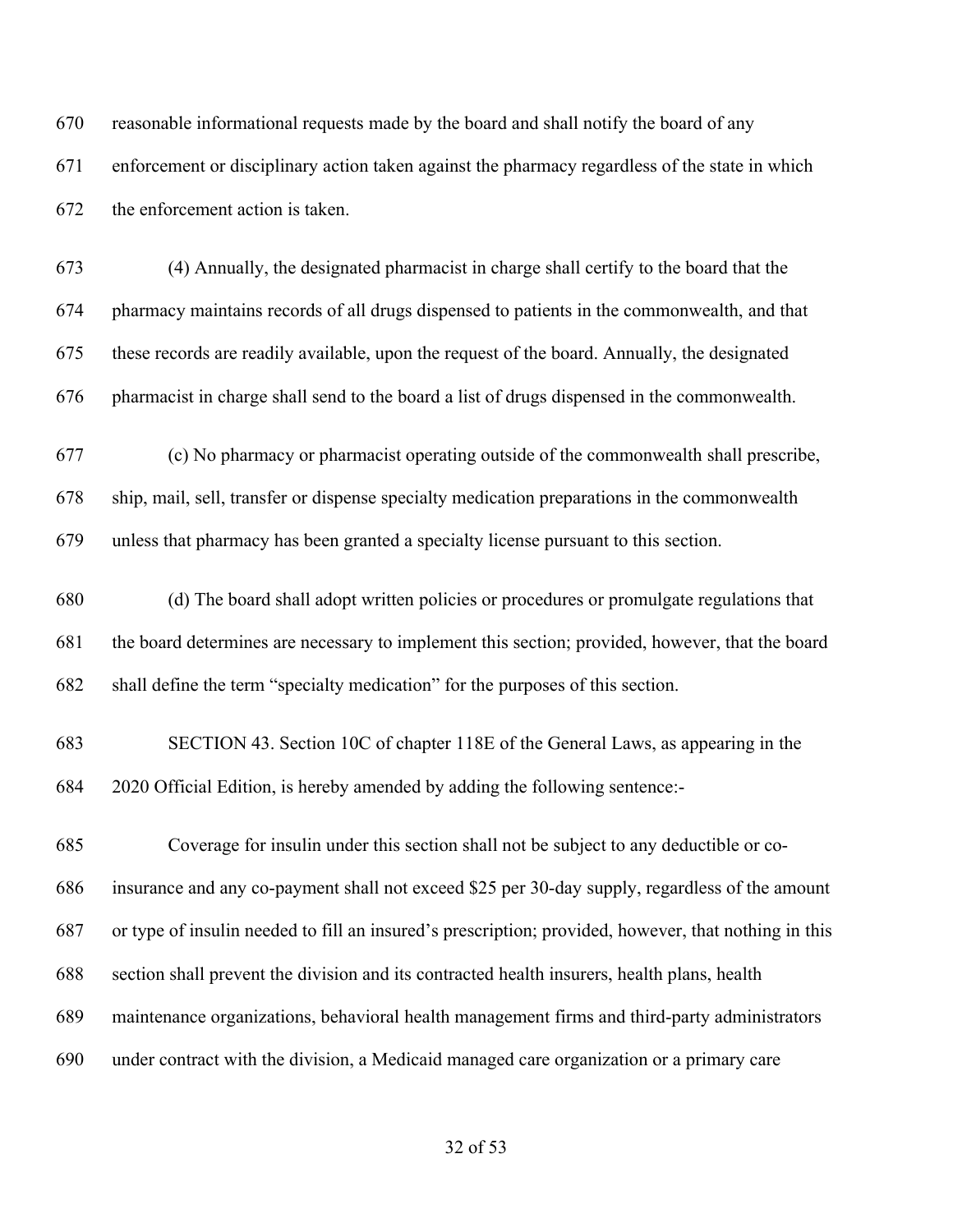clinician plan, from reducing the co-payments for insulin for a 30-day supply below the amount specified in this section.

 SECTION 44. Section 47N of chapter 175 of the General Laws, as so appearing, is hereby amended by adding the following paragraph:-

 Coverage for insulin under this section shall not be subject to any deductible or co- insurance and any co-payment shall not exceed \$25 per 30-day supply, regardless of the amount or type of insulin needed to fill an insured's insulin prescription; provided, however, that nothing in this section shall prevent an individual policy of accident and sickness insurance issued under section 108 that provides hospital expense and surgical expense insurance or a group blanket or general policy of accident and sickness insurance issued under section 110 that provides hospital expense and surgical expense insurance that is issued or renewed within or without the commonwealth, from reducing the co-payment for insulin for a 30-day supply below the amount specified in this section.

## SECTION 45. Section 226 of said chapter 175, as so appearing, is hereby amended by striking out subsection (a) and inserting in place thereof the following subsection:-

 (a) For the purposes of this section, the term "pharmacy benefit manager" shall mean a person, business or other entity, however organized, that directly or through a subsidiary provides pharmacy benefit management services for prescription drugs and devices on behalf of a health benefit plan sponsor, including, but not limited to, a self-insurance plan, labor union or other third-party payer; provided, however, that pharmacy benefit management services shall include, but not be limited to: (i) the processing and payment of claims for prescription drugs; (ii) the performance of drug utilization review; (iii) the processing of drug prior authorization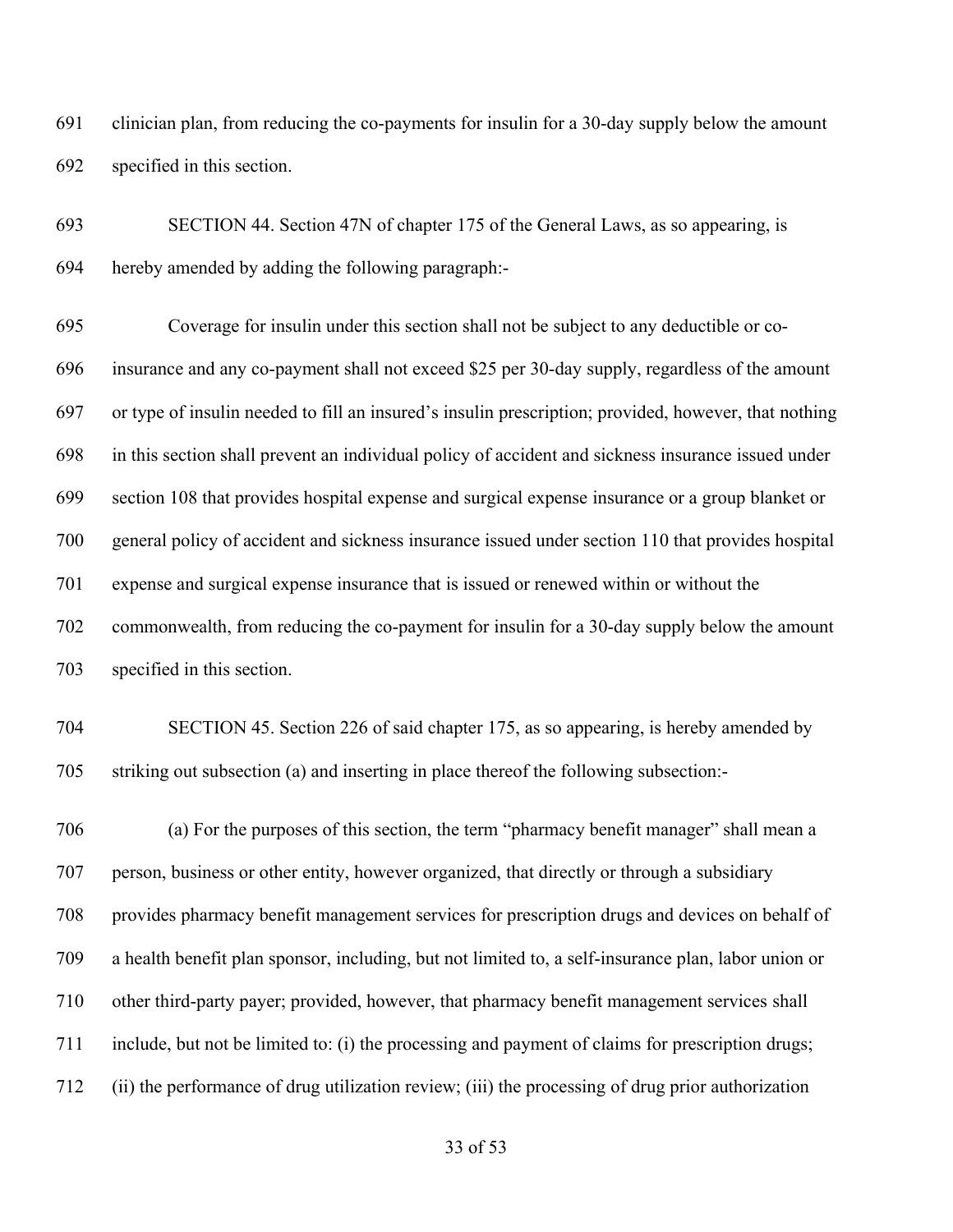requests; (iv) pharmacy contracting; (v) the adjudication of appeals or grievances related to prescription drug coverage contracts; (vi) formulary administration; (vii) drug benefit design; (viii) mail and specialty drug pharmacy services; (ix) cost containment; (x) clinical, safety and adherence programs for pharmacy services; and (xi) managing the cost of covered prescription drugs; provided further, that "pharmacy benefit manager" shall include a health benefit plan that does not contract with a pharmacy benefit manager and manages its own prescription drug benefits unless specifically exempted. SECTION 46. Section 8P of chapter 176A of the General Laws, as so appearing, is hereby amended by adding the following paragraph:- Coverage for insulin under this section shall not be subject to any deductible or co- insurance and any co-payment shall not exceed \$25 per 30-day supply, regardless of the amount or type of insulin needed to fill an insured's insulin prescription; provided, however, that nothing in this section shall prevent a contract between a subscriber and the corporation under an individual or group hospital service plan that is delivered, issued or renewed within or without the commonwealth, from reducing the co-payment for insulin for a 30-day supply below the amount specified in this section. SECTION 47. Section 4S of chapter 176B of the General Laws, as so appearing, is hereby amended by adding the following sentence:- Coverage for insulin under this section shall not be subject to any deductible or co- insurance and any co-payment shall not exceed \$25 per 30-day supply, regardless of the amount or type of insulin needed to fill an insured's insulin prescription; provided, however, that nothing in this section shall prevents a subscription certificate under an individual or group medical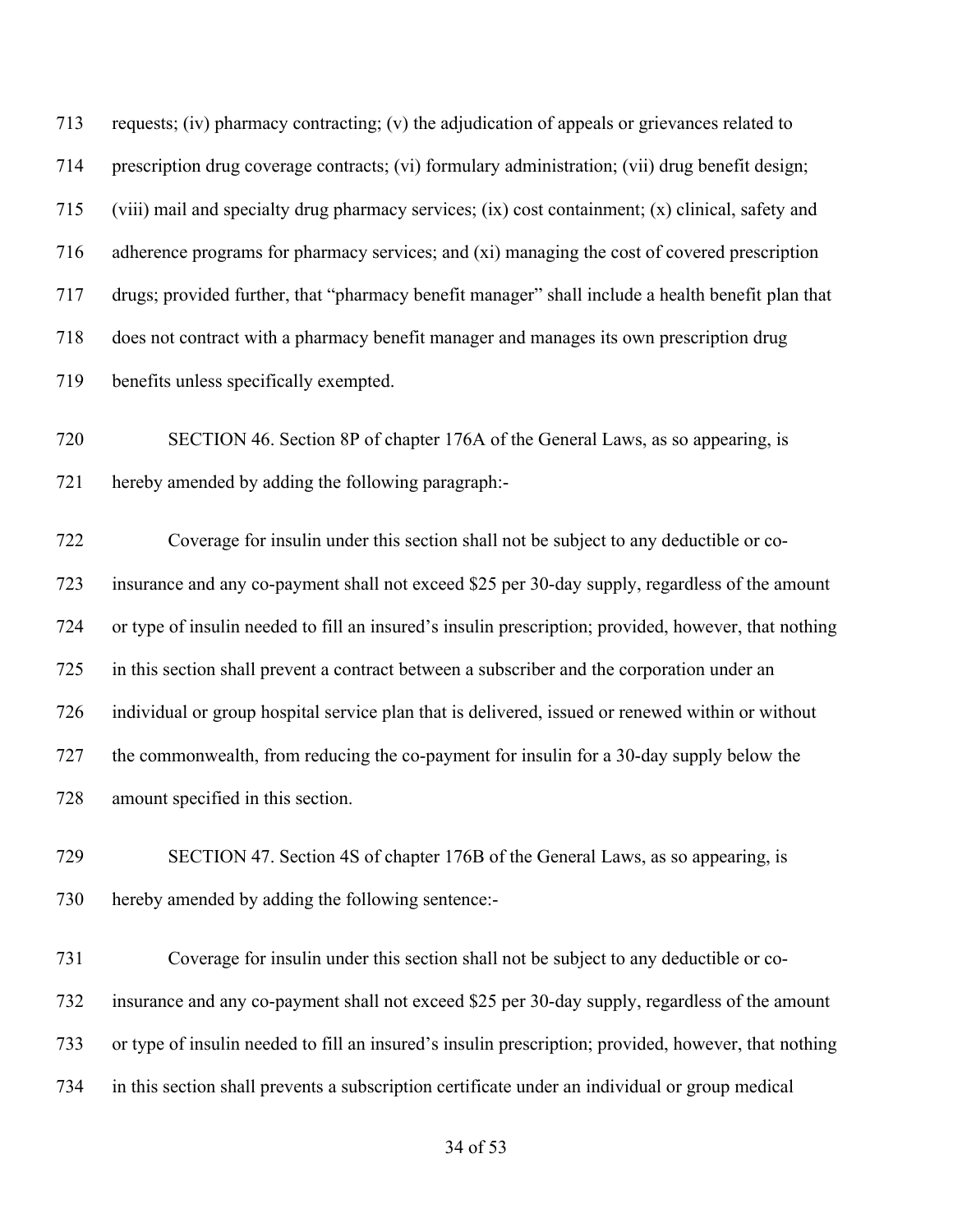service agreement that is issued or renewed within or without the commonwealth, from reducing the co-payment for insulin for a 30-day supply below the amount specified in this section.

 SECTION 48. The fourth paragraph of section 3B of chapter 176D of the General Laws, as so appearing, is hereby amended by inserting after the second sentence the following 2 sentences:- A carrier shall not prohibit the dispensing of specialty medications that are included in its pharmaceutical drug benefits to insureds by any pharmacy licensed under section 39K of chapter 112. A carrier shall allow any network pharmacy to provide specialty medications if the pharmacy agrees to the same reimbursement terms and conditions.

 SECTION 49. Said section 3B of said chapter 176D, as so appearing, is hereby further amended by striking out the fifth paragraph and inserting in place thereof the following paragraph:-

 A carrier shall allow any network pharmacy to provide mail order prescriptions if the 747 pharmacy agrees to the same reimbursement terms and conditions. A carrier shall not impose: (i) any agreement, terms or conditions on the network pharmacy that are more restrictive than those imposed on the participating mail order pharmacy; (ii) any terms or restrictions on network pharmacies that are designed to exclude them from providing mail order prescriptions; or (iii) a co-payment fee or other cost-sharing condition on any insured who elects to purchase mail order prescription drugs from a network pharmacy that is not also imposed on the insured's mail order pharmacy.

 SECTION 50. The eighth paragraph of said section 3B of said chapter 176D, as so appearing, is hereby amended by adding the following sentence:- The term "specialty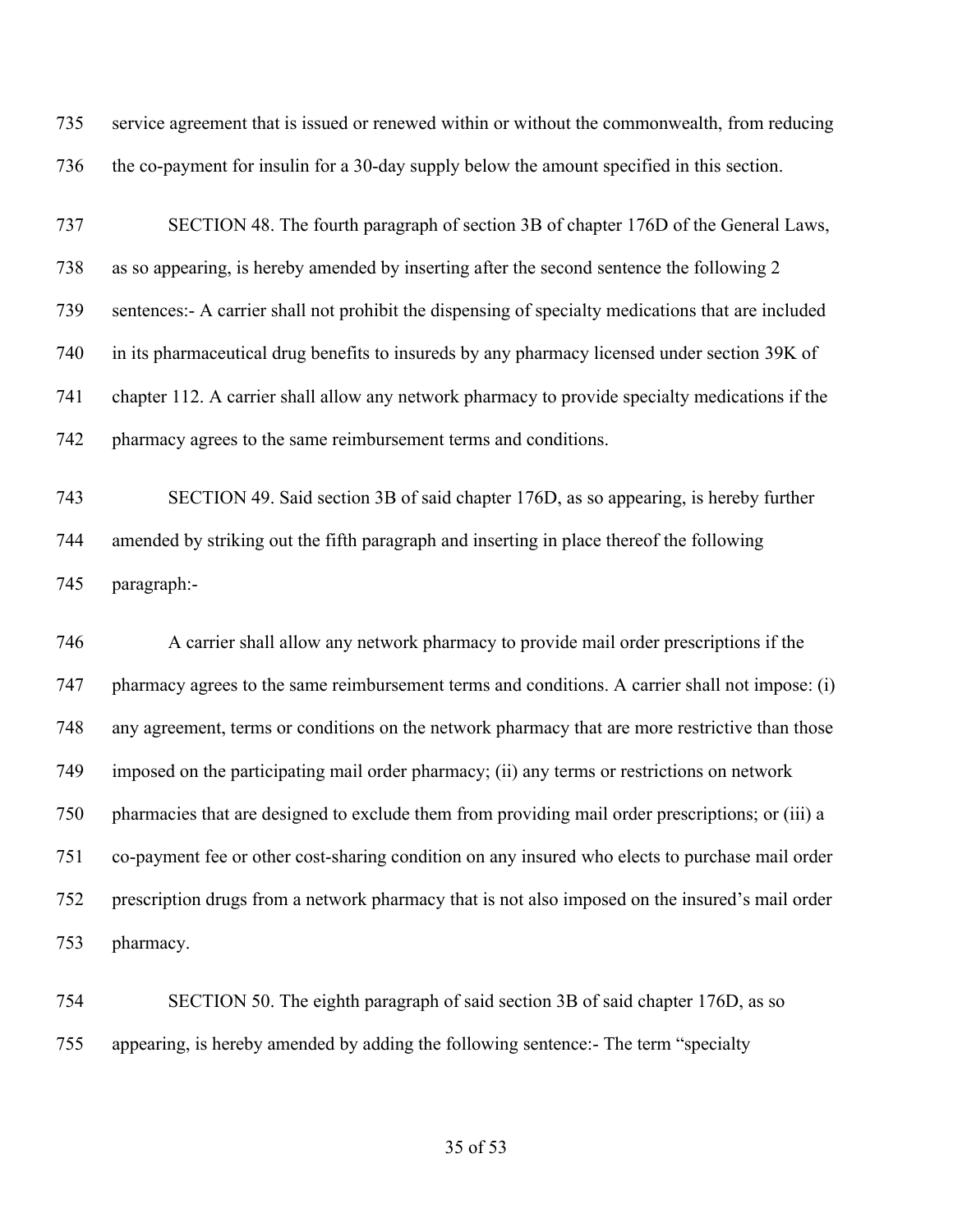medication" shall mean a specialty medication as defined pursuant to section 39K of chapter 112.

 SECTION 51. Section 4H of chapter 176G of the General Laws, as so appearing, is hereby amended by adding the following paragraph:-

 Coverage for insulin under this section shall not be subject to any deductible or co- insurance and any co-payment shall not exceed \$25 per 30-day supply, regardless of the amount or type of insulin needed to fill an insured's insulin prescription; provided, however, that nothing in this section shall prevent any individual or group health maintenance contract that is issued or renewed within or without the commonwealth, from reducing the co-payment for insulin for a 30-day supply below the amount specified in this section.

 SECTION 52. Section 2 of chapter 176O of the General Laws, as so appearing, is hereby amended by adding the following subsection:-

 (i) Every 3 years, a carrier that contracts with a pharmacy benefit manager shall coordinate an audit of the operations of the pharmacy benefit manager to ensure compliance with this chapter and to examine the pricing and rebates applicable to prescription drugs that are provided to the carrier's covered persons.

 SECTION 53. Said chapter 176O is hereby further amended by inserting after section 22 the following section:-

 Section 22A. Notwithstanding any other general or special law to the contrary, each carrier shall require that a pharmacy benefit manager receive a license from the division under chapter 176X as a condition of contracting with that carrier.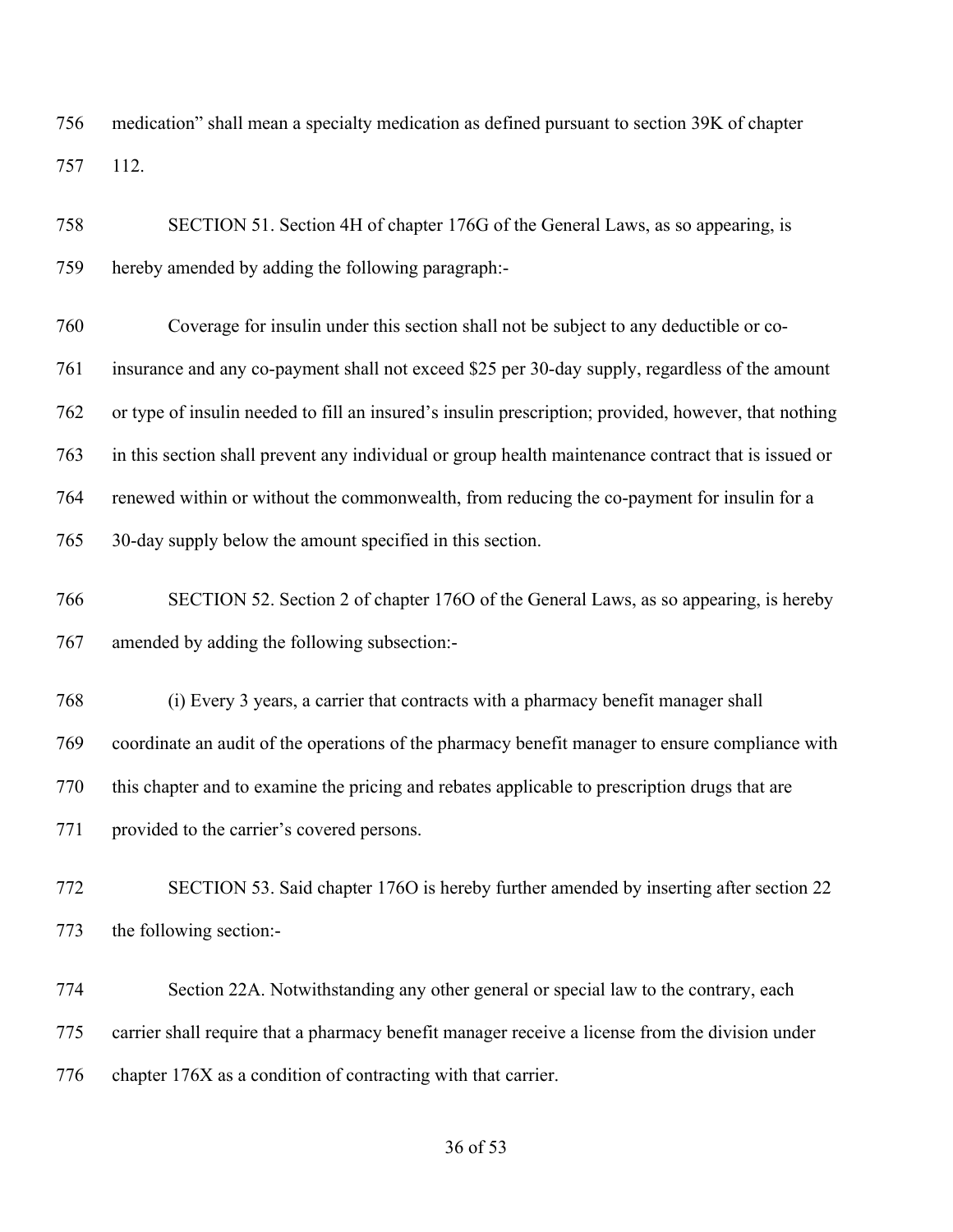SECTION 54. Said chapter 176O is hereby further amended by adding the following section:-

| 779 | Section 30. (a) For the purposes of this section, the following words shall have the              |
|-----|---------------------------------------------------------------------------------------------------|
| 780 | following meanings unless the context clearly requires otherwise:                                 |
| 781 | "Cost-sharing", an amount owed by an individual under the terms of the individual's               |
| 782 | health benefit plan.                                                                              |
| 783 | "Pharmacy retail price", the amount an individual would pay for a prescription                    |
| 784 | medication at a pharmacy if the individual purchased that prescription medication at that         |
| 785 | pharmacy without using a health benefit plan or any other prescription medication benefit or      |
| 786 | discount.                                                                                         |
| 787 | (b) At the point of sale, a pharmacy shall charge an individual the: (i) appropriate cost-        |
| 788 | sharing amount; or (ii) pharmacy retail price, whichever is the lowest; provided, however, that a |
| 789 | carrier, or an entity that manages or administers benefits for a carrier, shall not require an    |
| 790 | individual to make a payment for a prescription drug at the point of sale in an amount that       |
| 791 | exceeds the lesser of the: (a) individual's cost share; or (b) pharmacy retail price.             |
|     |                                                                                                   |

 (c) A contract shall not: (i) prohibit a pharmacist from complying with this section; or (ii) impose a penalty on the pharmacist or pharmacy for complying with this section.

- SECTION 55. The General Laws are hereby amended by inserting after chapter 176W the following chapter:-
- Chapter 176X.

LICENSING AND REGULATION OF PHARMACY BENEFIT MANAGERS.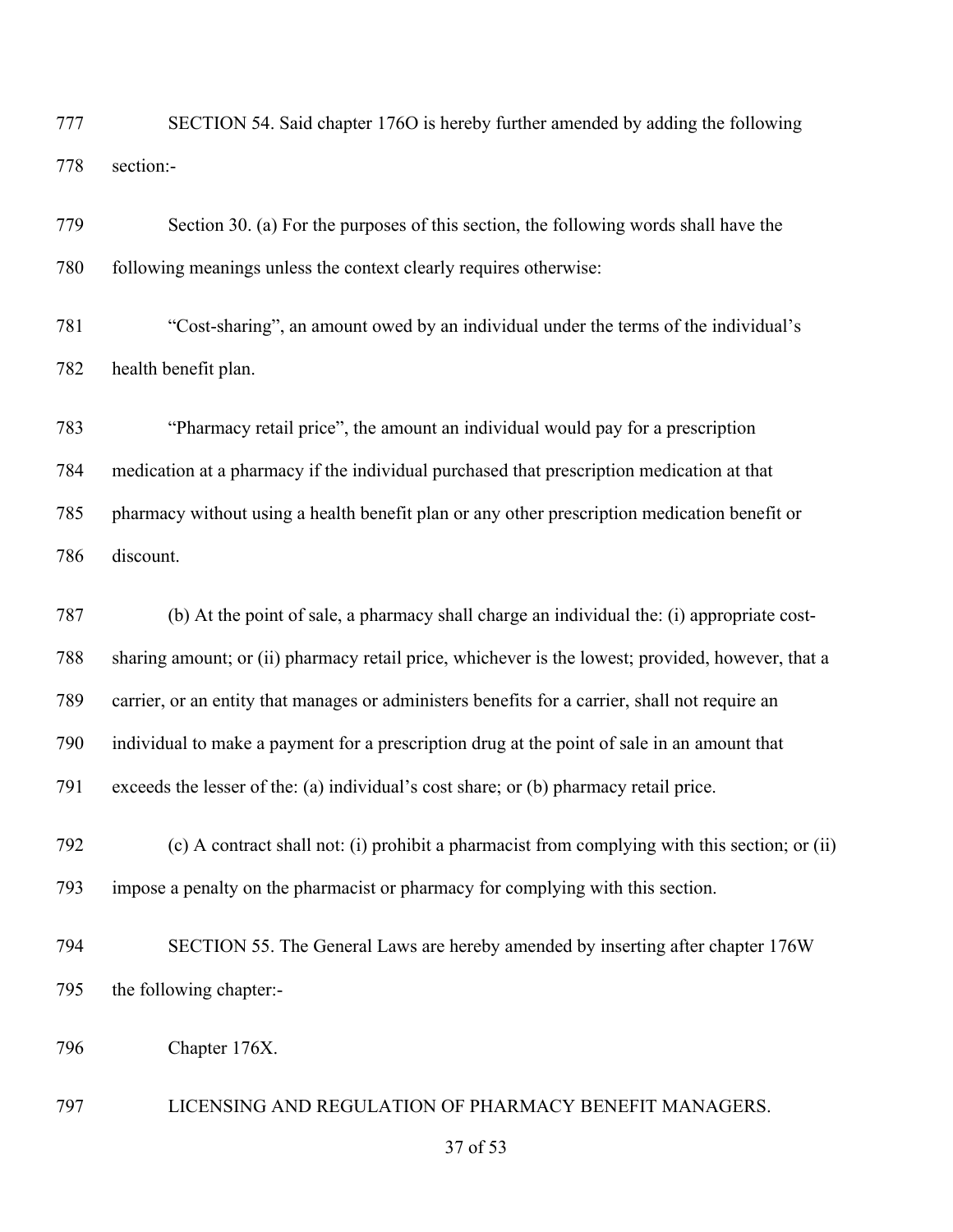Section 1. As used in this chapter, the following words shall have the following meanings unless the context clearly requires otherwise:

 "Carrier", an insurer licensed or otherwise authorized to transact accident or health insurance under chapter 175, a nonprofit hospital service corporation organized under chapter 176A, a non-profit medical service corporation organized under chapter 176B, a health maintenance organization organized under chapter 176G and an organization entering into a 804 preferred provider arrangement under chapter 176I; provided, however, that the term "carrier" shall not include an employer purchasing coverage or acting on behalf of its employees or the employees of any subsidiary or affiliated corporation of the employer; provided further, that unless otherwise provided, the term "carrier" shall not include any entity to the extent it offers a 808 policy, certificate or contract that provides coverage solely for dental care services or vision care services.

"Center", the center for health information and analysis established in chapter 12C.

"Commissioner", the commissioner of insurance.

"Division", the division of insurance.

 "Health benefit plan", a contract, certificate or agreement entered into, offered or issued by a carrier to provide, deliver, arrange for, pay for or reimburse any of the costs of health care services; provided, however, that the commissioner may by regulation define other health coverage as a "health benefit plan" for the purposes of this chapter.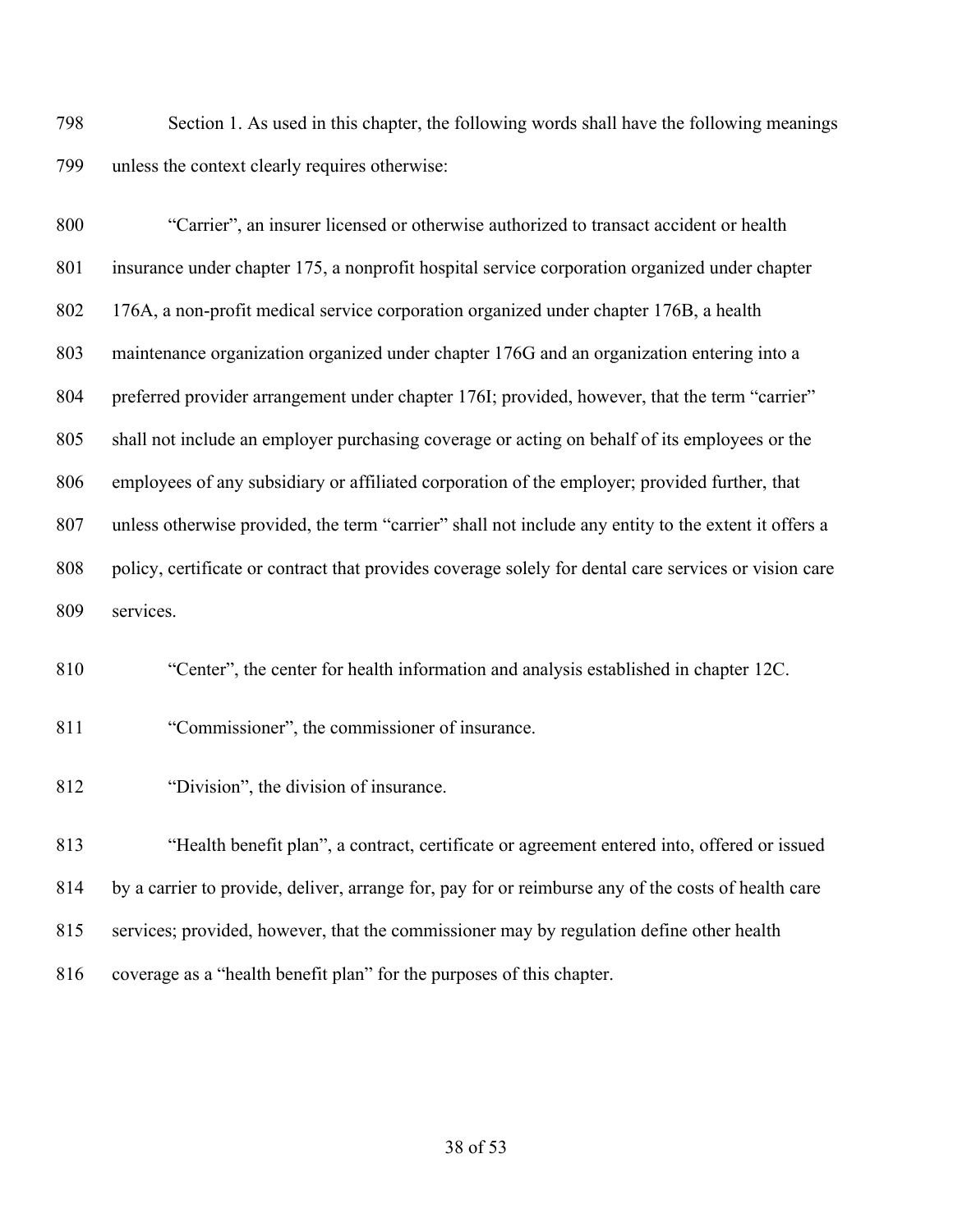"Pharmacy", a physical or electronic facility under the direction or supervision of a registered pharmacist that is authorized to dispense prescription drugs and has entered into a network contract with a pharmacy benefit manager or a carrier.

 "Pharmacy benefit manager", a person, business or other entity, however organized, that directly or through a subsidiary provides pharmacy benefit management services for prescription drugs and devices on behalf of a health benefit plan sponsor, including, but not limited to, a self- insurance plan, labor union or other third-party payer; provided, however, that pharmacy benefit management services shall include, but not be limited to: (i) the processing and payment of claims for prescription drugs; (ii) the performance of drug utilization review; (iii) the processing of drug prior authorization requests; (iv) pharmacy contracting; (v) the adjudication of appeals or grievances related to prescription drug coverage contracts; (vi) formulary administration; (vii) 828 drug benefit design; (viii) mail and specialty drug pharmacy services; (ix) cost containment; (x) clinical, safety and adherence programs for pharmacy services; and (xi) managing the cost of covered prescription drugs; provided further, that "pharmacy benefit manager" shall not include a health benefit plan unless otherwise specified by the division.

 Section 2. (a) A person, business or other entity shall not establish or operate as a pharmacy benefit manager without obtaining a license from the division pursuant to this section. The division shall issue a pharmacy benefit manager license to a person, business or other entity that demonstrates to the division that it has the necessary organization, background expertise and financial integrity to maintain such a license. A pharmacy benefit manager license shall be valid for a period of 3 years and shall be renewable for additional 3-year periods. Initial application and renewal fees for the license shall be established pursuant to section 3B of chapter 7.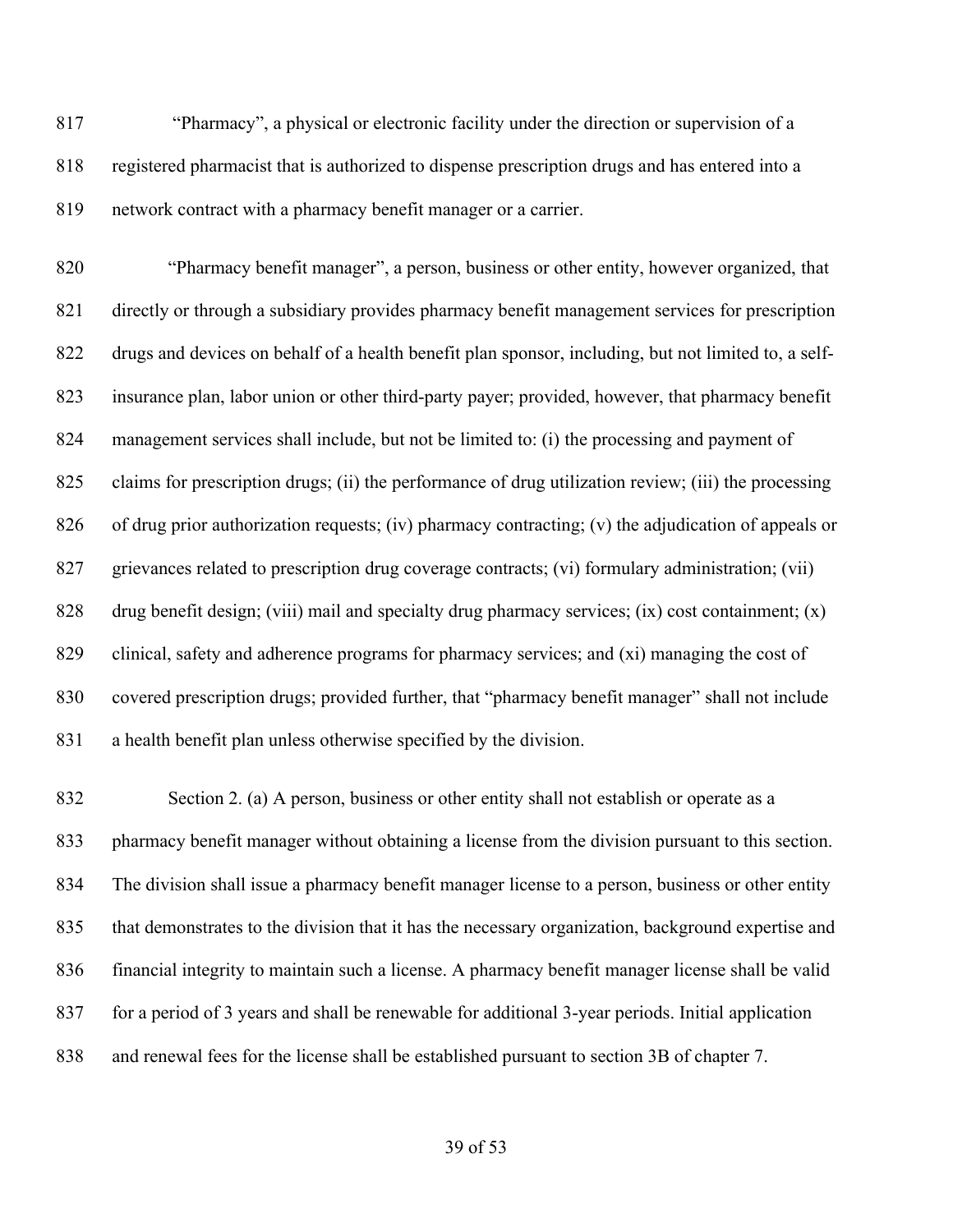(b) A license granted pursuant to this section and any rights or interests therein shall not be transferable.

 (c) A person, business or other entity licensed as a pharmacy benefit manager shall submit data and reporting information to the center according to the standards and methods specified by the center pursuant to section 10A of chapter 12C.

 (d) The division may issue or renew a license pursuant to this section, subject to restrictions in order to protect the interests of consumers. Such restrictions may include: (i) limiting the type of services that a license holder may provide; (ii) limiting the activities in which the license holder may be engaged; or (iii) addressing conflicts of interest between pharmacy benefit managers and health plan sponsors.

 (e) The division shall develop an application for licensure of pharmacy benefit managers that shall include, but not be limited to: (i) the name of the applicant or pharmacy benefit manager; (ii) the address and contact telephone number for the applicant or pharmacy benefit manager; (iii) the name and address of the agent of the applicant or pharmacy benefit manager for service of process in the commonwealth; (iv) the name and address of any person with management or control over the applicant or pharmacy benefit manager; and (v) any audited financial statements specific to the applicant or pharmacy benefit manager. An applicant or pharmacy benefit manager shall report to the division any material change to the information contained in its application, certified by an officer of the pharmacy benefit manager, within 30 days of such a change.

 (f) The division may suspend, revoke, refuse to issue or renew or place on probation a pharmacy benefit manager license for cause, which shall include, but not be limited to: (i) the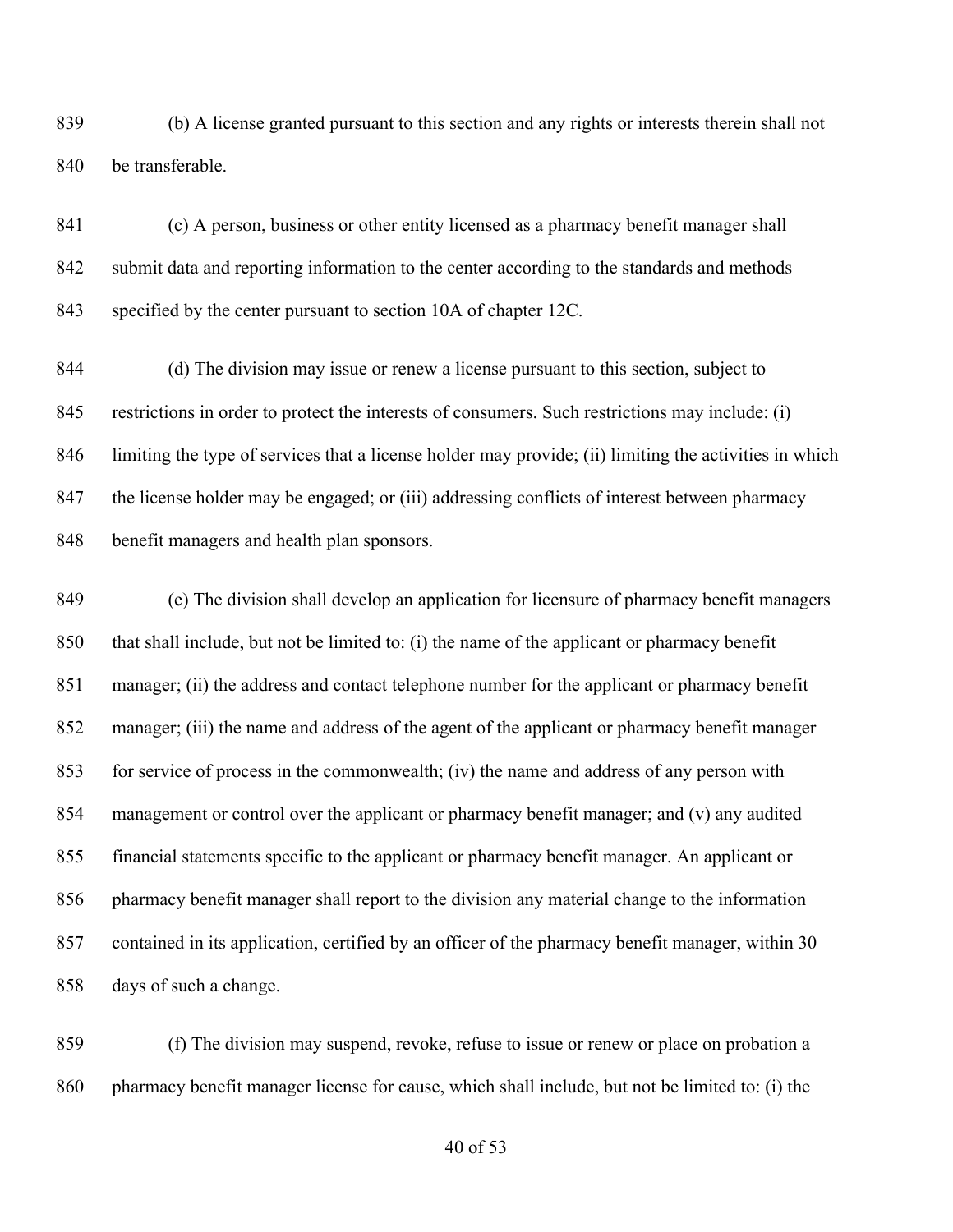applicant or pharmacy benefit manager engaging in fraudulent activity that is found by a court of law to be a violation of state or federal law; (ii) the division receiving consumer complaints that justify an action under this chapter to protect the health, safety and interests of consumers; (iii) the applicant or pharmacy benefit manager failing to pay an application or renewal fee for a license; (iv) the applicant or pharmacy benefit manager failing to comply with reporting 866 requirements of the center under section 10A of chapter 12C; or (v) the applicant pharmacy benefit manager's failing to comply with a requirement of this chapter.

 The division shall provide written notice to the applicant or pharmacy benefit manager and advise in writing of the reason for any suspension, revocation, refusal to issue or renew or placement on probation of a pharmacy benefit manager license under this chapter. A copy of the notice shall be forwarded to the center. The applicant or pharmacy benefit manager may make written demand upon the division within 30 days of receipt of such notification for a hearing before the division to determine the reasonableness of the division's action. The hearing shall be held pursuant to chapter 30A.

 The division shall not suspend or cancel a license unless the division has first afforded the pharmacy benefit manager an opportunity for a hearing pursuant to said chapter 30A.

 (g) If a person, business or other entity performs the functions of a pharmacy benefit manager in violation of this chapter, the person, business or other entity shall be subject to a fine of \$5,000 per day for each day that the person, business or other entity is found to be in violation. Penalties collected under this subsection shall be deposited into the Prescription Drug Cost Assistance Trust Fund established in section 2RRRRR of chapter 29.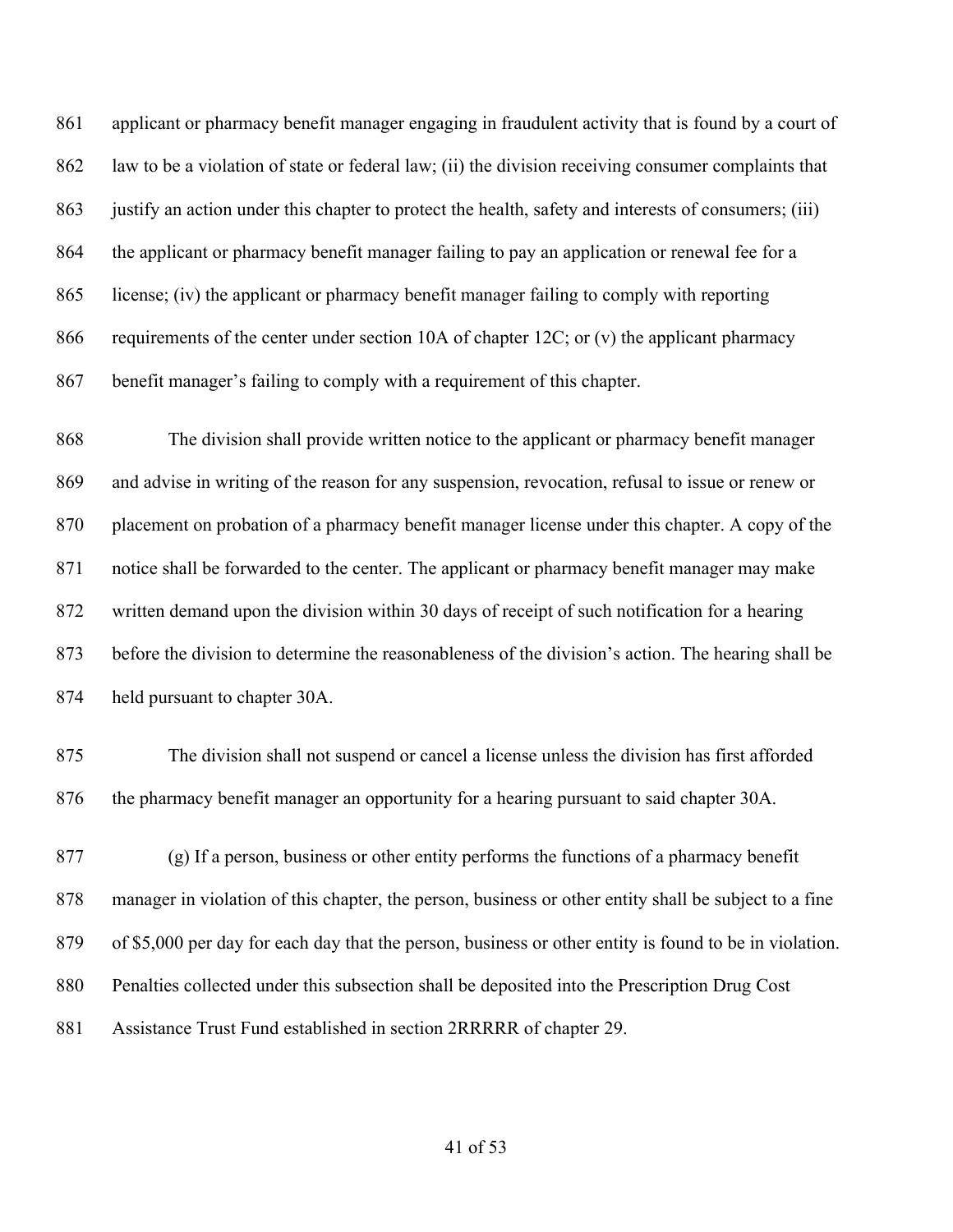(h) A pharmacy benefit manager licensed under this section shall notify a health carrier client in writing of any activity, policy, practice contract or arrangement of the pharmacy benefit manager that directly or indirectly presents any conflict of interest with the pharmacy benefit manager's relationship with or obligation to the health carrier client.

 (i) The division shall adopt any written policies, procedures or regulations that the division determines are necessary to implement this section.

 Section 3. (a) The commissioner may make an examination of the affairs of a pharmacy benefit manager when the commissioner deems prudent but not less frequently than once every 3 years. The focus of the examination shall be to ensure that a pharmacy benefit manager is able to meet its responsibilities under contracts with carriers licensed under chapters 175, 176A, 176B, or 176G. The examination shall be conducted according to the procedures set forth in subsection (6) of section 4 of chapter 175.

 (b) The commissioner, a deputy or an examiner may conduct an on-site examination of each pharmacy benefit manager in the commonwealth to thoroughly inspect and examine its affairs.

 (c) The charge for each such examination shall be determined annually according to the procedures set forth in subsection (6) of section 4 of chapter 175.

 (d) Not later than 60 days following completion of the examination, the examiner in charge shall file with the commissioner a verified written report of examination under oath. Upon receipt of the verified report, the commissioner shall transmit the report to the pharmacy benefit manager examined with a notice that shall afford the pharmacy benefit manager examined a reasonable opportunity of not more than 30 days to make a written submission or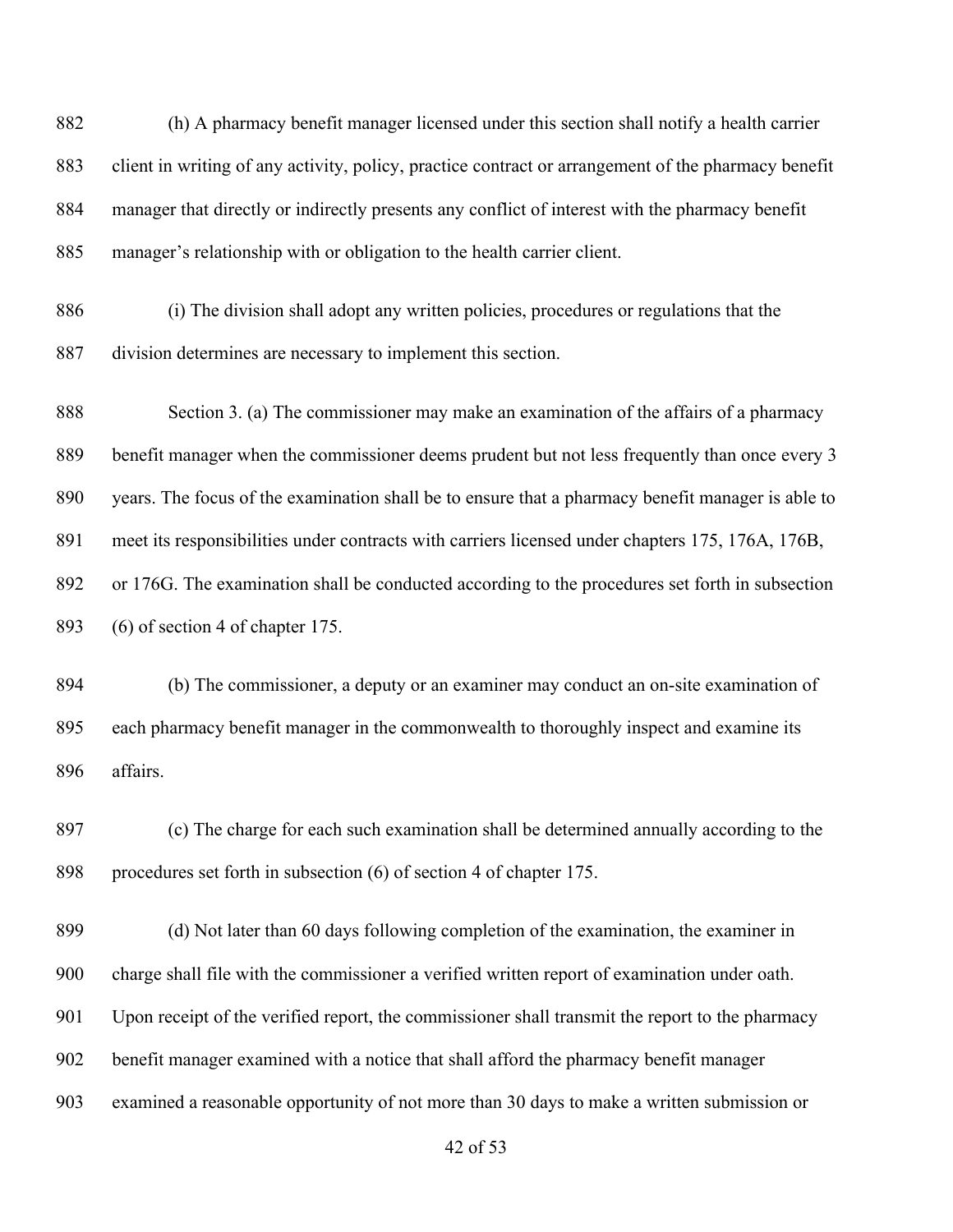rebuttal with respect to any matters contained in the examination report. Within 30 days of the end of the period allowed for the receipt of written submissions or rebuttals, the commissioner shall consider and review the reports together with any written submissions or rebuttals and any relevant portions of the examiner's work papers and enter an order:

 (i) adopting the examination report as filed with modifications or corrections and, if the examination report reveals that the pharmacy benefit manager is operating in violation of this section or any regulation or prior order of the commissioner, the commissioner may order the pharmacy benefit manager to take any action the commissioner considered necessary and 912 appropriate to cure such violation;

 (ii) rejecting the examination report with directions to examiners to reopen the examination for the purposes of obtaining additional data, documentation or information and re-filing pursuant to the above provisions; or

 (iii) calling for an investigatory hearing with not less than 20 days' notice to the pharmacy benefit manager for purposes of obtaining additional documentation, data, information and testimony.

 (e) Notwithstanding any general or special law to the contrary, including clause Twenty sixth of section 7 of chapter 4 and chapter 66, the records of any such audit, examination or other inspection and the information contained in the records, reports or books of any pharmacy benefit manager examined pursuant to this section shall be confidential and open only to the inspection of the commissioner, or the examiners and assistants. Access to such confidential material may be granted by the commissioner to law enforcement officials of the commonwealth or any other state or agency of the federal government at any time if the agency or office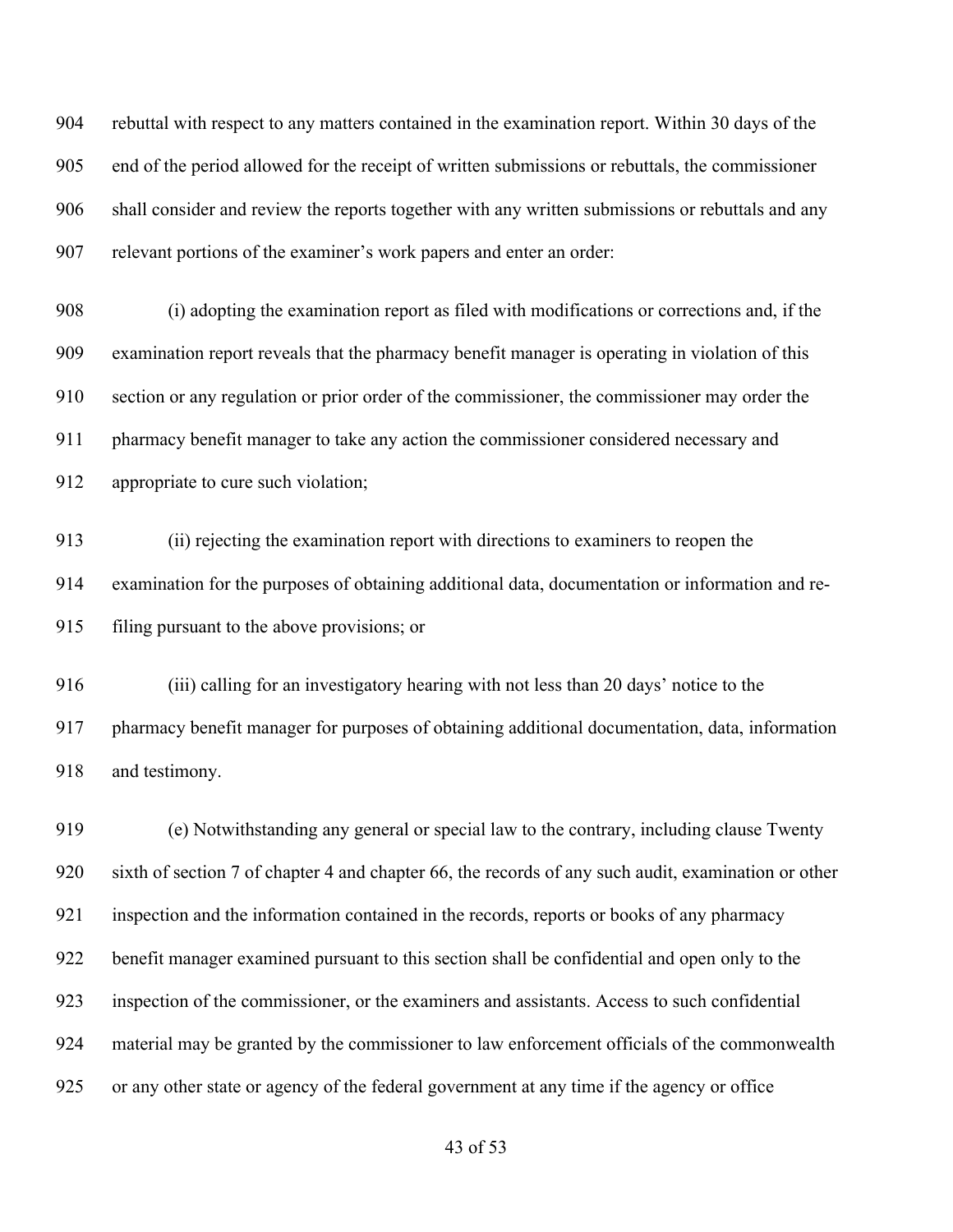receiving the information agrees in writing to keep such material confidential. Nothing in this subsection shall be construed to prohibit the required production of such records, and information contained in the reports of such company or organization before any court of the commonwealth or any master or auditor appointed by any such court, in any criminal or civil proceeding, affecting such pharmacy benefit manager, its officers, partners, directors or employees. The final report of any such audit, examination or any other inspection by or on behalf of the division of insurance shall be a public record, shall be posted on the division's website and shall be submitted to the clerks of the senate and the house of representatives.

 SECTION 56. Notwithstanding any general or special law to the contrary, the health policy commission, in consultation with the center for health information and analysis, the executive office of health and human services and the division of insurance, shall produce interim and final reports on the use of insulin in the commonwealth and the effects of capping copayments and eliminating deductible and co-insurance requirements for insulin for individuals with diabetes on health care access and system cost.

 The interim and final report shall include, but not be limited to: (i) rates of insulin 941 utilization; (ii) an analysis of the use of insulin, broken down by patient demographics, geographic region and insulin delivery device; (iii) annual plan costs and member premiums; (iv) the average price of insulin; (v) the average insulin price net of rebates or discounts received by or accrued directly or indirectly by health insurance carriers; (vi) average and total out-of-pocket expenditures on insulin delivery devices and glucose monitoring tests that are not included as part of an insulin prescription; (vii) an analysis of the impact of capping co-payments and eliminating deductible and co-insurance requirements for insulin on patient access to and cost of care by patient demographics and geographic region; (viii) additional funding sources for the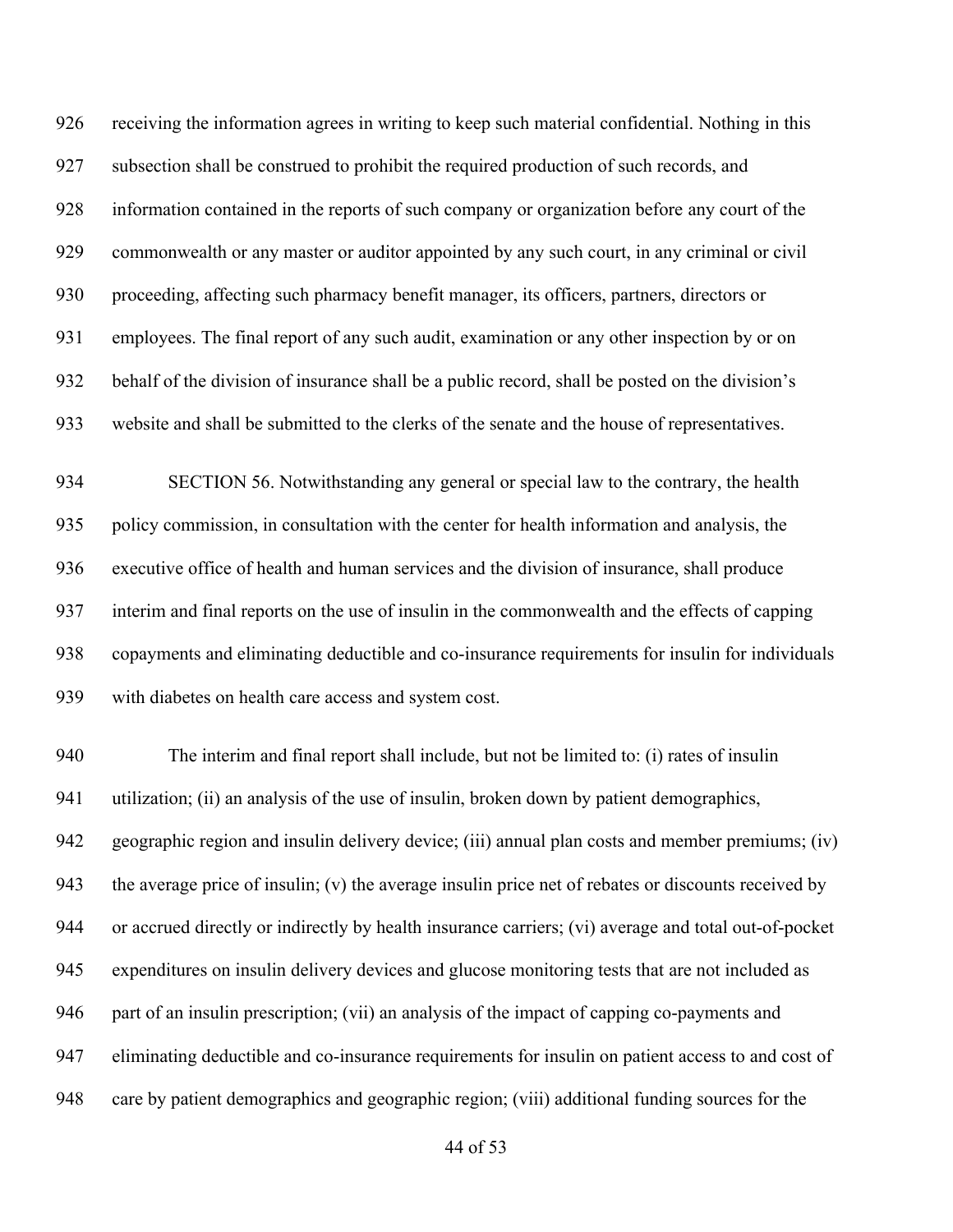Prescription Drug Cost Assistance Trust Fund established in section 2RRRRR of chapter 29 of the General Laws; and (ix) any barriers to accessing insulin for individuals with diabetes and policy recommendations for resolving such barriers. The interim report, including any recommendations for expanding access to insulin for individuals with diabetes, shall be filed with the clerks of the house of representatives and senate, the joint committee on public health, the joint committee on health care financing and the house and senate committees on ways and means not later than 18 months after the effective date of this act. The final report, including any recommendations for expanding access to insulin for individuals with diabetes, shall be filed with the clerks of the house of representatives and senate, the joint committee on public health, the joint committee on health care financing and the house and senate committees on ways and means not later than 3 years after the effective date of this act.

 SECTION 57. (a) Notwithstanding any general or special law to the contrary, the commonwealth health insurance connector authority, in consultation with the division of insurance, shall report on the impact of pharmaceutical pricing on health care costs and outcomes for ConnectorCare and non-group and small group plans offered through the connector and its members.

 The report shall include, but not be limited to: (i) information on the differential between medication list price and price net of rebates for plans offered and the impact of those differentials on member premiums; (ii) the relationship between medication list price and member cost-sharing requirements; (iii) the impact of medication price changes over time on premium and out-of-pocket costs in plans authorized under section 3 of chapter 176J of the General Laws offered through the commonwealth health insurance connector authority; (iv) trends in changes in medication list price and price net of rebates by health plan; (v) an analysis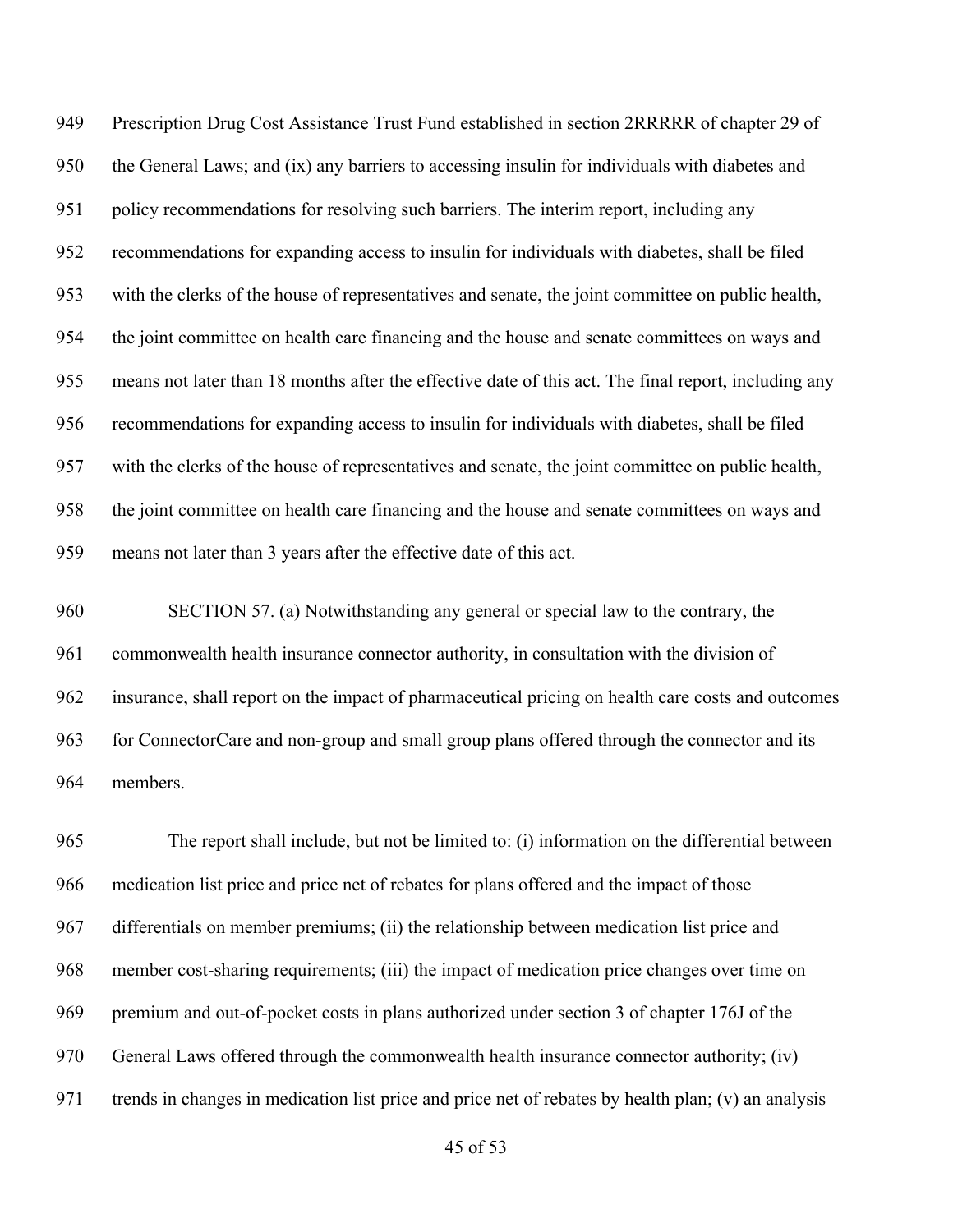of the impact of member out-of-pocket costs on medication utilization and member experience; and (vi) an analysis of the impact of medication list price and price net of rebates on member formulary access to medications. Data collected under this subsection shall be protected as confidential and shall not be a public record under clause Twenty-sixth of section 7 of chapter 4 976 or under chapter 66 of the General Laws.

 The report shall be submitted to the joint committee on health care financing and the house and senate committees on ways and means not later than July 1, 2024.

 (b) In fiscal year 2023, the amount required to be paid pursuant to the last paragraph of section 6 of chapter 6D of the General Laws shall be increased by \$500,000; provided, however, that said \$500,000 shall be provided to the commonwealth health insurance connector authority not later than October 14, 2022 for data collection and analysis costs associated with the report required by this section.

 SECTION 58. Notwithstanding any general or special law to the contrary, there shall be a special commission to examine the feasibility of: (i) establishing a system for the bulk purchasing and distribution of pharmaceutical products with a significant public health benefit and the potential for significant health care cost savings for consumers through overall increased purchase capacity; and (ii) making bulk purchase pricing information available to purchasers in 989 other states.

 The commission shall consist of: the commissioner of public health or a designee, who shall serve as chair; the executive director of the group insurance commission or a designee; the chief of pharmacy of the state office for pharmacy services; the MassHealth director of pharmacy; the secretary of technology services and security; and 9 members to be appointed by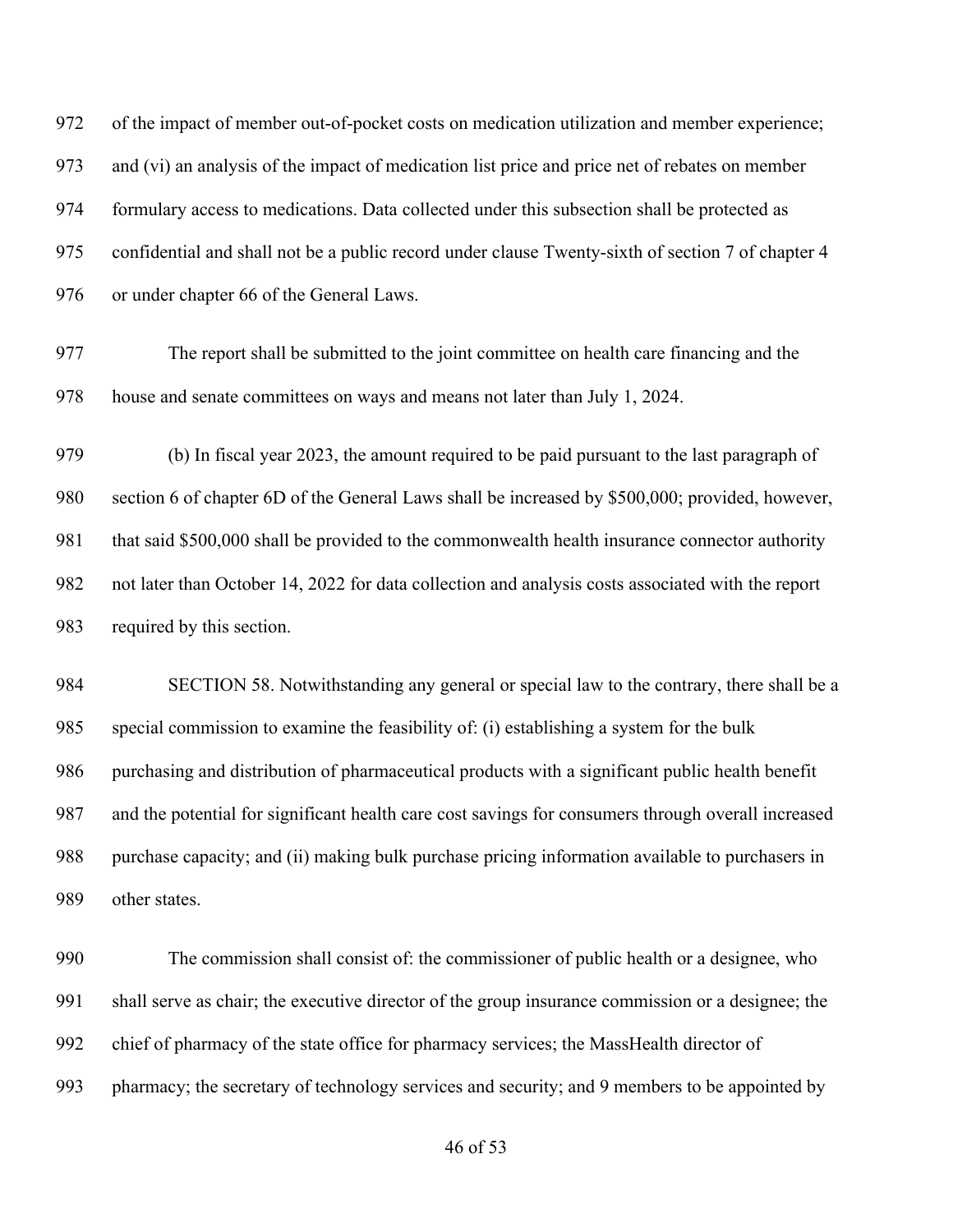the commissioner of public health, 2 of whom shall be health care economists, 1 of whom shall be an expert in health law and policy innovation, 1 of whom shall be an academic with relevant expertise in the field, 1 of whom shall be a representative from a community health center, 1 of whom shall be the chief executive officer of a hospital licensed in the commonwealth, 1 of whom shall be a representative of the Massachusetts Association of Health Plans, Inc., 1 of whom shall be a representative of Blue Cross Blue Shield of Massachusetts, Inc. and 1 of whom shall be a member of the public with experience with health care and consumer protection.

 The commission shall hold not less than 3 public hearings in different geographic areas of the commonwealth, accept input from the public and solicit expert testimony from individuals representing health insurance carriers, pharmaceutical companies, independent and chain pharmacies, hospitals, municipalities, health care practitioners, health care technology professionals, community health centers, substance abuse disorder providers, public health educational institutions and other experts identified by the commission.

 The commission shall consider: (i) the process by which the commonwealth could make bulk purchases of pharmaceutical products with a significant public health benefit and the potential for significant health care cost savings to consumers; (ii) the process by which both governmental and nongovernmental entities may participate in a collaborative to purchase pharmaceutical products with a significant public health benefit and the potential for significant health care cost savings; (iii) the feasibility of developing an electronic information interchange system to exchange bulk purchase price information with partnering states; (iv) potential sources of funding available to implement bulk purchases; (v) potential cost savings of bulk purchases to the commonwealth or other participating nongovernmental entities; (vi) the feasibility of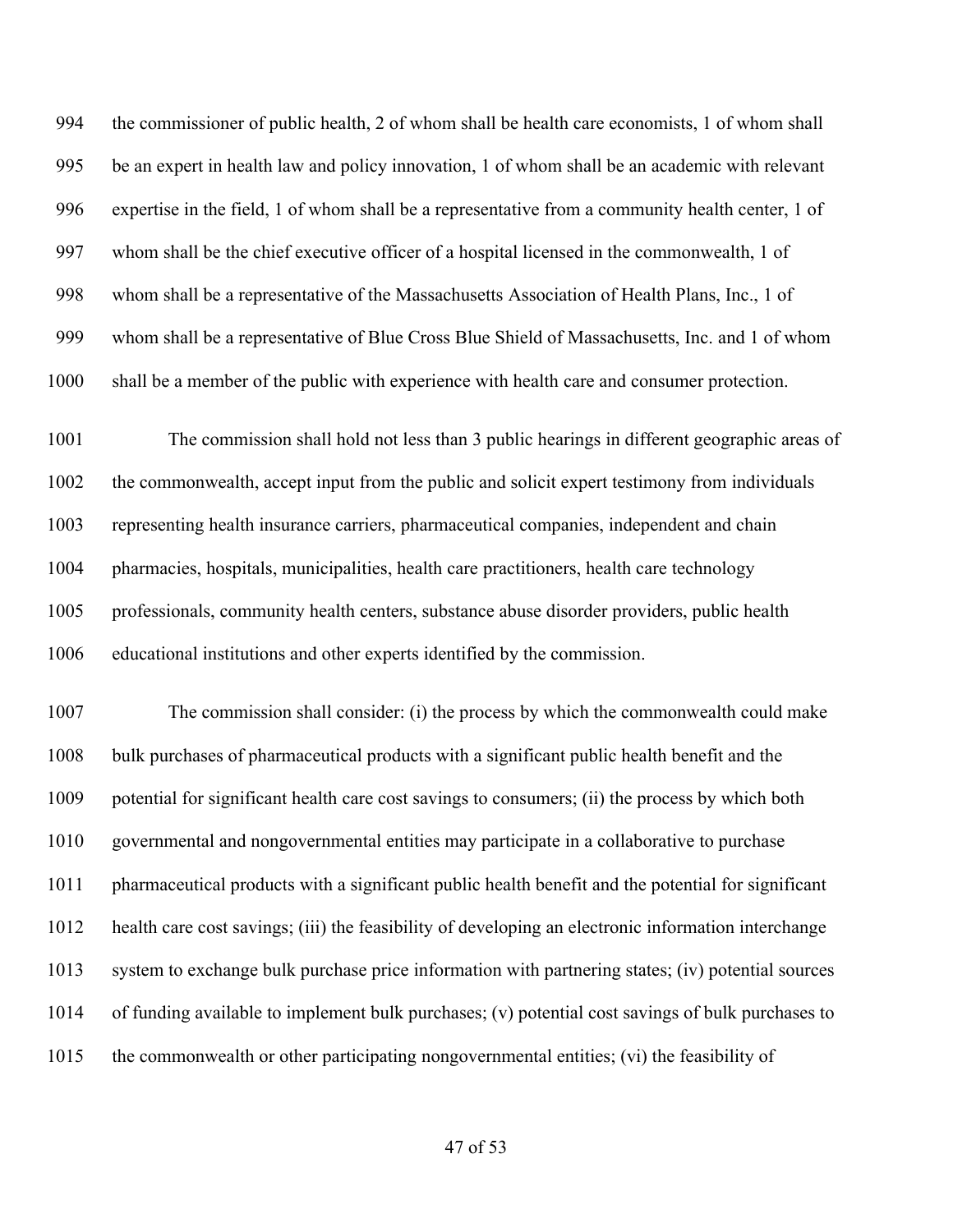partnering with the federal government and or other states in the New England region; and (vii) any other factors that the commission deems relevant.

 The commission shall file a report of its analysis, along with any recommended legislation, if any, to the clerks of the senate and house of representatives, the house and senate committees on ways and means, the joint committee on health care financing, the joint committee on public health, the joint committee on elder affairs and the joint committee on mental health, substance abuse and recovery not later than September 1, 2023.

 SECTION 59. (a) As used in this section, the following words shall have the following meanings, unless the context clearly requires otherwise:

 "Chain pharmacist", a pharmacist employed by a retail drug organization operating not less than 10 retail drug stores within the commonwealth under section 39 of chapter 112 of the General Laws.

 "Independent pharmacist", a pharmacist actively engaged in the business of retail pharmacy and employed in an organization of not more than 9 registered retail drugstores in the commonwealth under said section 39 of said chapter 112 that employs not more than a total of 20 full-time pharmacists.

 (b) There shall be a task force to: (i) review the drug supply chain including, but not limited to: (A) plan and pharmacy benefit manager reimbursements to pharmacies; (B) wholesaler or pharmacy service administrative organization prices to pharmacies; and (C) drug manufacturer prices to pharmacies; (ii) review ways to recognize the unique challenges of small and independent pharmacies; (iii) identify methods to increase pricing transparency throughout the supply chain; (iv) make recommendations on the use of multiple maximum allowable costs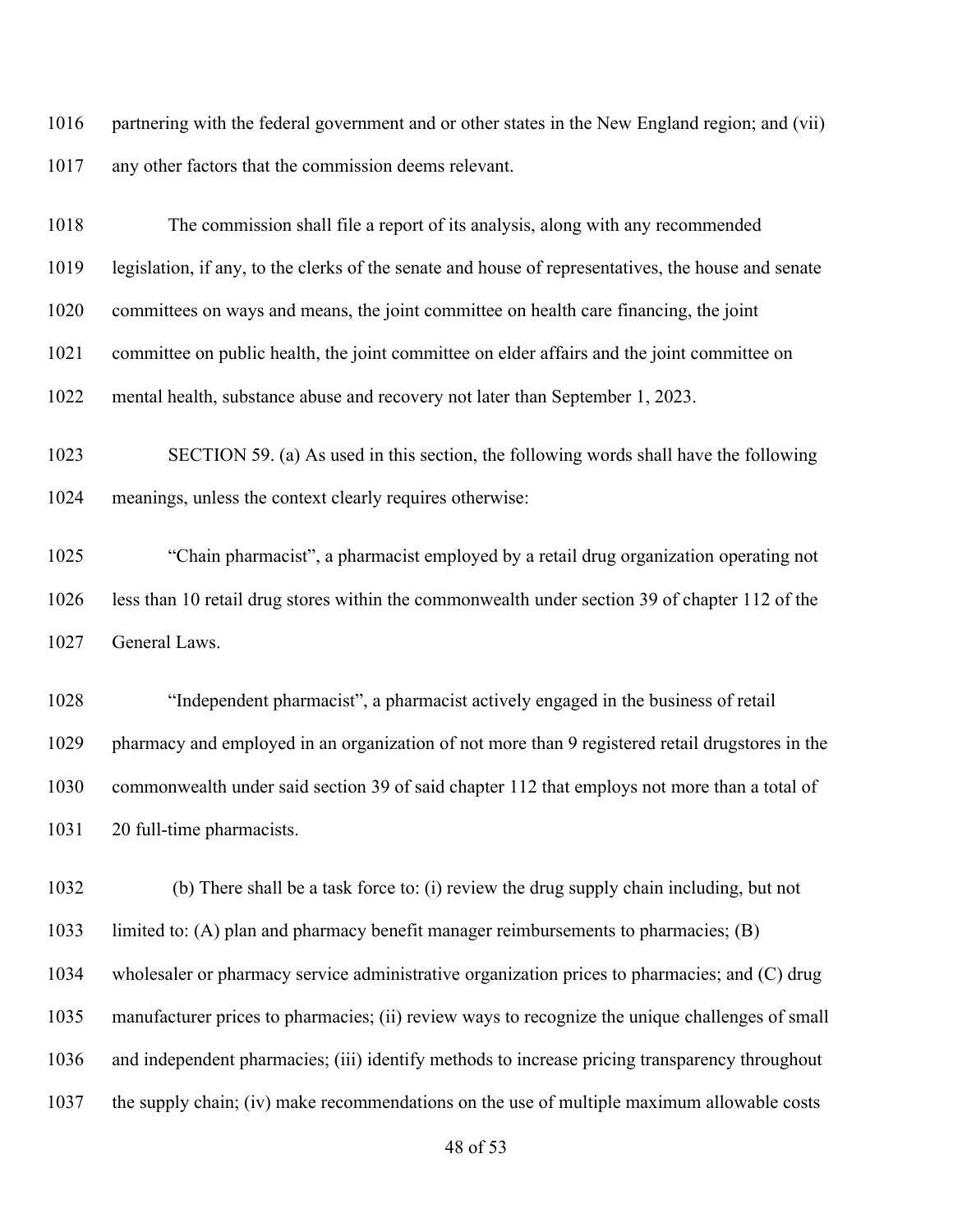lists and their frequency of use for mail order products; (v) review the utilization of maximum allowable costs lists or similar reimbursement structures established by a pharmacy benefit manager or payer; (vi) review the availability of drugs to independent and chain pharmacies on the maximum allowable cost list or any similar reimbursement structures established by a pharmacy benefit manager or payer; (vii) review the pharmacy acquisition cost from national or regional wholesalers that serve pharmacies compared to the reimbursement amount provided through a maximum allowable cost list or any similar reimbursement structures established by a pharmacy benefit manager or payer and the conditions under which an adjustment to a reimbursement is appropriate; (viii) review the timing of pharmacy purchases of products and the relative risk of list price changes related to the timing of dispensing the products; (ix) assess ways to increase transparency for chain and independent pharmacists to understand the methodology used by a pharmacy benefit manager or payer to develop a maximum allowable cost list or any similar reimbursement structure established by the pharmacy benefit manager or payer; (x) assess the prevalence and appropriateness of pharmacy benefit managers requiring, or using financial incentives or penalties to incentivize, customer use of pharmacies with whom the pharmacy benefit manager has an ownership or financial interest; (xi) examine the impact of the merger or consolidation of pharmacy benefit managers and health carrier clients on drug costs; (xii) review current appeals processes for a chain or independent pharmacist to request an adjustment on a reimbursement subject to a maximum allowable cost list or any similar reimbursement structure established by a pharmacy benefit manager or payer; and (xiii) evaluate the effect of differences between pharmacy benefit manager payments to pharmacies and charges made to health carrier clients on drug price.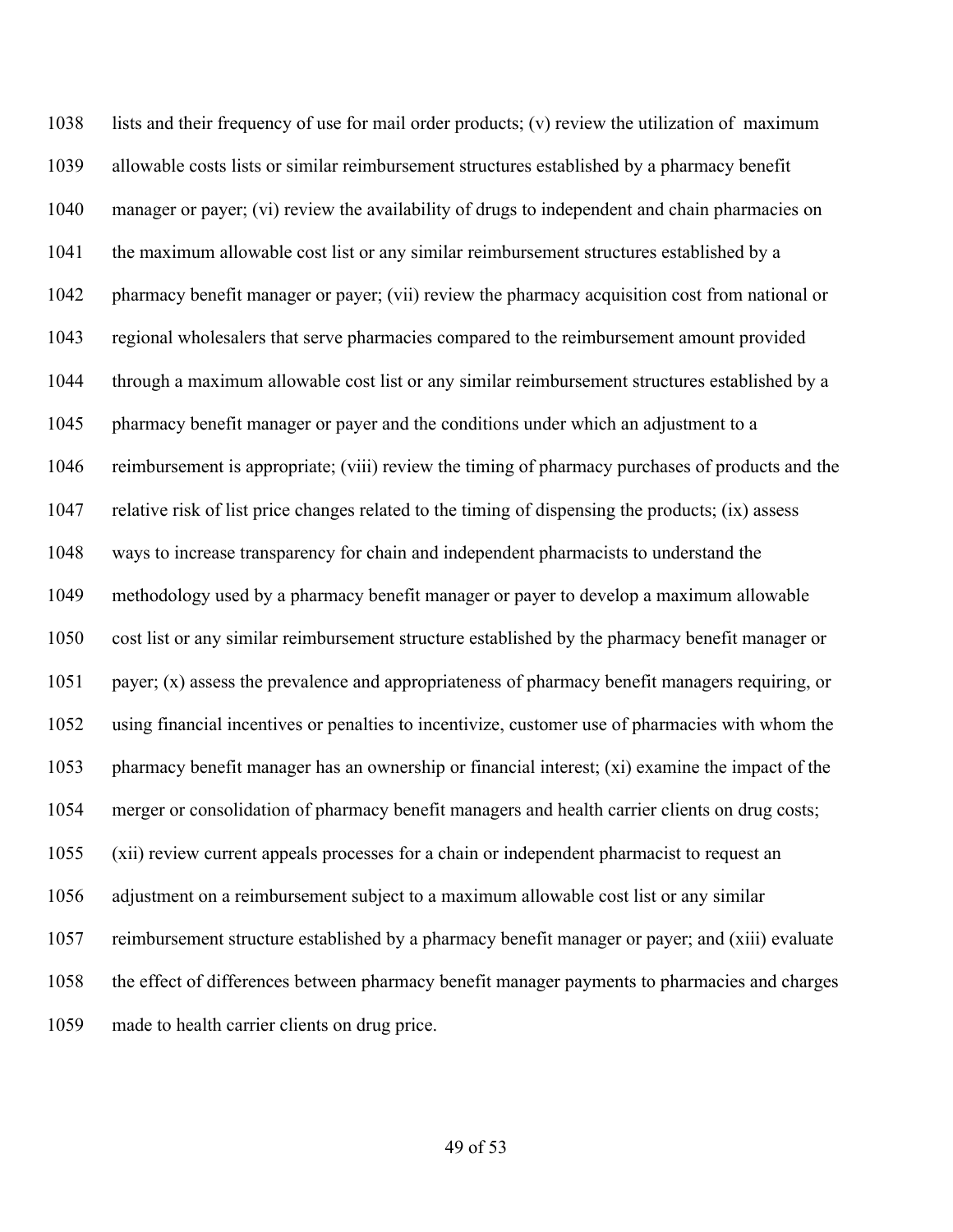(c) The task force shall consist of: the commissioner of insurance or a designee, who shall serve as chair; and 6 members to be appointed by the commissioner, 2 of whom shall be independent pharmacists employed in the independent pharmacy setting or representatives of independent pharmacies, 2 of whom shall be chain pharmacists employed in the chain pharmacy setting or representatives of chain pharmacies and 2 of whom shall be representatives of a pharmacy benefit managers or payers who manage their own pharmacy benefit services. If more than 1 independent pharmacist is appointed, each appointee shall represent a distinct practice setting. If more than 1 chain pharmacist is appointed, each appointee shall represent a distinct practice setting. A pharmacy benefit manager or payer appointed to the task force shall not be co-owned or have any ownership relationship with any other payer, pharmacy benefit manager or chain pharmacist also appointed to the task force.

 (d) The commissioner shall file the task force's findings with the clerks of the house of representatives and the senate, the joint committee on health care financing and the house and senate committees on ways and means not later than December 1, 2023.

 SECTION 60. The health policy commission shall consult with relevant stakeholders, including, but not limited to, consumers, consumer advocacy organizations, organizations representing people with disabilities and chronic health conditions, providers, provider organizations, payers, pharmaceutical manufacturers, pharmacy benefit managers and health care economists and other academics, to assist in the development and periodic review of regulations to implement section 20 of chapter 6D of the General Laws, including, but not limited to: (i) establishing the criteria and processes for identifying the proposed value of an eligible drug as defined in said section 20 of said chapter 6D; and (ii) determining the appropriate price increase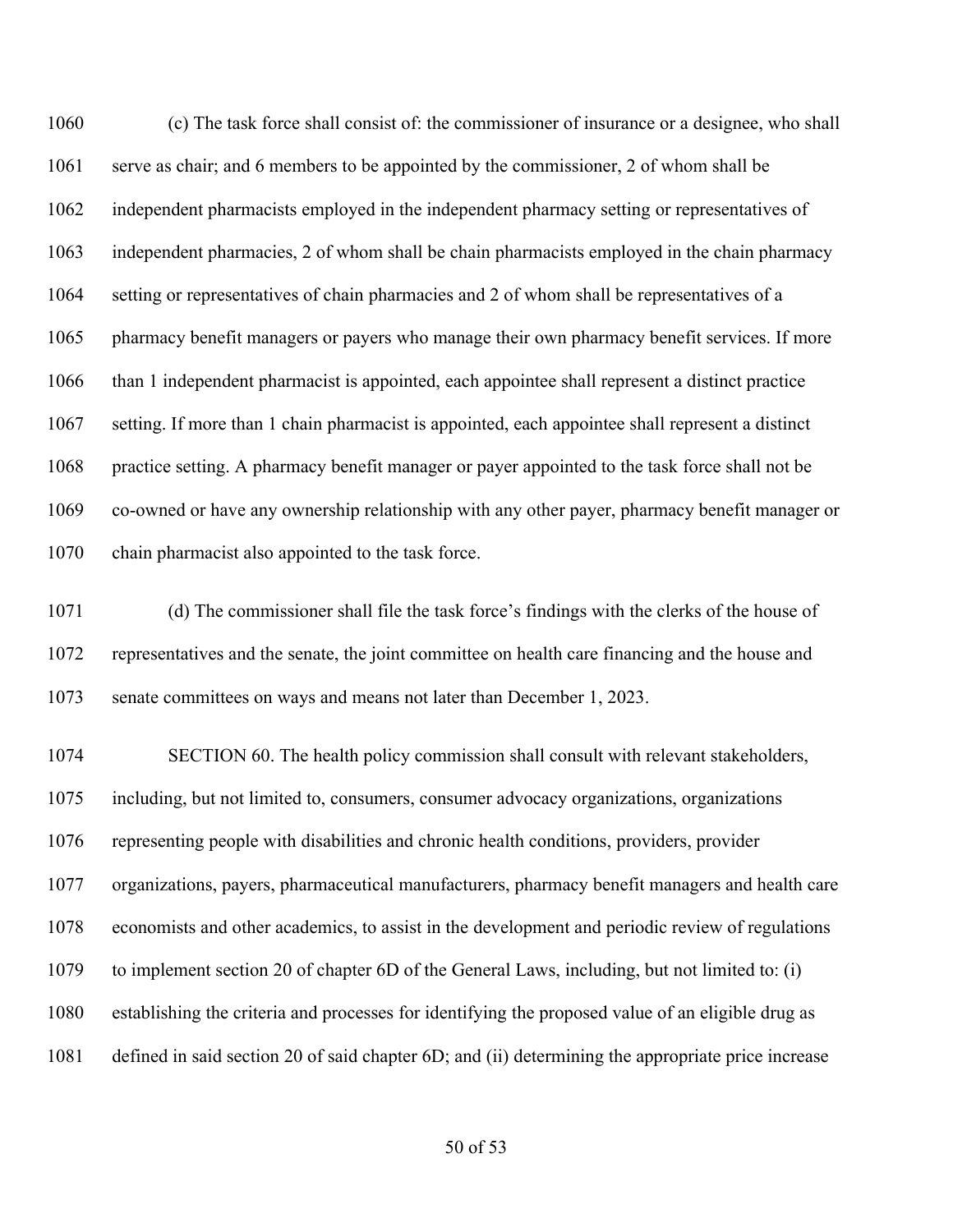for a public health essential drug as described within the definition of eligible drug in said section 20 of said chapter 6D.

 The commission shall hold its first public outreach not more than 45 days after the effective date of this act and shall, to the extent possible, ensure fair representation and input 1086 from a diverse array of stakeholders.

 SECTION 61. Notwithstanding subsection (b) of section 15A of chapter 6D of the General Laws, for the purposes of providing early notice under said section 15A of said chapter 6D, the health policy commission shall determine a significant price increase for a generic drug to be defined as a generic drug priced at \$100 or more per wholesale acquisition cost unit that increases in cost by 100 per cent or more during any 12-month period.

SECTION 62. Section 61 is hereby repealed.

 SECTION 63. For the purposes of this section, "epinephrine injector" shall include an auto-injector approved by the United States Food and Drug Administration for the administration of epinephrine and a prefilled syringe approved by the United States Food and Drug Administration for the administration of epinephrine that contains a pre-measured dose of

epinephrine that is equivalent to the dosages used in an auto-injector.

 Notwithstanding any general or special law to the contrary, the center for health information and analysis shall provide a cost estimate review and evaluation of coverage for

medically-necessary appropriate weight-based dosage epinephrine injectors for persons 18 years

of age or under; provided, however, that coverage shall not be subject to any deductible, co-

insurance or co-pay; provided further, that the review and evaluation shall include an estimate of

costs to the commonwealth under 45 C.F.R. 155.170.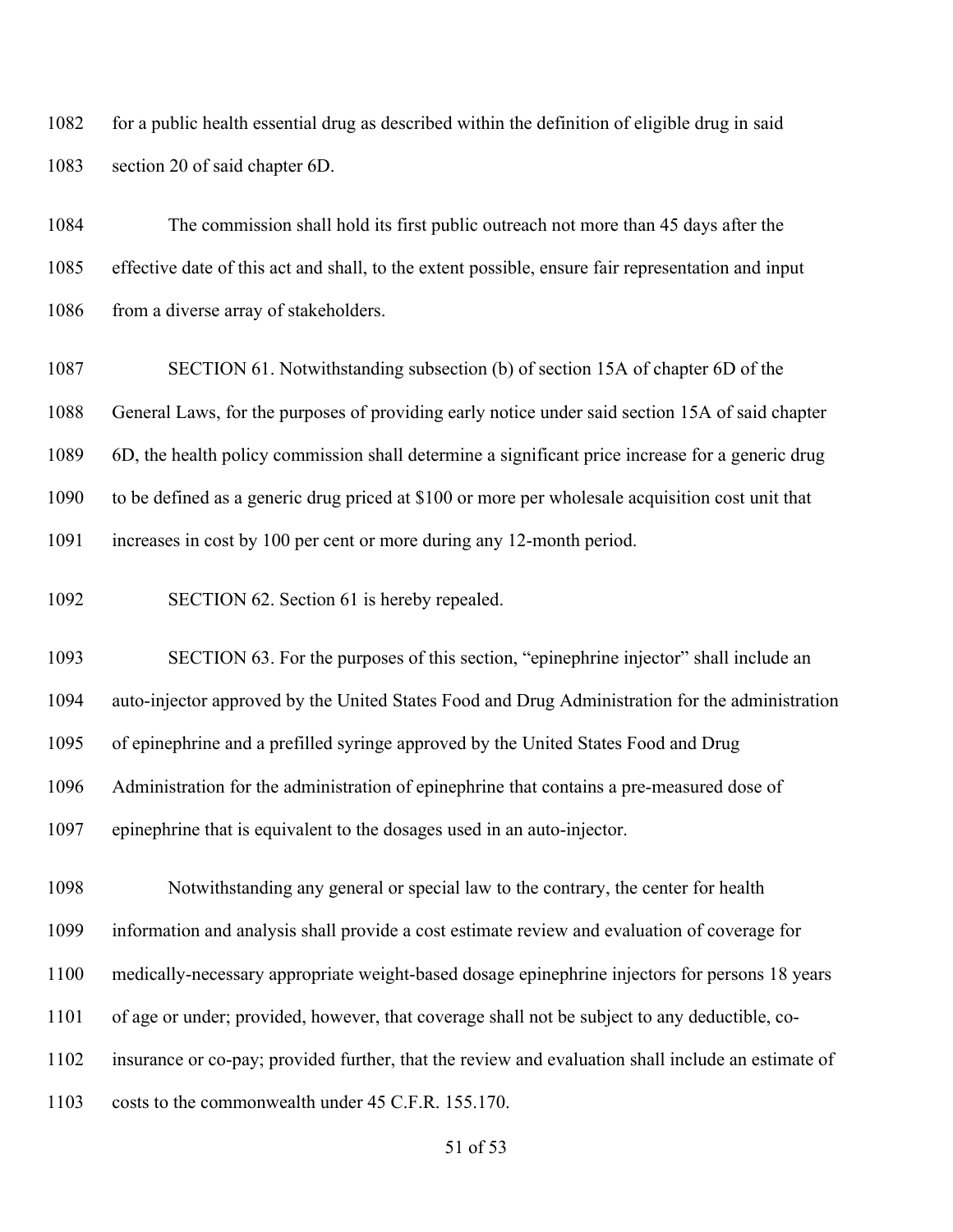The review and evaluation shall be posted on the center's website and shall be filed with the clerks of the senate and the house of representatives and the house and senate committees on ways and means not later than June 30, 2022.

 SECTION 64. The health policy commission, in consultation with the department of public health, the office of Medicaid, the group insurance commission and the division of insurance, shall study and analyze health insurance payer, including public and private payer, specialty pharmacy networks in the commonwealth. The study shall include: (i) a description of the type of specialty medications most often provided by specialty pharmacies; (ii) the impact of existing health insurance payers' specialty pharmacy networks on patient access, availability of clinical support, continuity of care, safety, quality, cost sharing and health care costs; and (iii) any recommendations for increasing patient access to and choice of specialty medications, maintaining high-quality specialty pharmacy standards and meeting the commonwealth's health care cost containment goals.

 The commission shall submit a report of its findings and recommendations to the clerks of the senate and house of representatives, the senate and house committees on ways and means, the joint committee on health care financing and the joint committee on public health not later than July 1, 2023.

 SECTION 65. The regulations required by subsection (d) of section 39K of chapter 112 of the General Laws shall be promulgated not later than December 31, 2022.

 SECTION 66. The department of public health, in consultation with the attorney general, district attorneys, patient advocates, health care practitioners and other relevant stakeholders, shall analyze the effectiveness and sufficiency of the marketing code of conduct rules established